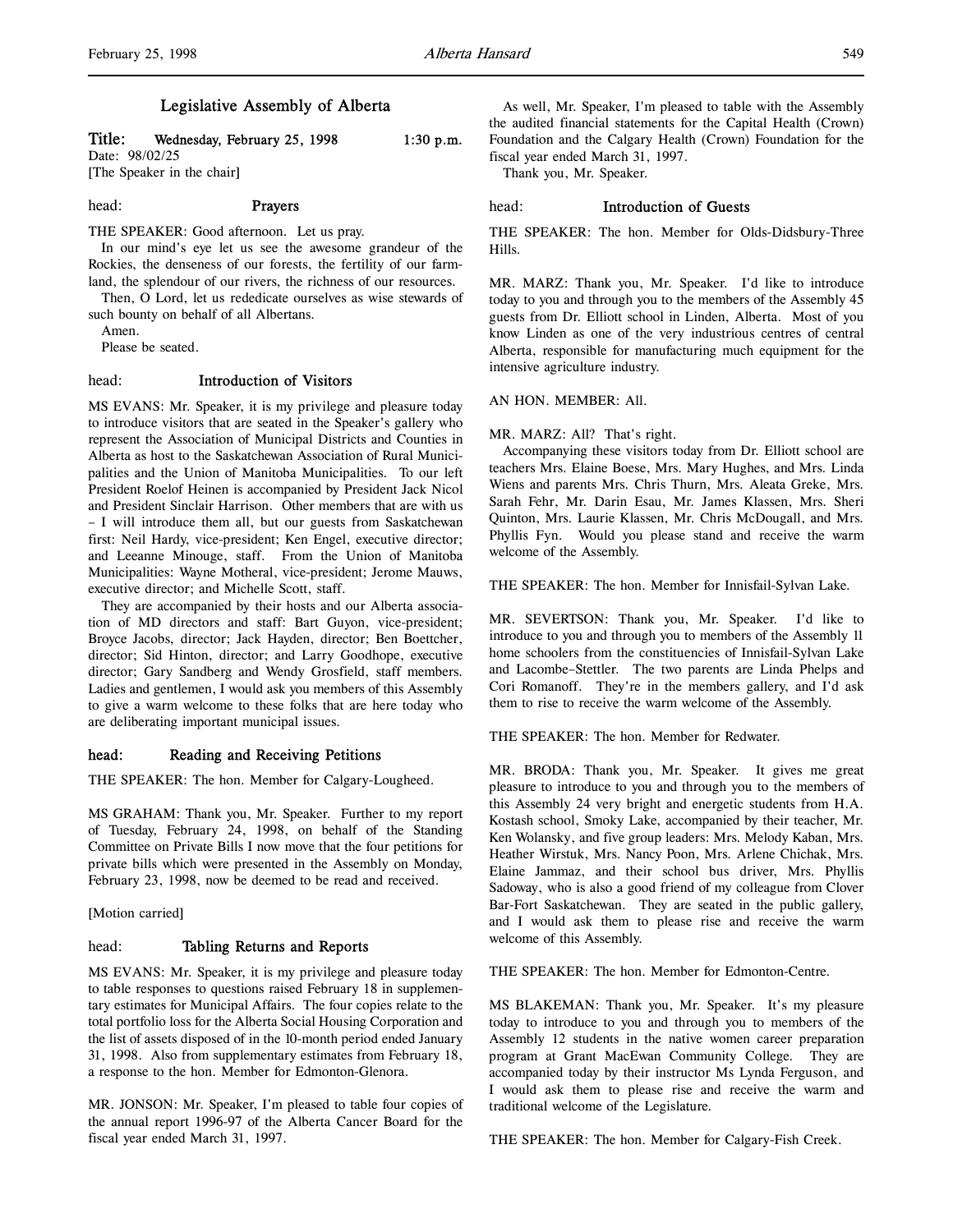MRS. FORSYTH: Thank you, Mr. Speaker. I'd like to introduce through and to you a very good friend of mine, Kate Stott, who's here to watch the proceedings of the Legislature. Kate is sitting in the public gallery, and I'd ask her to rise and receive the warm welcome.

head: Oral Question Period

# Health Care System

MR. MITCHELL: Mr. Speaker, Dr. Doug Davey, president of the Capital health authority medical association, said recently, and I quote: we are not capable of delivering high-quality health care; what you see is what you'll get: long waits in emergency, canceled elective surgery. To the Minister of Health: will the minister confirm that Dr. Davey is right and that seven-and-onehalf hour waits for emergency care and canceled surgeries are just what Albertans are going to have to get used to?

MR. JONSON: Mr. Speaker, first of all, with respect to Dr. Davey I certainly respect his position with the Capital health authority, and I've recognized as minister in this Assembly that there have been periods of extreme busyness with respect to the emergency wards in the city of Edmonton.

I would like to emphasize, first of all, that the government has committed considerable additional funding for the Capital regional health authority; as I recall, something in the neighbourhood of 15 percent over two years, certainly in excess of 7 percent this year. We have taken recently by way of a supplementary estimate, Mr. Speaker, a very significant action to help the overall financial situation of the Capital health authority with the allocation of, I believe, something in the neighbourhood of \$33 million dollars to deal with a past problem of inherited debt.

#### 1:40

Mr. Speaker, the Capital health authority itself is working hard on expanding their capacity in the area of acute care beds and ICU beds. I've mentioned several times in the Assembly the beds that have actually been added or are in the planning stages. So the Capital health authority and government are responding in this area.

MR. MITCHELL: The Minister of Health knows that it's not enough, and so does Dr. Davey know that it's not enough.

To the Minister of Health, who won't listen to the Calgary regional health authority, who will not listen to Dr. Davey, who won't listen to doctors across this province telling him about red alerts: will he at least listen to rural Albertans and to their doctors who are saying that they can't find beds for rural patients in Edmonton hospitals when they absolutely have to, in fact when their patients' lives depend upon it? Who are you going to listen to?

MR. JONSON: Mr. Speaker, I think this minister and the government have listened, quote, in a very significant way, particularly in the areas of the Calgary regional health authority and the Capital regional health authority. I have outlined in this Assembly several times the tens of millions, in fact if we take the two major health authorities together, well over \$100 million, that's been committed in this year's budget for the needs of these particular health authorities. We are responding to the overall needs of the health care system in this province.

I would like to just point out that these are real dollars. It is a real increase in the budget. We have stopped the reduction of the payments to health in this province, unlike their federal counterparts across the way, who made a big announcement yesterday for the third time – for the third time, Mr. Speaker – indicating what seemed to be like an increase in funding, and actually it was just that they were admitting that they had cut too far and were leveling off their funding at the same level.

MR. MITCHELL: His new dollars, Mr. Speaker, won't even keep up with increased population, like the 70,000 new residents in Calgary.

Mr. Speaker, given that this minister will not listen to the doctors that tell him there are red alerts around this province, won't listen to the Calgary health authority that says they're going to have a \$30 million deficit, won't listen to Dr. Davey, will he listen to his own rural MLAs when they say that the situation out there is critical? Who exactly, besides the Treasurer – and of course, he's not an expert in health care – does this minister listen to? Who's he getting the advice from that everything's okay out there, Mr. Speaker?

MR. HAVELOCK: Point of order.

MR. JONSON: Mr. Speaker, there are several different things that are alluded to in the leader's preamble, and they would take quite a few statistics to cover them all. But just to deal with the main point, which is the start of the question – and that is that there is an indication that we're not recognizing the growth in population – I think that even by the most optimistic projections, the population for the province is projected to increase perhaps 2.2 percent this coming year, and as I indicated, if we take the Calgary regional health authority, the funding being provided in that particular area is over 7 percent.

THE SPEAKER: Official Opposition, second main question. The hon. Member for Calgary-Buffalo.

### Calgary Suicide Rate

MR. DICKSON: Thank you, Mr. Speaker. The Premier has boasted of Calgary's low unemployment rates, of its soaring housing starts, its in-migration rates, its boundless opportunity. Yet for young men and women in the city of Calgary between the ages of 20 and 49, Calgarians who should be full of hope, in the prime of their lives, the number one cause of death is not heart attack; it's not car accidents; it's not cancer. The number one cause of death in Calgary is suicide. My question is to the Minister of Health. Should we attribute this alarming suicide rate to the underfunding of mental health services in that region, or is this simply an economic boom that's left too many Calgarians behind, Mr. Minister?

MR. JONSON: Mr. Speaker, with respect to mental health funding for the province, generally, we have, as the budget indicates, improved that significantly. Secondly, with respect to Calgary in particular, last year we made a very specific effort to make sure that Calgary and other parts of the province were moving towards a very equitable treatment in terms of community mental health programming. That effort has been continued in this year's budget, where several millions of additional dollars are going to the Calgary regional health authority to deal with improving their overall situation with respect to acute care regarding the mentally ill. So we are certainly making an additional effort in this regard with respect to funding, and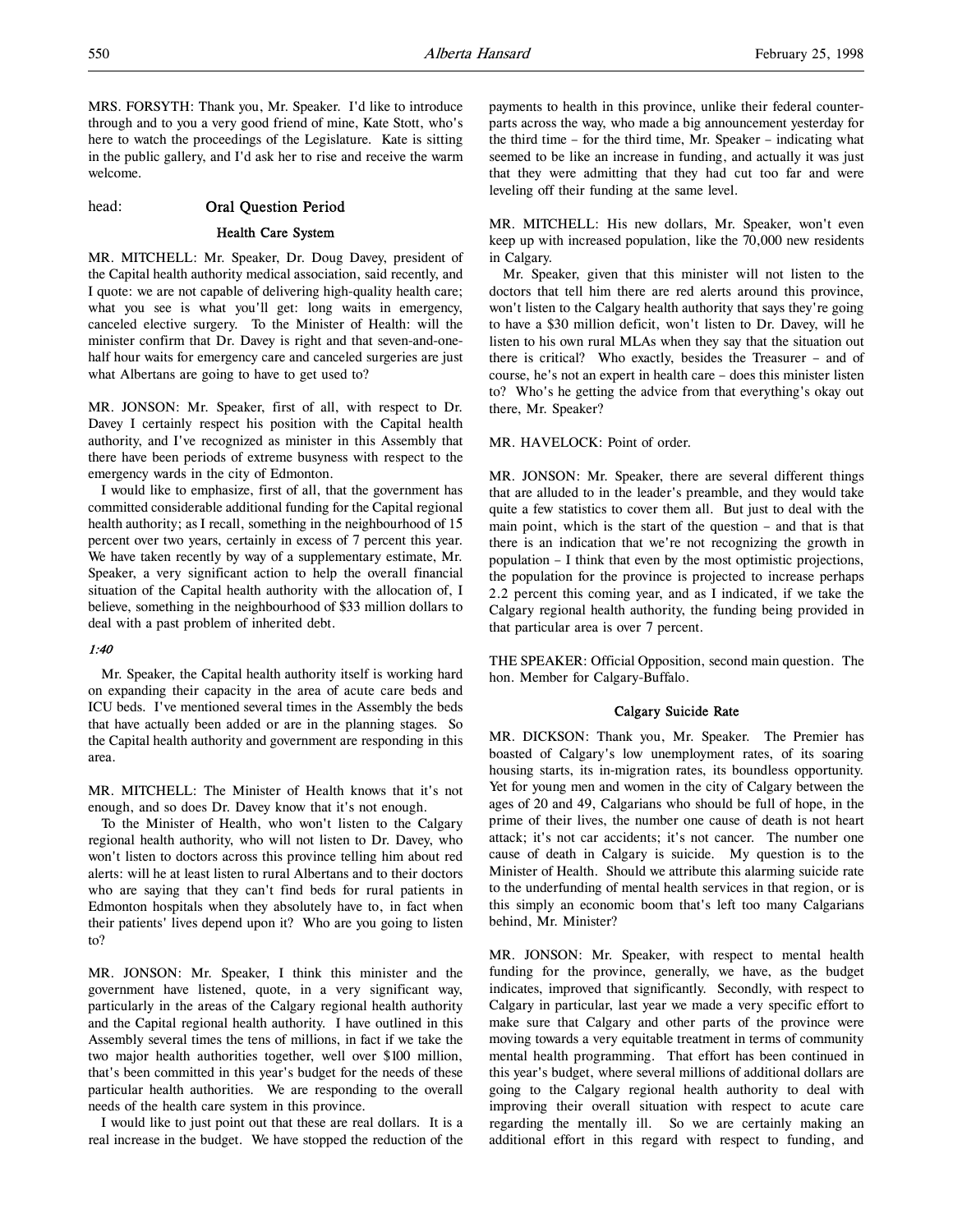through the Provincial Mental Health Advisory Board we are working on improving, in conjunction with the Calgary regional health authority, the overall delivery of mental health services.

Now, with respect to the statistics quoted by the hon. member across the way, I certainly recognize and would be concerned and am concerned about those dealing with suicide. However, Mr. Speaker, we are working on the overall area of mental health and giving particular recognition to the growth and needs of the city of Calgary.

MR. DICKSON: Mr. Speaker, my follow-up question to the minister would be this: is he prepared to admit on behalf of the government what seems evident to its regional health authority, that the economic boom the Premier likes to boast of has left a number of Calgarians behind, left those people out?

MR. JONSON: Well, Mr. Speaker, certainly Calgary is a very rapidly growing and dynamic city, and along with that, I expect, come many pressures not necessarily related to economic status in the whole area of that particular population. I do not agree or accept the conclusion being put forward by the member across the way. I think, though, it is a recognized need, one which we've responded to in a very significant way.

MR. DICKSON: Mr. Speaker, we'll let the CRHA report speak for itself.

My final question to the minister would be this: since the Premier has now undertaken to investigate shorter life expectancy, more low birth weight babies in Calgary, will the government further expand that investigation to find out why so many young men and women in Calgary are killing themselves?

MR. JONSON: Mr. Speaker, I would certainly commit to looking at the situation, because I know the Provincial Mental Health Advisory Board has been paying considerable attention to circumstances and trends across the province, including Calgary.

THE SPEAKER: Official Opposition, third main question. The hon. Member for Lethbridge-East.

### Education Funding

DR. NICOL: Thank you, Mr. Speaker. When we spend general revenue dollars, it's very important that we be able to account to the people of Alberta how the success of that expenditure is going to be measured. My questions are to the Minister of Education. How is he going to justify the \$379 million that he put into education in terms of dropout rate reduction for students?

MR. MAR: Mr. Speaker, we are concerned about making sure that students do continue their education and they continue for as long as possible. In collaboration with the minister of advanced education of course we're interested in making sure that students do well in the school-to-work transition. We are always trying to keep our curriculum relevant for the entry of students leaving the secondary system to go directly into the postsecondary system or sometimes right into the workforce. I'm happy to say that most of our students do carry right through to the completion of high school and then often go on to postsecondary education.

### 1:50

There are always things that we can do in terms of ensuring that the curriculum is relevant, ensuring that we hammer home the

message that the completion of school is important, and we would like to, of course, improve the numbers of students that are completing high school education within a reasonable period of time.

DR. NICOL: Secondly, Mr. Speaker, what effect do you think this \$380 million is going to have on the reduction in the rate of teacher and principal stress leave requests?

MR. MAR: Mr. Speaker, we of course are concerned about teachers and principals and administrators being able to do their jobs with as much effectiveness and being as efficient as possible. Our reinvestment in education is targeted to a number of different areas. I think that the issues that are perhaps most important are dealt with with the youngest children. That is the reason why the early literacy initiative is so important. Overall I think that our students are doing quite well, as has been demonstrated by results in the most recent TIMS examinations, where Alberta students fared very favourably compared to students in other countries throughout the world.

Mr. Speaker, I think that it's important to know that the government is interested in making sure that kids do as well as possible and that the teachers have the appropriate support in order to do the job they need to do in order to ensure that our students understand and know the curriculum as well as possible.

DR. NICOL: Mr. Speaker, given that he could not give me any numeric measures to the first two questions, my final supplementary is: what numeric measure – not verbal; numeric measure – is he going to use so that people of Alberta can say, "Yes, those dollars were properly invested"?

MR. MAR: Mr. Speaker, I know that the hon. Member for Lethbridge-East is a well-informed individual. I'd invite him to look at the performance measurements that are set out in the three-year business plan for the Department of Education. As an example, I've said consistently that it's not how much you spend as where you spend it, and you must be able to demonstrate measurably that the money that you spent is being spent in an area where you can measure improvement.

An example of that would be, again, with the early literacy initiative, where we test students at the grade 3 level in the language arts area, and if we have an early literacy program that is targeted towards improving reading levels of students who are assessed in kindergarten, grade 1, and grade 2, we should be able to see a demonstrably positive measurement in grade 3 language arts achievement tests. So that would be one of many examples of how it would be important to be able to measure results and demonstrate that the money we spend in particular areas produces a positive, measurable result.

## National Child Tax Benefit

MS BARRETT: In yesterday's budget an enrichment to the child tax benefit program was announced. However, the Alberta government plans to cut dollar for dollar social assistance payments to poor families so that these families receive no benefit whatsoever from the enrichment of the federal tax credit. Mr. Speaker, it looks to me like this has become the Al-Pac welfare state. They come looking for \$123 million in write downs, no problem, but 50 bucks for a single mother is too much. I'd like to ask the Minister of Family and Social Services why it is that his government is so intent on cutting the incomes of the poorest single parents in Alberta by 7 percent.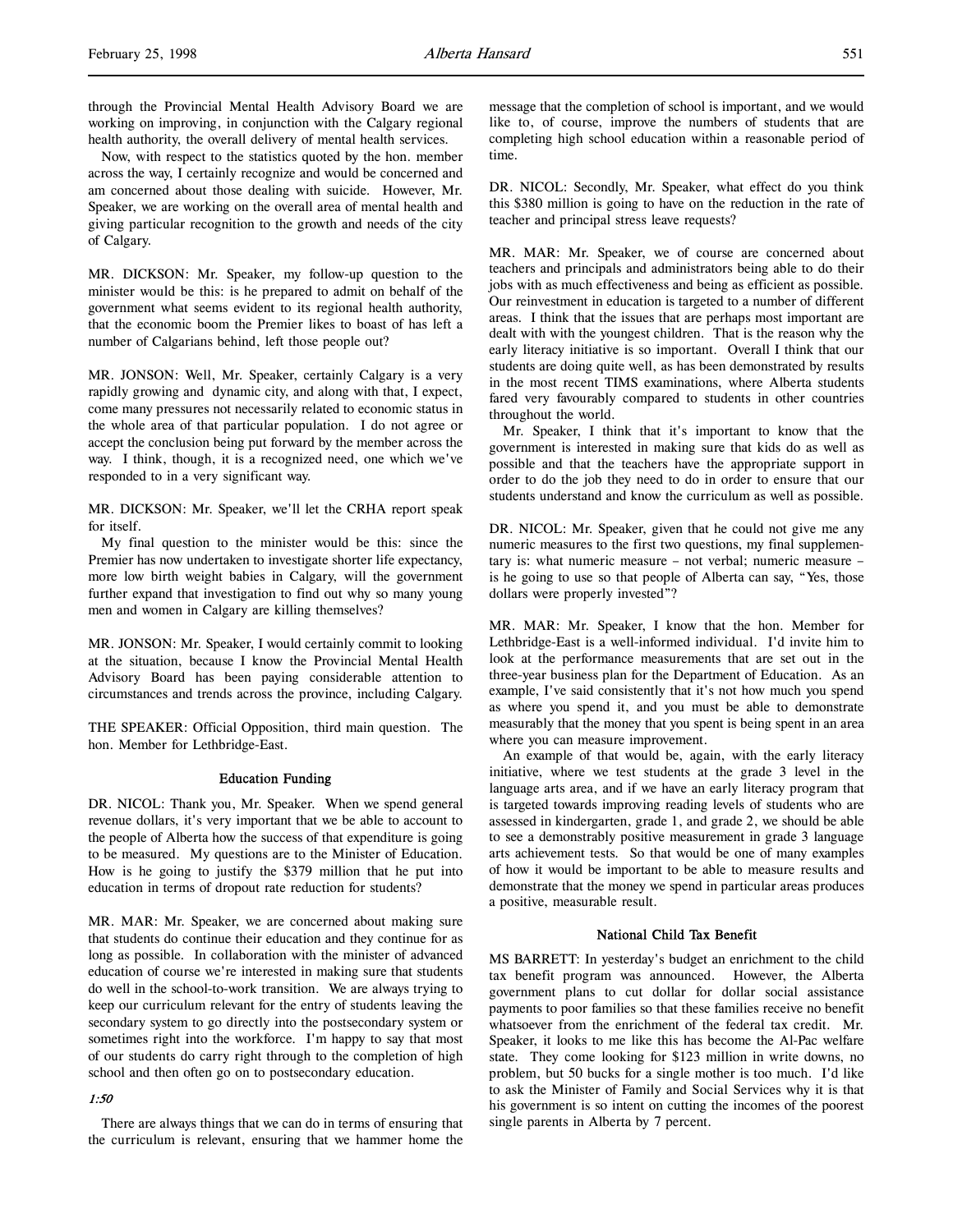DR. OBERG: Yesterday in the budget the Liberal government in Ottawa announced that . . . [some applause] Mr. Speaker, when it comes to this, I will certainly give the Liberal government in Ottawa accolades for investing \$850 million in the national child benefit a year ago and for committing to investing another \$850 million over the following two years in the national child benefit. This is an incredibly important program. Part of it was already announced. We now have another \$425 million that is being distributed to the provinces, and we will ensure that those moneys are spent in the best possible way for the children of Alberta.

MS BARRETT: Well, Mr. Speaker, to the minister who's responsible for the lowest welfare rates in Canada, including for single parents, will he please answer why it is that he's going to take away that 50 bucks a month and leave Alberta families the lowest welfare recipients in the country?

DR. OBERG: Mr. Speaker, in Alberta we view the welfare program, the SFI program, as a program that is designed to put people back into independence. It is a program that is designed to put people back into the workforce, to be there essentially as a trampoline, as a court of last resort. The goal of the welfare program, the goal of the SFI program, is to put people back into the workforce, to work with the people back in the workforce. We have the lowest welfare rates in Canada, but we have the second highest AISH rates, which is services to persons with disabilities, in Canada. Quite frankly, in Alberta if you can work, we expect you to work; if you can't work, we will look after you.

MS BARRETT: Mr. Speaker, I suspect that the trampoline analogy is about to fall flat.

Why is this minister, who says that welfare is to help people get back to work – why are these cuts also applying to families who rely upon AISH and assured income? These are people who are not able or expected to work, but the cuts are still going to come to them.

DR. OBERG: Mr. Speaker, we have absolutely no intention of cutting the rates on AISH or SFI in Alberta regardless of what the federal Liberal government has done. We will continue to have the same rates regardless of what the federal Liberal government has done.

THE SPEAKER: The hon. Member for Calgary-Glenmore, followed by the hon. Member for Edmonton-Mill Woods.

### Lithotripsy Treatment

MR. STEVENS: Thank you, Mr. Speaker. My questions today are to the Minister of Health. Lithotripsy is a procedure that uses shock waves outside of the body to crush kidney stones to a powder allowing for a more nonintrusive removal of stones.

### AN HON. MEMBER: Does it work on brains?

### MR. STEVENS: I don't know.

A constituent has approached me saying that he is waiting for this procedure while Alberta hospitals are treating patients from outside of Alberta. I'm concerned that this access may affect Albertans' access to the same procedure within our province. To the Minister of Health: can the minister confirm whether or not non-Albertans have access to Alberta's lithotripsy program, and if so, why?

MR. JONSON: Mr. Speaker, we do have two centres for lithotripsy in Alberta: one in Calgary, one in Edmonton. One of the things that I think is very important to note here is that in Alberta we offer a number of specialized services that are not available in other provinces in Canada, and this has certainly been one of them. Because this particular procedure is insured, provided for under the Canada Health Act, we certainly want to meet that need. Yes, we have, I believe, during the previous year served perhaps about 150 people from out of province, mainly from Saskatchewan, but that is in comparison to 1,000 people being served in Alberta.

I think it's also important to note, though, that in terms of trends it's my understanding that a centre for this treatment has been opened in Saskatoon, and therefore in the year that we're just completing, it's predicted that in Alberta the number of procedures for Albertans will be up well over 1,000 and probably the number being done for out-of-province patients will be down somewhere under a hundred. So the trend is in the right direction. We wish Saskatoon well with their program, and I think that in this area we're providing excellent access to this particular treatment.

### 2:00

MR. STEVENS: Again, to the Minister of Health: could the minister advise the House what criteria are used for accessing these programs, both for Albertans and non-Albertans?

MR. JONSON: Mr. Speaker, with respect to specialized programs such as this where, yes, we do provide services, as I've indicated, to other provinces and we're in compliance with all of the legislation and, I'd like to emphasize, where we provide targeted special provincewide funding, the same criteria according to medical practice guidelines are applied to both Alberta residents and out-of-province Canadian residents. Patients are scheduled for this particular treatment accordingly.

MR. STEVENS: Thank you, Mr. Speaker. Again, to the Minister of Health: what can be done to ensure that Albertans do not experience a delay in treatment because of the treatment of non-Albertans?

MR. JONSON: Well, Mr. Speaker, the whole area of provincewide services, such things as cardiac surgery, this particular treatment, renal dialysis, is an area where we provide a separate line in the budget, specific funding for these particular procedures. We know it is a high demand area, and we have increased the funding in this particular area by well over 10 percent this year.

THE SPEAKER: The hon. Member for Edmonton-Mill Woods, followed by the hon. Member for Calgary-Fish Creek.

#### Education System

DR. MASSEY: Thank you, Mr. Speaker. It was Oliver Wendell Holmes who said:

To reach the port of heaven, we must sail sometimes with the wind and sometimes against it – but we must sail, and not drift, nor lie at anchor.

While the Minister of Education has been sailing, education in the province has been drifting. My questions are to the Minister of Education. On what dates will the two task force reports on private schools and school facilities be tabled?

MR. MAR: Mr. Speaker, I expect to be able to deal with those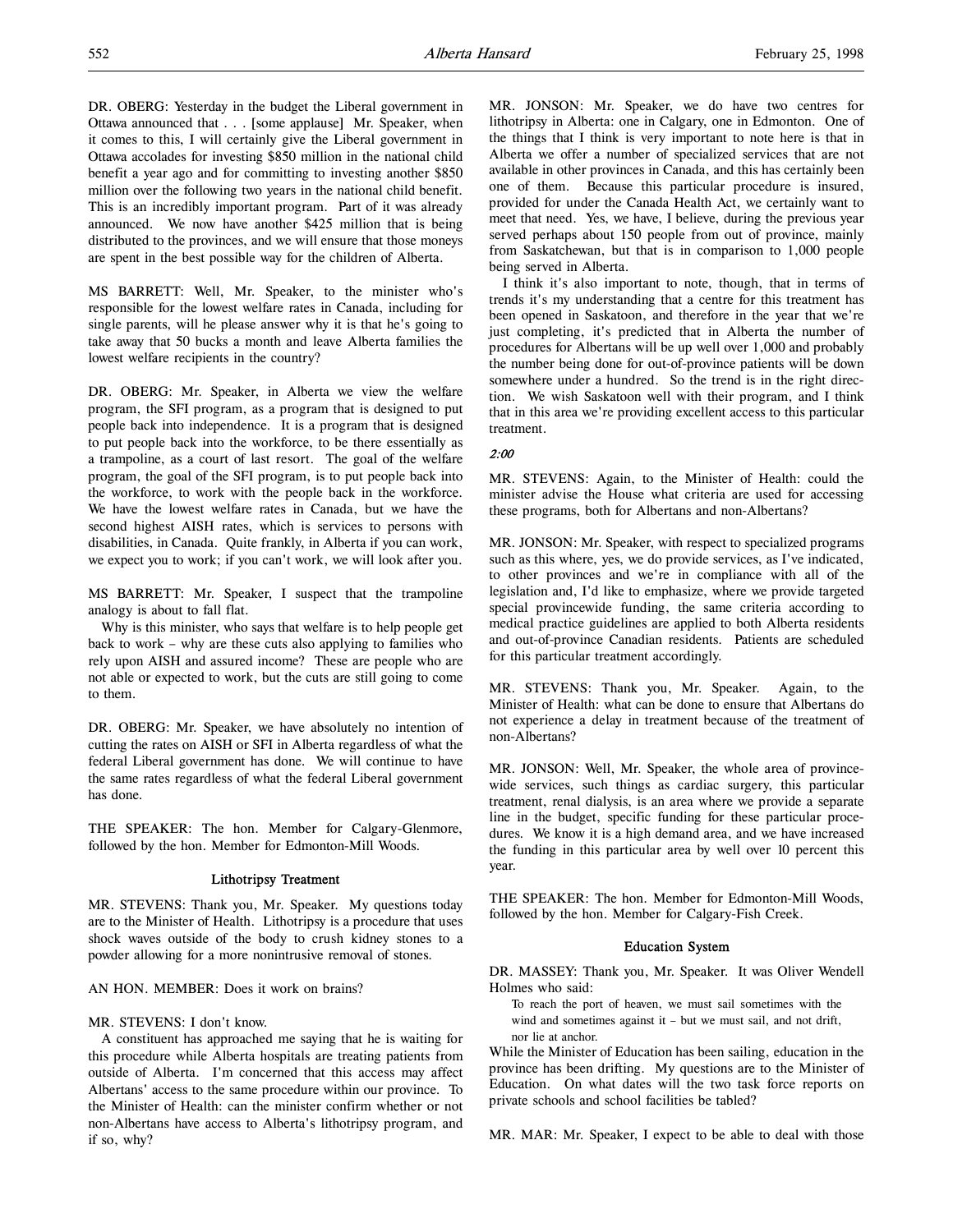two reports in fairly short order and when the government is prepared and ready to do so.

DR. MASSEY: Thank you, Mr. Speaker. To the same minister: on what date will the audit of the Calgary board of education be made public?

MR. MAR: Mr. Speaker, once our caucus has had the opportunity to examine that question, we will be prepared to deal with it at that time.

DR. MASSEY: Thank you. My third question is: when can Calgarians expect resolution to their battle with the province over education property tax money?

MR. MAR: Mr. Speaker, I think it's appropriate to say that in that case it's always a subject matter of ongoing discussion.

THE SPEAKER: The hon. Member for Calgary-Fish Creek, followed by the hon. Member for Edmonton-Glenora.

#### Notifiable Diseases

MRS. FORSYTH: Thank you, Mr. Speaker. Currently in Alberta AIDS, acute hepatitis B, and hepatitis C are all notifiable diseases under the Alberta communicable disease regulation. Currently a total of 60 communicable diseases or communicable agents are notifiable, and I understand today that we are announcing that HIV will be added to the list of notifiable diseases. My questions are to the Minister of Health. Mr. Minister, please explain why HIV has been added to the list of notifiable diseases.

MR. JONSON: Well, Mr. Speaker, the more serious or inclusive point of this particular infection, AIDS, has been notifiable for some 15 years. With the overall emphasis that we want to put in this province on prevention and early detection and treatment of various health conditions, it's important that we make this particular infection notifiable to the public health care system so that the public health care authorities and the overall health care system can better plan for counseling, for programs of advising and treatment in this whole area so that the incidence of HIV infections can be controlled and can be treated in the proper manner. So this particular move is very important in the overall area of treatment and control of this particular condition.

MRS. FORSYTH: Thank you, Mr. Minister. Is the minister concerned that by adding HIV to the list, it will drive the disease underground and people will refuse to get tested?

MR. JONSON: Mr. Speaker, I think it's extremely important to mention that the overall effort here is not one which will lead to the violation of privacy, the publicizing of names, or anything of that particular nature. I think it just stands to reason that if a public health care system such as ours, which is working hard in this area, is going to be able to plan and have programs and treat these conditions, we have to know in general terms where the numbers of these infections exist and be able to plan accordingly. I would hope that all of the public in the province, particularly the people who are unfortunate enough to fall into this particular category, will appreciate the overall constructive and positive thrust of this particular program.

THE SPEAKER: The hon. Member for Edmonton-Glenora, followed by the hon. Member for Little Bow.

#### Long-term Care

MR. SAPERS: Mr. Speaker, long-term care in Alberta can be provided in a nursing home which operates under the Nursing Homes Act or in an auxiliary hospital operating under the Hospitals Act. Now, if a long-term care centre is licensed under the Hospitals Act, it is declared an essential service, and its operations, amongst other things, must comply with the Canada Health Act. My questions are to the Minister of Health. Will the minister please explain what factors are used to determine when a long-term care centre is considered an essential service and is approved as an auxiliary hospital, and will the minister table the criteria used to make that decision?

MR. JONSON: Mr. Speaker, there are criteria in terms of the overall facilities and programs, and there are also what are referred to in Alberta Health as patient indexes that are established through assessments that establish the different levels of care and the categories of facilities in the province. Certainly I would undertake to provide information to the hon. member on that overall approach.

MR. SAPERS: Given that both kinds of centres are funded under the same formula, the CMI, the case mix index, why are some nursing homes, such as the Bethany Care Centre in Cochrane, operating under the Nursing Home Act and other nursing homes, such as the Bethany Care Centre in Calgary, designated under the Hospitals Act when they both provide similar services to patients with similar needs?

MR. JONSON: Mr. Speaker, I could say because one is an auxiliary hospital and the other is a nursing home, which is certainly the case.

Now, with respect to what I think is the hon. member's question, with the two tools that I referred to before, particularly the case mix index, patients are assigned to what might be called the more intensive or heavier level of care, to auxiliary hospitals. There is a continuum of care that we're working on in the health care system from acute care hospital to auxiliary hospital to nursing home to home care. I think it is something that is working quite effectively, and this is in keeping with the way we want our health care systems to operate in the future; that is, we want to see people being able to, if they are in the aged category, stay in their homes as long as possible to be supported by home care. If and when it becomes necessary, they would be moving into a nursing home.

Likewise, for people who are treated in acute care hospitals, there has to be the backup, for instance auxiliary hospitals, to help them in many cases. So it's all part of, I think, a very appropriate approach which is in keeping with modern health care services to have this continuum of care.

MR. SAPERS: Given that these hospitals and these nursing homes provide similar services to similar patients at similar times and it's a matter of the minister's discretion or a deputy minister's order to designate whether at one time they are a nursing home or a hospital, will the Minister of Health confirm that the government is not pursuing the policy of designating nursing homes as auxiliary hospitals simply to have them declared as essential services so that their organized workers are prohibited from going on strike?

### 2:10

MR. JONSON: Mr. Speaker, the target or the goal of Alberta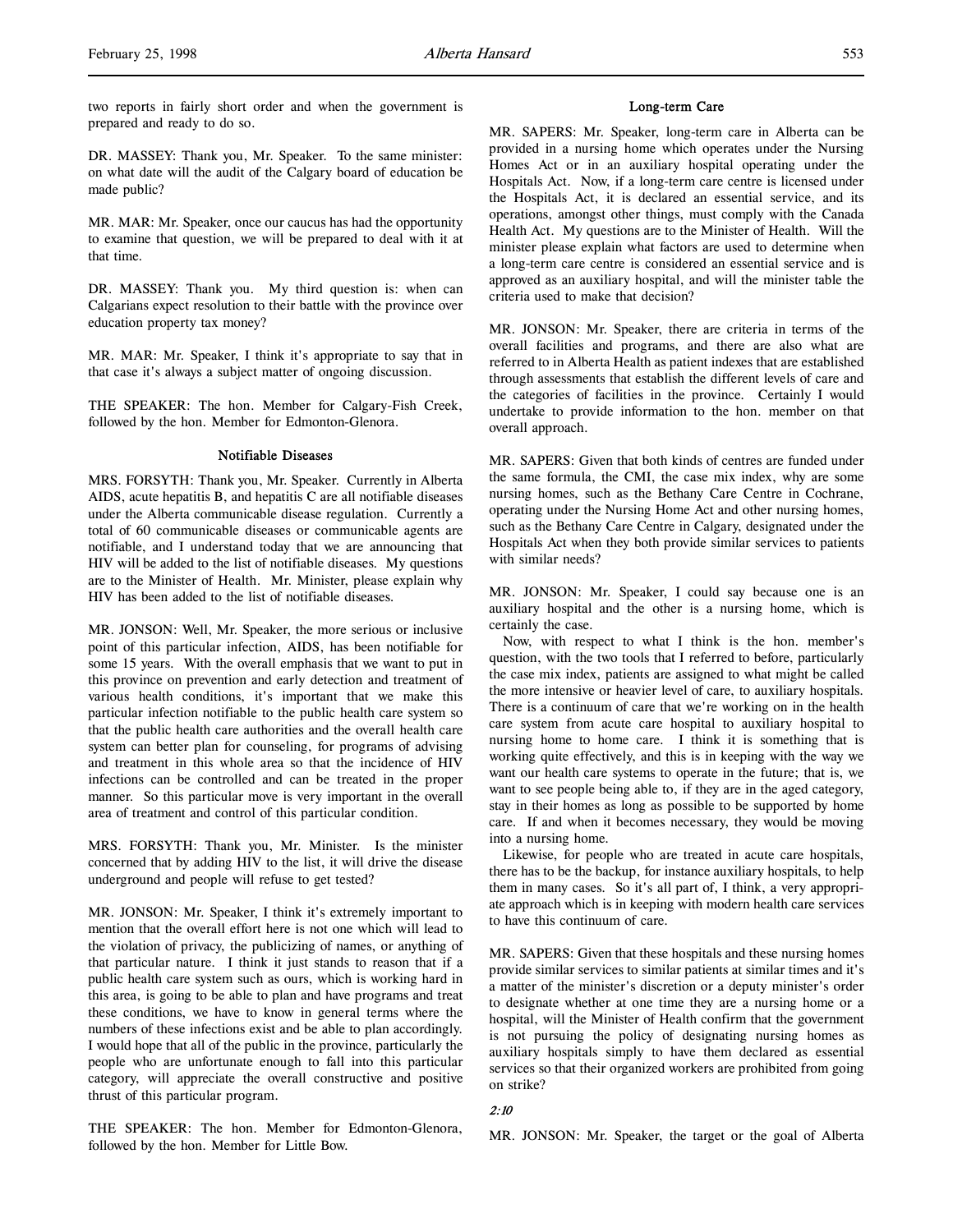Health is to make sure that there is the appropriate continuum of care in the health care system. Generally speaking, as the hon. member across the way knows, auxiliary hospitals provide more intensive, more in-depth, if I can put it that way, care for patients in this province. Nursing homes are another level of care, focusing more on long-term occupancy. These things are established, as I said, by patient assessment and the overall programs being able to be offered by these different types of facilities. That's the basis on which we are doing this.

THE SPEAKER: The hon. Member for Little Bow, followed by the hon. Member for Edmonton-Mill Creek.

## Federal Transfer Payments

MR. McFARLAND: Thank you, Mr. Speaker. Alberta does not have only a partnership between the Department of Health and the regional health authorities; we've also got a partnership between the province and the federal government. I understand that in yesterday's federal budget there were several additional health spending increases announced through the Canada health and social transfer payments program. Could the Minister of Health provide this House with the details on how these announcements will assist Alberta's health care system?

MR. JONSON: Well, Mr. Speaker, I understand that in the announcement of the federal budget there was reference made to some hundreds of millions of dollars that were, quote, an increase in the federal budget. But really, you know, this is an announcement, as I understand it, for the third time of the federal government having made the decision to not cut their transfer payments by the amount originally planned. So while we are grateful that they are sticking with their previous two announcements, this announcement is really of no additional assistance to the health care systems in the provinces across Canada.

MR. McFARLAND: Thank you, Mr. Speaker, and thanks to the minister for the response. Would the minister, then, identify how Alberta is going to be able to cope with health costs that relate to aging and increasing populations if in fact there's no new additional money to the Alberta health care system?

MR. JONSON: Mr. Speaker, as was announced in our overall budget announcement for health authorities back in January and elaborated on with a number of other additions in health care spending in the recent budget, I think that with the overall management the government has provided, it has been possible to reinvest very, very significantly in health care and education. This is something that is possible for the government to do given that we have planned, I think, responsibly over the last three, four, five years, are moving towards reducing our debt, and we have a balanced budget. So we can provide this particular area of reinvestment, which is very much needed in this province even though we are not getting any significant additional help from the federal government.

MR. McFARLAND: Mr. Speaker, then as this government does get blamed for reductions in health care funding programs, could the minister please supplement or explain how much the federal Liberal government has actually reduced these transfer payments in three to five years?

MR. JONSON: Mr. Speaker, in this area of transfer payments

applicable particularly to health, as I recall the percentages, their reduction in transfer payments was well over double the height of reductions in health care to the provincial government, which was about 12 and a half percent. They reduced transfer payments well in excess of 30 percent, or, as I recall, a reduction in the neighbourhood of \$365 million.

THE SPEAKER: The hon. Member for Edmonton-Mill Creek, followed the Member for Wainwright.

### Syncrude Canada Inc.

MR. ZWOZDESKY: Thank you, Mr. Speaker. Alberta Liberals are strong supporters of the Syncrude project for the employment it creates, the revenue that it generates, and the economic activity that is stimulated. However, we do not support the provincial government continuing to backstop private-sector oil companies who are involved in the oil sands business. In October 1995 the government sold its share and its interest in the Syncrude project to Athabasca Oil Sands Investments Inc., but it didn't make a clean break of it and let business just get on with doing its own business. We are still involved. I want to ask the Provincial Treasurer why his government agreed to provide a \$35 million guarantee to cover Athabasca Oil Sands obligations regarding the Syncrude project site cleanup costs.

MR. DAY: Mr. Speaker, if you go back as far as 1978 and look at all the income that the Alberta government received from '78 until about '95, at which point the 11 percent interest in Syncrude was sold to Torch, it was \$697 million of income that accrued. That particular sale took place in the best interests of all parties involved and went actually fairly successfully.

In terms of any details on the actual agreement as referenced by the opposition critic on Treasury, I'll need to look at the agreement itself and see what details can be given out in terms of the usual commercial confidentiality requirements. If there's no difficulty with that, I'll get all that information out to him.

MR. ZWOZDESKY: Will the Treasurer at the same time as he's looking that information up, then, confirm that not only will Alberta taxpayers be on the hook for \$35 million in site cleanup costs on Syncrude but liken it also to the \$57 million that taxpayers are on the hook for for Bovar cleanup costs in Swan Hills?

MR. DAY: I'm not sure. I'd have to check where the appraisal is coming on any possible remedial cost there related to cleanup. As I've already indicated, \$697 million have accrued to the people of Alberta. I'll look into the details of any ongoing relationship there, and we'll see if we can confirm those remediation costs also.

MR. ZWOZDESKY: Also I wonder if the Provincial Treasurer would answer this. Why has the government disclosed the \$57 million obligation regarding Swan Hills cleanup costs in public accounts, but the government did not disclose this \$35 million in site cleanup costs surrounding the Syncrude project? Why was one disclosed but the other one wasn't?

MR. DAY: As with most of his questions, it's a good question, Mr. Speaker. I know there's a good reason for it, and I'll find out and report back to him.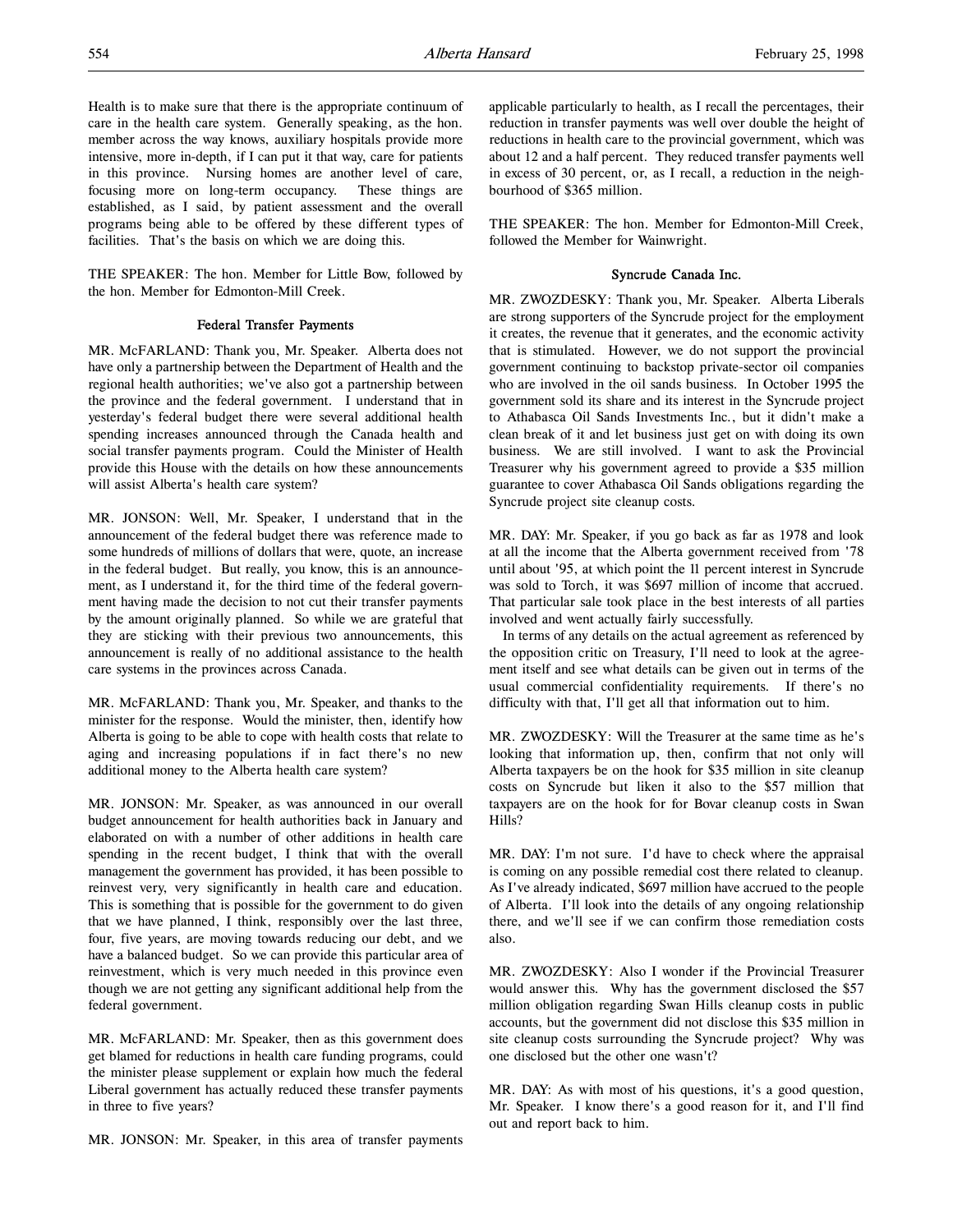THE SPEAKER: The hon. Member for Wainwright, followed by the hon. Member for Edmonton-Glengarry.

### Social Service Agencies' Salaries

MR. FISCHER: Thank you, Mr. Speaker. My question is to the Minister of Family and Social Services. Recently there have been reports indicating that government employees will receive a salary increase. In regard to that, I have received a number of calls from community agencies in my constituency that are contracted by the government to provide social services to adults with developmental disabilities. They are inquiring if this increase will apply to them as well. Could the Minister of Family and Social Services advise our Legislature of the policy regarding these agencies' salaries?

DR. OBERG: Thank you very much, Mr. Speaker. This is actually a very similar issue that the hon. member brought up a couple of weeks ago. At that time I told him to stay tuned.

Mr. Speaker, we have a very important group of workers that work for the private contracted agencies with Family and Social Services. These workers have not had a pay increase for 12 years. On average they make roughly 20 to 25 percent less than government employees who do the same job. One of the goals upon becoming minister was an attempt to decrease the disparity in this particular wage group. Therefore, Mr. Speaker, it's with great pleasure that today I am able to announce that there will be a 5 percent increase in their salary retroactive to January 1, 1998.

### 2:20

MR. FISCHER: Could the minister indicate where this money is coming from then?

DR. OBERG: Thank you, Mr. Speaker. Alberta Family and Social Services, together with AADAC, are contributing approximately \$15.6 million from social services and approximately \$300,000 from AADAC to this group. These increases will be covered from the 1997-98 operating budgets of these departments as well as the 1998-99 operating budgets.

MR. FISCHER: Thank you. Mr. Speaker, who will benefit, then, from this increase? Will our employees of those nonprofit community agencies benefit?

DR. OBERG: Mr. Speaker, we have asked the nonprofit community agencies to give a 5 percent increase to their staff. What we have said to them is that we don't want to see 10 percent to managers and zero percent to their staff. We're targeting this increase to the frontline staff. We are talking about 500 agencies across the province, agencies such as women's shelters, agencies that serve children, agencies that serve persons with disabilities.

I think this is a very good news story. I had the opportunity of talking to these agencies this morning, and they were extremely happy with this proposal.

THE SPEAKER: The hon. Member for Edmonton-Glengarry, followed by the hon. Member for Red Deer-South.

### School Superintendents

MR. BONNER: Thank you, Mr. Speaker. I'd like to table correspondence from the Chinook's Edge school board that makes reference to the School Act prohibiting public access to school board information. As the Education minister is aware, the

Chinook's Edge school division superintendent owns part of a private company that designs education modules for Oz New Media. That same superintendent also recommended that Chinook's Edge school division purchase \$45,000 in software from Oz New Media, the very same firm that the superintendent's company had a contract with. To the Minister of Education: can the minister explain why he does not consider this a conflict of interest?

MR. MAR: Mr. Speaker, this issue has been an interesting one and one that I've been apprised of by Chinook's Edge school division, the board of trustees there. They are aware of this particular circumstance. But at the end of the day it is a relationship between a school board superintendent, who is the employee of the school board, and the school trustees who run the school board. So I am certain that the school board trustees of Chinook's Edge, in a desire to be accountable to the constituents who elect them, will resolve this issue appropriately.

MR. BONNER: Mr. Speaker, as the minister co-appoints superintendents, will he please explain why he has done nothing respecting this conflict of interest?

MR. MAR: Mr. Speaker, while it is true that the Minister of Education does approve the contracts that are signed by the school board superintendents, ultimately that contract is negotiated between the superintendent and that superintendent's employer, the board. So, as a result, all of the administration that deals with that particular contract is an employer/employee relationship between the board and the superintendent, and accordingly it is the board that will deal with the issue.

MR. BONNER: As the public can't get hold of the school board documents to see what is going on, will the minister at least investigate and report his findings back to the Assembly?

MR. MAR: Mr. Speaker, I'd like to reiterate that the responsibility of the employer/employee relationship with respect to the superintendent is one that is a relationship between the board and its superintendent. We elect school board trustees for a reason. We elect school board trustees to run schools within school board jurisdictions, and this is a matter of local jurisdiction.

THE SPEAKER: The hon. Member for Red Deer-South, followed by the hon. Member for Spruce Grove-Sturgeon-St. Albert.

#### Health Professions Legislation

MR. DOERKSEN: Thank you, Mr. Speaker. It's been several years since the government has been looking at the amalgamation under umbrella legislation for health professions, and that committee was known as the Health Workforce Rebalancing Committee. I know there's been a lot of work done by the Member for Medicine Hat on this particular issue. Lately I've been receiving a number of letters and calls with questions about the government's intention to proceed with new legislation intending to govern Alberta's health professions. My question is to the Minister of Labour. Can the minister indicate if he intends to introduce a health professions act during this session of the Legislature?

MR. SMITH: Well, it's a good question, Mr. Speaker, and I can't help but underscore the member's commendation of the leader of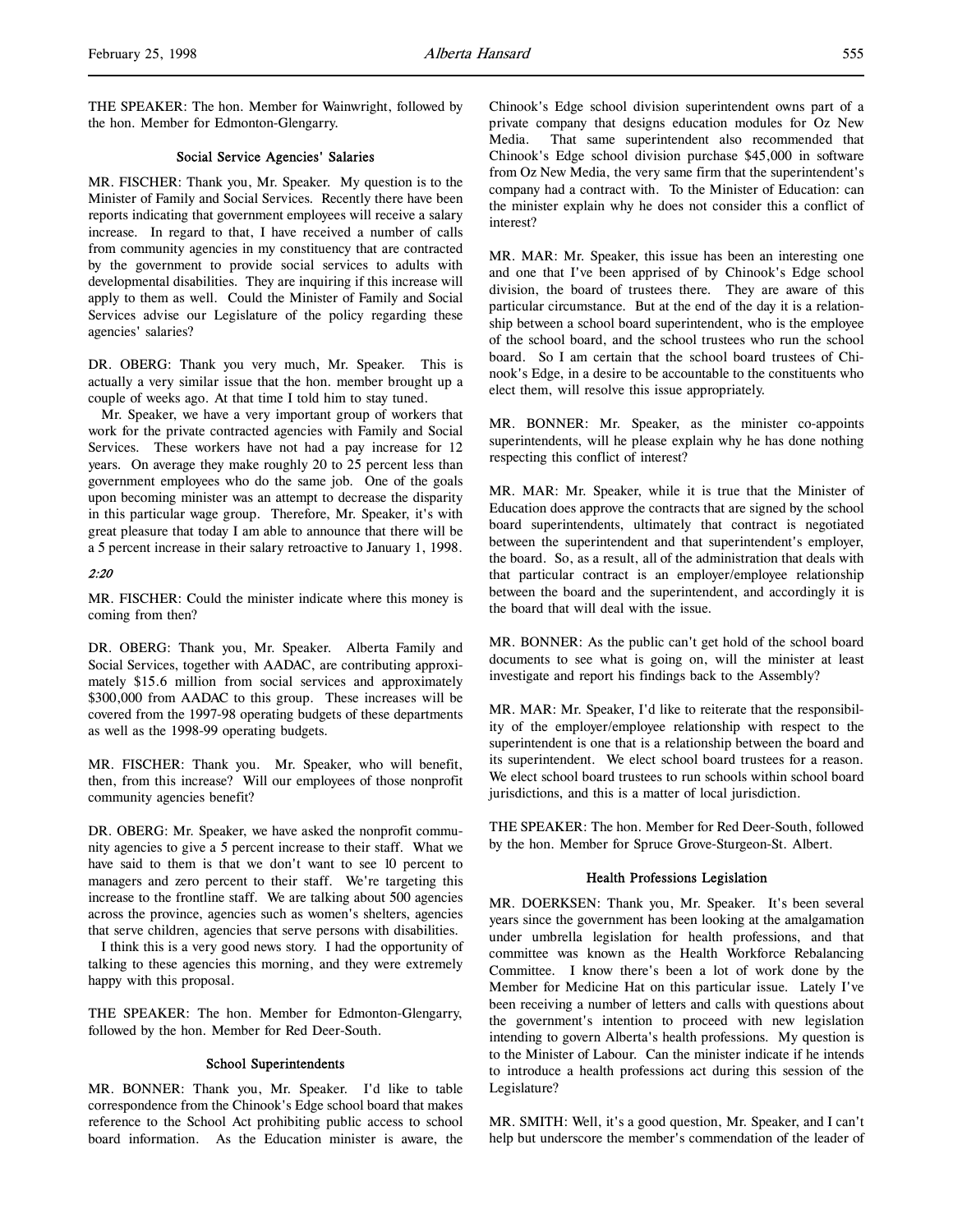the Health Workforce Rebalancing Committee, that being the Member for Medicine Hat. I can also never predict what's going to happen: the rigours of getting legislation through a particularly dictatorial House leader, the difficulty of being able to move through a very complex and important process. But I would like to bring legislation with respect to the health professions forward in this session.

MR. DOERKSEN: Mr. Speaker, can the minister assure this Assembly and Albertans, particularly the health professionals, that this legislation will not erode their ability to be self-governing and enable them to continue to set their own standards of practice?

MR. SMITH: Absolutely, Mr. Speaker. The very foundation of the legislation is this government recognizing, whether it be a business or a professional association, the importance of selfgoverning. As I said in answering questions in estimates on Monday night, the importance of keeping that playing field level and competitive speaks to the importance of self-governance. We do not intend to change the intent of any legislation that sets out self-governance and self-regulation.

MR. DOERKSEN: Again to the Minister of Labour: in view of some of the comments and questions I've been receiving, is it still possible for the health professionals to consult with the government on this matter?

MR. SMITH: That, Mr. Speaker, is an extremely important side. Consultation is an operating fact of this government, particularly when it comes to the health care area, particularly when it comes to health professions. In fact, I can remember my colleague here was a part of Starting Points, which was the original consultation of 1993-94.

I can assure all professions that consultation will be a major part. We will continue to go forward with it. In fact, I have in my hands right now a letter from the Alberta Association of Registered Nurses, who are actively involved in this. They have brought up strong and important points. I, myself, have chaired the Health Workforce Rebalancing Committee. Consultation will go on. It is critical.

Thank you, Mr. Speaker.

THE SPEAKER: The time for question period has left us. Actually we dealt with 13 sets of questions today, but we also have notice of one purported point of order. The Government House Leader.

### Point of Order Preambles

MR. HAVELOCK: Thank you for prejudging my argument, Mr. Speaker. The House leaders' agreement referred to in this Assembly a few days ago clearly states that supplementary questions should not include a preamble. Today in the Leader of the Opposition's first question, for both the first and second supplementary, in particular the second supplementary, there was a speech preceding the question itself, a rather poor and inaccurate speech but nevertheless a speech. The second main question, the Member for Calgary-Buffalo was working in responses to the minister's responses, which again is, I believe, inappropriate and inconsistent with the agreement. The leader of the New Democrat opposition, on her second supplementary, managed to get into the act. I think she's sitting too close to the Liberals, because she's picking up their bad habits.

### 2:30

Nevertheless, the agreement was negotiated in good faith. All House leaders signed the agreement. As you indicated just yesterday, House leaders should ensure that their members abide by the terms, and I'm happy to say that today this side of the House abided by the terms of the agreement. I would ask that you, if you could, in the future strictly enforce the terms of the agreement.

Now, it's interesting. The Opposition House Leader, I'm sure, will stand up. He was waving Erskine May before. He had all kinds of little yellow stickies sticking out of it, so he's ready to roll. But I'd be interested in hearing how he's going to argue against an agreement that he signed.

THE SPEAKER: First of all we'll listen to the Opposition House Leader on this point of order.

MR. SAPERS: Thank you, Mr. Speaker. The Government House Leader is right when he quotes the House leaders' agreement. The House leaders' agreement is clear when it says that there won't be preambles to supplementary questions. The House leader on the government side could also quote Standing Orders, Beauchesne, Erskine May, and other parliamentary authorities that talk about the purpose of question period and that it should be an opportunity to hold the government to account for its policies, an opportunity for private members to ask members of Executive Council questions within their areas of competence. Beauchesne, in particular, is very clear in several cases – and we don't need to refer to all of the specific sections – that answers to questions should not provoke debate, that answers to questions should be brief, that answers to questions should not be argumentative.

Also, the Government House Leader could have raised some of the issues about question period that have to do with making sure that the questions have some urgency. We had today one government supporter asking a cabinet minister about a committee that that member chaired, as though she didn't already know the answer. So there are many, many, many, many things in the rules and Beauchesne and Erskine May and the House leaders' agreement that we could debate after absolutely every question period, because not every question period is a pure example of 100 percent of the application of all the rules.

But on the particular point of order that the Government House Leader chose to rise on today and hang his hat on, the House leaders' agreement regarding no supplementals. I would like to draw your attention, Mr. Speaker, to page 200 of Erskine May, under the title The Official Opposition.

The importance of the Opposition in the system of parliamentary government has long received practical recognition in the procedure of Parliament.

Later on on the same page it says:

Accordingly, the Opposition has acquired the right to exercise the initiative in selecting the subject of debate on a certain number of days in each session,

underlining, of course, the special role that the Official Opposition has in parliamentary democracies. That page concludes with the following quote:

The Leader of the Opposition is by custom accorded certain peculiar rights in asking questions of Ministers . . . and members of the Shadow Cabinet and other official Opposition spokesmen are also given some precedence in asking questions and in debate.

I repeat, the Leader of the Opposition, by custom, is accorded certain peculiar rights in asking questions.

Now, that in and of itself would, I think, invalidate the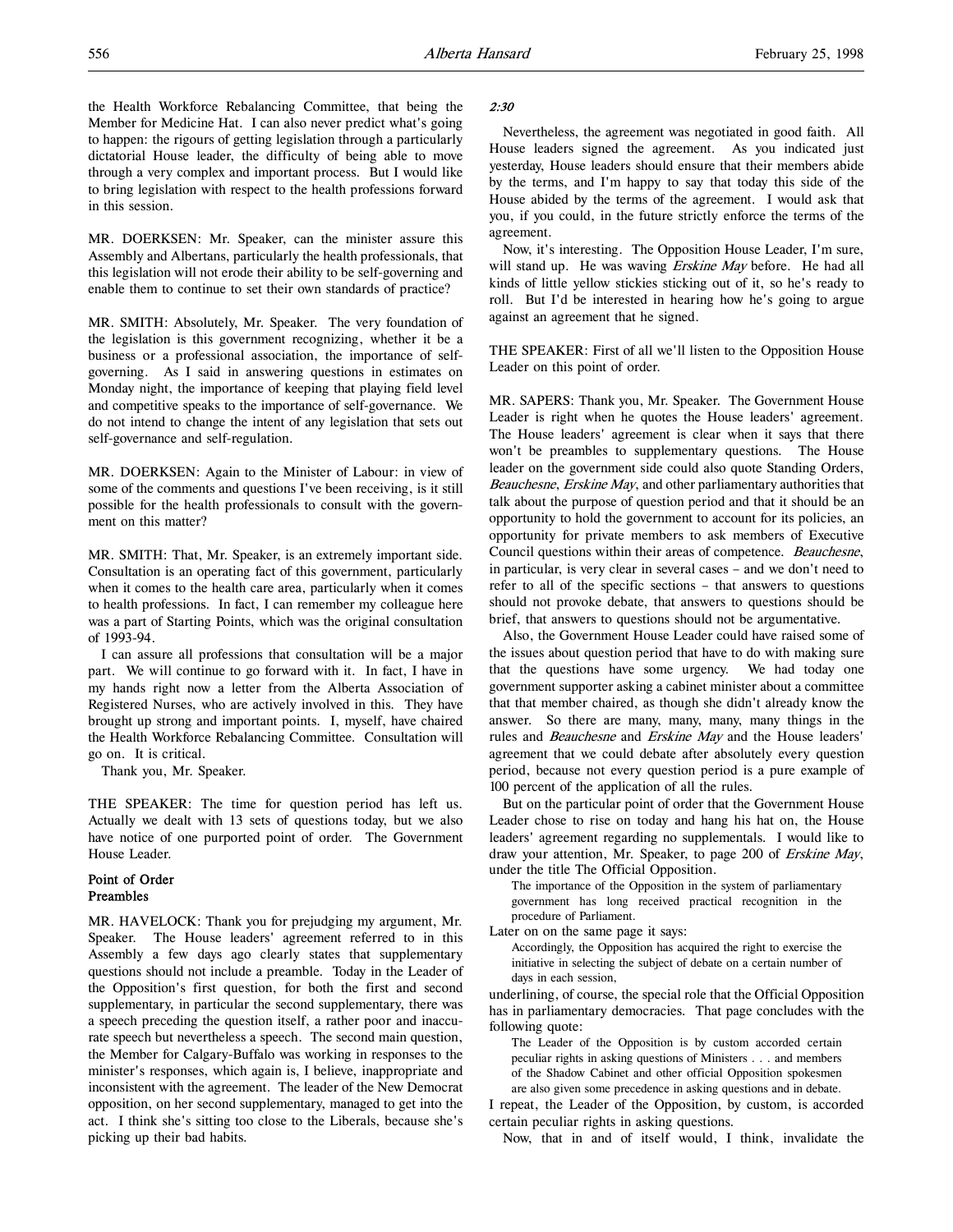purported point of order as raised by the Government House Leader. But I will also add that if you were to review the Blues, you will find that the Leader of the Official Opposition's question and supplemental questions were all phrased as proper questions. When we review the Blues, you will see that at the point that the Government House Leader stood, the Leader of the Official Opposition had said: "given that," a clause that begins a proper question; the body of the question; and that question, I'm sure Hansard will record, ends with a question mark.

Thank you, Mr. Speaker.

DR. WEST: Mr. Speaker, it's the second time I've stood up on a point of order on this very point. Since I've been in this Assembly, some 12 years, this has probably come up a hundred times. It's a waste of the time of this Assembly, these types of points of order. This time, again, it's our side that brought up the point of order. But you see what it admits? It admits a response just like we had. It trivializes the purpose of this Assembly, and I think we should put and end to these types of points of order.

#### THE SPEAKER: Anyone else on this point?

Well, hon. members, I want to do two things. First of all, I want to read you item 1 of *Beauchesne*, and I want to quote it for you. "Principles of Parliamentary Law." And this is the first principle.

To protect a minority and restrain the improvidence or tyranny of a majority; to secure the transaction of public business in an orderly manner; to enable every Member to express opinions within limits necessary to preserve decorum and prevent an unnecessary waste of time; to give abundant opportunity for the consideration of every measure, and to prevent any legislative action being taken upon sudden impulse.

Now that's primary. That's point number one of what this is all about.

Number two, this is a democracy.

Number three. Today we went through 13 sets of questions. That is more than the average sets of questions we go through in a normal 50-minute question period. It's probably averaging between 11 and 12, so we were actually above average in terms of the length of questions. In terms of the first question that was directed by the Leader of the Official Opposition, between the exchange of the question and the response was six minutes. In terms of the second one, it was four minutes. In terms of the third one, it was five minutes, and in terms of the exchange with the leader of the ND opposition and the member of Executive Council she dealt with was three and a half minutes, and I can go on. Anyway, the bottom line is 13 sets of questions.

Next point. It's absolutely correct what the House leaders' agreement says:

(4) A member asking a question shall, in the discretion of the Speaker, be allowed a succinct preamble, a main question and two supplementary questions to which there shall be no preamble. Any member who, in the discretion of the Speaker, abuses the opportunity to give a preamble shall be called to order.

Next point. I've made it very, very clear time and time again that this Speaker will always rule in favour of an opportunity for hon. members to express themselves and not go the other way to take the history, traditions – in fact to deny them an opportunity to express their view. This is a Chamber where people are elected to represent their constituents and must be given all possible latitude by the chair. The chair must not come down in the negative and deny freedom of expression in this Assembly. You are here for that. I would like to function as a very, very silent, innocuous referee and not have to on a daily basis come up

and spend perhaps eight to 10 to 12 minutes dealing with points of order.

So we come now to the basic gist of the whole thing. *Erskine* May is also absolutely correct, and the ability has always been given to the Leader of the Official Opposition or who was deemed by the Official Opposition on the lead question to have a little liberty with respect to the rules in terms to convey their arguments. That is a long-standing tradition in this Assembly. That did not begin in this session, did not begin in the fall session. It has gone on in this Assembly, and I've been here observing this place since 1974. We did not have Hansard prior to 1971, so it's very difficult, but for most of the time that this Assembly has had Hansard, this individual has been here to either observe or to participate as an active player or now to participate in this new role.

Today something new came about, and if one would have listened very attentively to the questions put forward by several members of the opposition, this is how the questions began: "Given that . . ." And for about six to seven to eight sentences, what seems to be almost in terms of a speech, it led to a question. Now, obviously that means to me that the Opposition House Leader has been listening attentively to the comments about restrictive use of preambles and has gone to work with the rules and has designed somehow overnight, since yesterday, a new opportune way to phrase a question. Now, that's what we should be doing, trying to deal within the rules and outsmart the rules and see if perhaps we'll find a new level.

So I cannot deny a question, however long it might be, if it is phrased in the form of a question. And it was an interesting mechanism, as I made note even prior to the Government House Leader rising on this point of order, that in fact this had started, and made numerous mention in my own notes that not only was he doing it – that is, the Leader of the Official Opposition – but other members also did it; namely, the Member for Lethbridge-East followed through, the Member for Edmonton-Glenora followed through.

#### 2:40

So now having said that, I would also like to point out, however, that prior to the "given that" rather lengthy question, there were some statements, though, that were not within the phrase of the words "given that." In terms of the first supplementary the statement was made by the hon. Leader of the Official Opposition: "The Minister of Health knows that it's not enough, and so does Dr. Davey know that it's not enough." Then of course Hansard records a period, then "To the Minister of Health" the question. So quite clearly there was more than the given question. The second supplementary is "His new dollars, Mr. Speaker, won't even keep up with increased population, like the 70,000 new residents in Calgary," and again *Hansard* records a period and "Mr. Speaker, given that."

Quite frankly, there was a violation of the absolute intent. The Government House Leader is very correct in rising on this point, but it's also quite true from the Opposition House Leader that they discovered a new way to phrase questions with the intro "given that" and then goes on for almost three minutes, it seems, which is perhaps a bit longer than it should be.

So the bottom line: 13 minutes have now passed. The question period is 50 minutes. We dealt with 13 sets of questions, above the average in a 50-minute question period. We've now dealt with 13 minutes on a point of order – a purported point of order; perhaps I was biased on my part. You're both right in what you say. The bottom line is if we could just keep going with 13 sets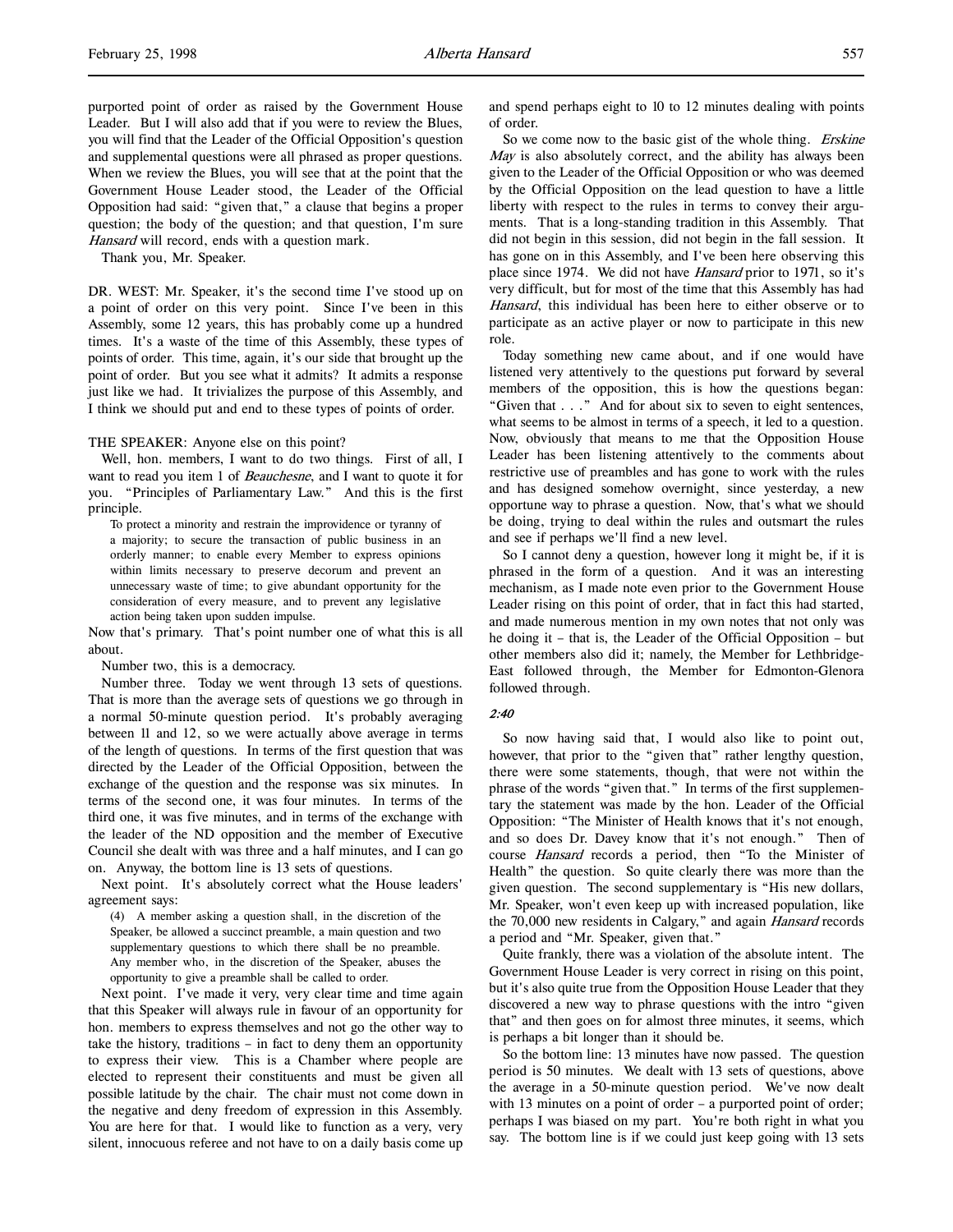of questions and everybody could spruce up their language to reduce the amount of the preambles and the like and get to the point. Perhaps I shouldn't say this, but it seems to me that I noticed one member the other day who had one of the shortest questions I've seen in a long time, and if the intent was to get a lot of media coverage, that individual got nearly seven minutes on a major provincial television station with respect to his very short questions and the answers that came out of it.

It's not length; it's the point of the question that really counts and the point of the answer. I do apologize to the Assembly for allowing this thing to continue for 13 minutes.

| head: | Orders of the Day |  |  |
|-------|-------------------|--|--|
|       |                   |  |  |

head: Written Questions

MRS. McCLELLAN: Mr. Speaker, I move that written questions appearing on today's Order Paper stand and retain their places with the exception of written questions 5, 9, and 10.

[Motion carried]

### Gaming and Liquor Commission Leases

Q5. Mr. Gibbons asked the government the following question: What is the breakdown of the \$1.7 million provision for loss for the estimated costs of lease obligations in excess of estimated sublease revenues by specific property held by the Alberta Gaming and Liquor Commission as of March 31, 1997, as contained in the public accounts, 1996-97, volume 3, notes 13 and 14, pages 191-192?

MRS. McCLELLAN: Mr. Speaker, the government is accepting Written Question 5.

THE SPEAKER: The hon. Member for Edmonton-Manning to close debate.

MR. GIBBONS: Yes.

[Motion carried]

### Heritage Savings Trust Fund Rate of Return

Q9. Dr. Pannu asked the government the following question: How does the government explain the fact that the heritage trust fund's annual report for 1996-97 indicates an overall rate of return of 8.5 percent for the fund's investments when the public accounts for the same year, schedule 6, page 37, states the average "effective yield" is 3.63 percent for securities maturing within a year and 5.52 percent for securities maturing in one to 35 years on the bulk of our financial assets?

MRS. McCLELLAN: Mr. Speaker, the government will accept Written Question 9.

THE SPEAKER: The hon. Member for Edmonton-Strathcona to close the debate?

[Motion carried]

### Treasury Branches Contingent Liabilities

Q10. Dr. Pannu asked the government the following question:

What is the main reason or reasons why Alberta Treasury Branch guarantees increased \$351 million, that is, from \$125 million to \$476 million, in the 1994-95 fiscal year – see Contingent Liabilities, note 14, page 22, Alberta Treasury Branch's annual report – and what provisions for losses have been made or will be made in the future on this contingent liability?

MRS. McCLELLAN: Mr. Speaker, the government rejects Written Question 10. As an explanation, the Provincial Treasurer is unable to provide details on Treasury Branch guarantees to third parties. Terms and conditions form part of a customer relationship, which is confidential. So on that basis we regret we must reject that question.

THE SPEAKER: The hon. Member for Edmonton-Strathcona to close the debate.

DR. PANNU: Mr. Speaker, I would like to speak to this request on my part. What the question asks for is not the particular information that's being denied by the deputy House leader. What I'm asking for is the reason or reasons, not the specific information that may be of commercial value and therefore is a matter of confidentiality between the ATB and its customers. Therefore, it would seem to me that there's no reason why the government should deny this Assembly and through this Assembly the people of Alberta an explanation in terms of reasons why the discrepancy that I draw attention to exists.

[Motion lost]

## head: **Motions for Returns**

MRS. McCLELLAN: Mr. Speaker, I move that motions for returns appearing on today's Order Paper stand and retain their places with the exception of motions for returns 8, 12, 13, and 14.

[Motion carried]

# Gas Emissions Contributing to Climate Change

M8. Ms Carlson moved that an order of the Assembly do issue for a return showing copies of all documents written by or for the government and all internal memos between January 1, 1993, and January 27, 1998, concerning the need for Alberta to reduce the emission of gases that contribute to global climate change, how reductions can best be achieved, and how any programs will be implemented.

THE SPEAKER: The hon. Minister of Energy.

DR. WEST: Yes, Mr. Speaker. I regret that I cannot accept this motion. It probably exemplifies why in process we probably should review motions for returns and the purpose of them. If I were to comply with this motion in its present-day form, I would have to deliver so many files and boxes out of our archives that it would fill this Assembly. The discussions on climate change over the years, from '95 and before, have been numerous. This is not specifically targeted to any one policy discussion or issue, but it just asks for all of the internal memos or documents written by government in relationship to this issue of emission of gases from January 1, '93, to '98.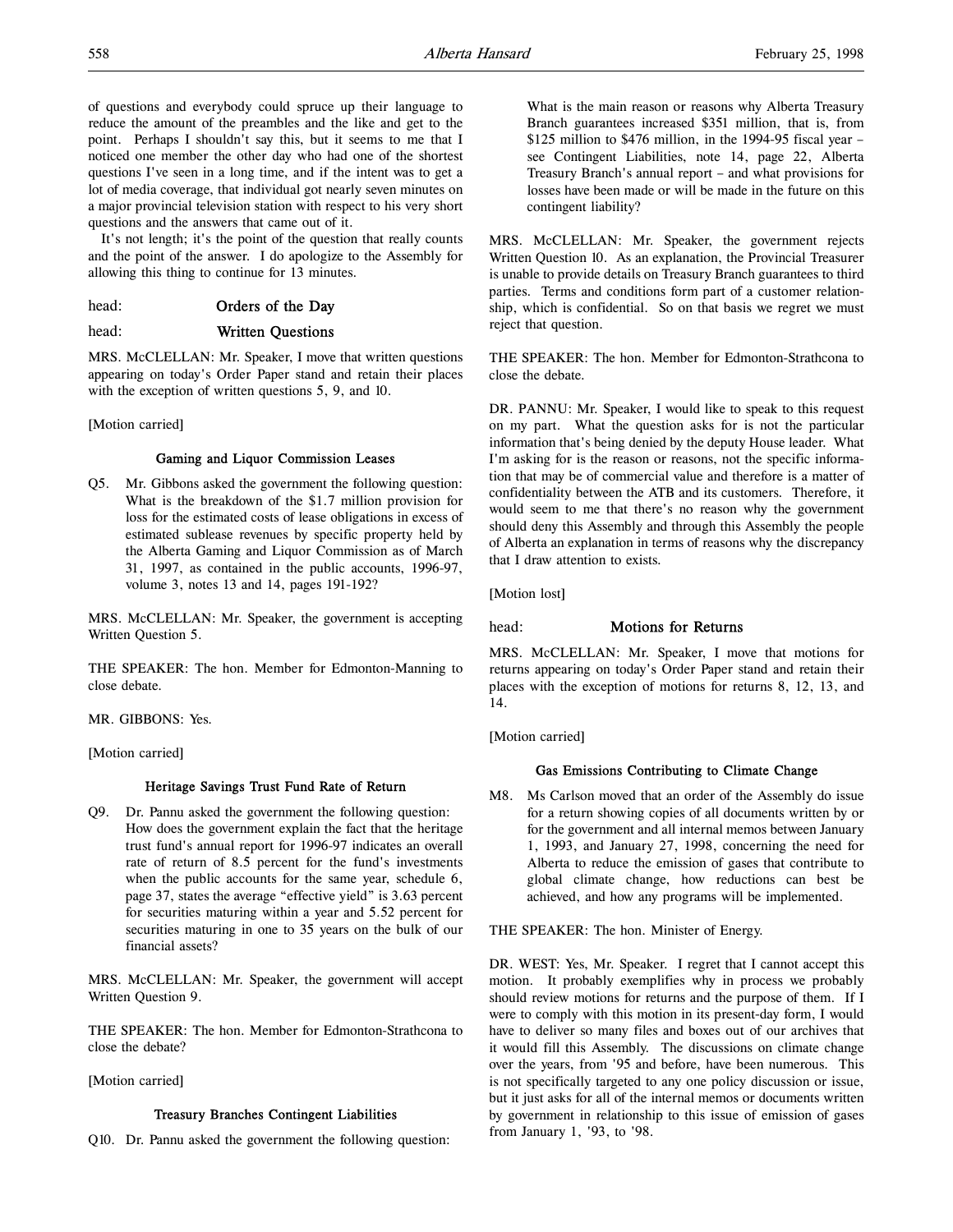As a policy issue, the climate change debate has been an issue since 1988, and there would be a decade's worth of material to collect if a comprehensive search was performed. Since 1993 the department has been closely involved in provincial, national, and international discussions related to climate change. There are a wide range of provincial, national, and international working groups examining such issues as the science, the economics, and the potential response options. We understand also that the department of environmental affairs has over 32 different files on this information. Again, as I said, much more has been archived on this issue. We would have to, as I say, spend massive amounts of taxpayers' dollars to bring this information forward.

If you want to come to the Department of Energy or the department of the environment and have a discussion on relevant information that you're interested in, then rather than trying to be politically correct in this Assembly and bringing forth a motion that's so wide open that it's frivolous and vexatious, why don't you come and sit down with us and we'll talk to you on a genuine basis about what is right, not politically correct? I think, again, it's another misuse of this Assembly for the purposes of being politically correct on – what? – the emotion of climate change rather than the factual evidence.

Mr. Speaker, I reject this.

#### 2:50

THE SPEAKER: The hon. Member for Calgary-Buffalo.

MR. DICKSON: Thanks very much, Mr. Speaker. You know, as I listened to the Minister of Energy talk about being politically correct, I'm thinking to myself: here we have a member that wants some documents that relate to an absolutely pivotal issue for an energy-producing province like Alberta. I can think of few issues that would be more important.

The member has done what the rules and the Standing Orders provide for in terms of attempting to be able to secure access. But to me the more significant thing is this: that the minister had at least two options, it seems to me. The one option, the one he's chosen to pursue, is to stand up, shrug his shoulders, and say: there are boxes of material; it's too much work; you don't get it. The other option would have been – and we've seen this demonstrated by many of his colleagues many other Wednesday afternoons – to come back with a reasonable amendment, to preface the amendment by saying: it's too voluminous a response.

We've got a government that holds itself out as being open and accountable. We have a minister of the Crown – when I read a Speech from the Throne where the government and the Lieutenant Governor on behalf of the government opposite commits itself to being open and accountable with Albertans, to carrying on business in a more transparent way, I obviously mistakenly thought that meant that every minister of this government would conduct himself or herself in a way to err on the side of disclosure.

I talked about two options, and the other option was for this minister to go through the voluminous material. I suspect that somebody has done a bit of a review and identified some summary reports, some things, and in the same spirit that the Lieutenant Governor has told us is going to animate this government during its term, I would have expected he would have come forward and said: we'll give you documents A, B, C, and D. It's a give-andtake process, Mr. Speaker. That's what it takes to get a truly open and transparent government. We're happy to work with any minister, and many ministers have come forward and offered partial information.

#### DR. TAYLOR: Use FOI, Gary.

MR. DICKSON: We want to save the \$25, Cypress-Medicine Hat.

Mr. Speaker, the point is simply this. The minister could have shared some of the information. You know, my colleague is always reasonable in the House. If it were the appropriate kind of information, she may have been delighted to see that, and that would be the end of this matter. But by the minister closing the door on the documents and the records of the province of Alberta and saying that only some MLAs can access them, that only a small privileged group of Albertans may be able to see what that material is, that's exactly the message this minister gives. All Albertans who look at this will be able to hold up the Speech from the Throne and read the Hansard comments of this Minister of Energy and think that this minister can't possibly be part of the same government that's responsible for the Speech from the Throne. They're impossible to reconcile, and that will speak volumes to all Albertans who want to know if this government really delivers on its promises.

Thanks, Mr. Speaker.

THE SPEAKER: The hon. Member for Edmonton-Strathcona.

DR. PANNU: Thank you, Mr. Speaker. I'm as usual perplexed by the total refusal by the Minister of Energy to accede to the request made by the hon. member of the Liberal opposition. The minister drew our attention to the wastefulness of asking for these kinds of documents, that it would fill this whole Chamber, that it would require zillions of files to be brought out and all of that. I want to remind the minister – he's a democrat, he tells me; he lectured me the other day about democracy – that democracy is not cheap, that we must be willing to incur costs that are needed to serve democracy.

Therefore, Mr. Minister, the argument that you make sounds hollow in spite of the big statements that you make in defence of democracy. Democracy requires that this Chamber and through this Chamber the citizens of this province have access to information that's vital, and information on climate change is vital to the future interests of this province.

It was the members of the Executive Council of this government who only a few months ago, in reference to the negotiations that are going on with respect to Kyoto, were saying that they're willing to break up the country if their view about climate change and the relationship between climate change and the health of the industry they were trying to protect are not respected and listened to. If the matter is so important that they're willing to break up the country on that, why would they not step back from the brink and say, "We are willing to make this information public"? I'm surprised that the ministers who themselves put so much emphasis on these issues would then turn around and deny the people of this province, deny the members of this Assembly, who are elected by the citizens of this province, the very information they themselves were using in order to make their argument against some of the positions being taken by other participants in the Kyoto process, including the federal government and other governments of the provinces.

So I therefore express my deep concern about the way this government is not willing to be accountable, not willing to be an open government in spite of its statements to that effect. It's a government that seems to be committed to secrecy, to denying people the opportunity to have accountability for the actions that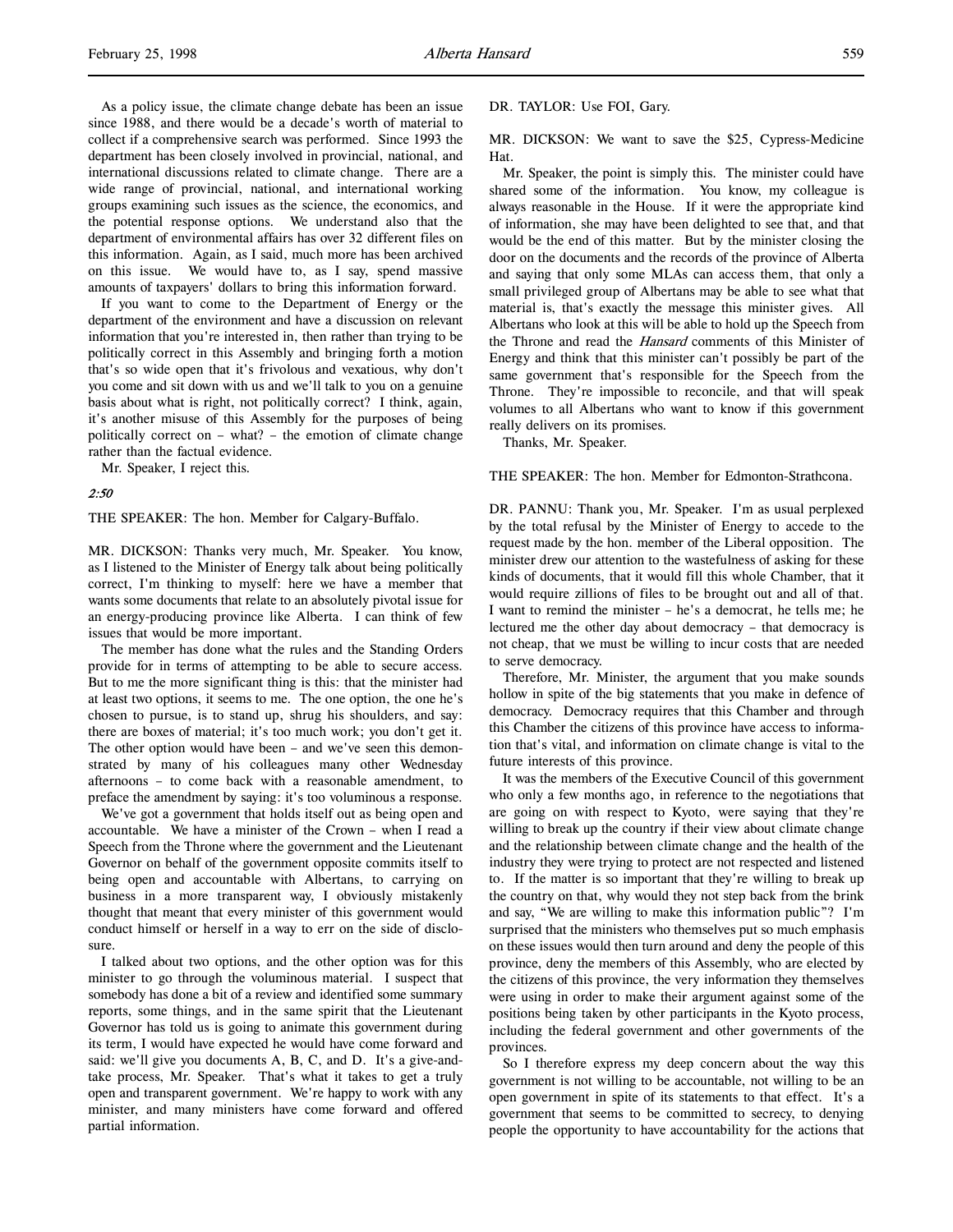it takes and the actions they take based on decisions on information that we have a right and everyone in this province should have a right to look at.

Thank you.

MS CARLSON: Mr. Speaker, certainly the reputation for being frivolous and vexatious in this House is not mine. It belongs to the minister who made the accusation. I'd just like to clarify that before we go any further.

What we're asking for here, Mr. Speaker, is some feedback from this government that they give any kind of consideration to solving this very key problem that this province is facing. Industry has repeatedly lobbied us saying: please get this government to take some proactive action, to not continue to be ostriches with their heads in the sand, to not be blocking, to not talk about addressing issues of breaking up the country over this issue but to get ahead of the game and start to implement some proactive measures so that industry itself knows what the game is out there when it comes to climate change and what kind of regulations they're going to have to be looking at. They want to know that this government is doing something. We made the request. I think it is a very reasonable request to make: to know what the government is in fact doing on this particular issue.

There's no doubt that we can FOIP this information under freedom of information: pay the fee and incur those kinds of costs to try and get this information. There is no doubt that I will take the minister up on his invitation to come and take a look at their documents. Certainly I will be back here in this House in question period and with motions for returns and written questions when I get over there and find out that they won't show me the information, because, Mr. Speaker, that is repeatedly what happens when you try to get those two ministers in particular to co-operate at any level in terms of sharing information in this province.

So, Mr. Speaker, I'm very disappointed that they won't even reasonably address this, at least give us a summary of the information that they're dealing with.

[Motion lost]

### 3:00 Maple Leaf Foods Inc.

M12. Ms Barrett moved that an order of the Assembly do issue for a return showing the lease amendment agreement signed during 1996 between the government and Maple Leaf Foods Inc. at the time the government's lease agreement with Burns Foods Limited was transferred to Maple Leaf.

THE SPEAKER: The hon. Minister of Public Works, Supply and Services.

MR. WOLOSHYN: Thank you, Mr. Speaker. Both the Provincial Treasurer and I have responded to the member in writing that we were unable to release these documents without third-party consent. We have consulted with the third party regarding the release of the documents, and they have not consented. We are bound by the requirements of the Freedom of Information and Protection of Privacy Act, and as a result, the motion as written is rejected.

THE SPEAKER: The hon. Member for Edmonton-Highlands to conclude debate.

MS BARRETT: Well, I find the legislation cited by the Minister

of Public Works, Supply and Services to be particularly strangling when it comes to matters of public policy and public dollars. We have reason to believe that that lease amendment agreement signed in 1996 has a direct bearing on Alberta's finances; in particular, the rights to extend that agreement beyond the point where the plant was actually closed. I anticipated this in the autumn and did ask for the agreement to be released.

My suspicion is that the owner of the company, of Maple Leaf Foods, that did shut that plant down, had a very serious and, I would say, perhaps an even nefarious economic plan that included, first of all, wrangling the government into phony reasons for allowing it to have a month-by-month extension even if the plant were closed, those reasons being the moving of not only the property legally owned by Maple Leaf Foods, Michael McCain, but also property that belongs to the taxpayers of Alberta; that is, fixtures that belong to the building and the land.

If there's any remedy available for changing the freedom of information and protection of privacy legislation, the minister can be assured that I, being on that committee, am going to make sure that that happens if at all possible. I believe that the Alberta taxpayers, who've already funneled in – how many? – untold millions of dollars into that plant and its previous owners, one in particular, have the right to this information, to know if the Michael McCain plan was to shut the place after all and got the co-operation of this government wrongfully.

[Motion lost]

### Maple Leaf Foods Inc.

M13. Ms Barrett moved that an order of the Assembly do issue for a return showing copies of all correspondence and memoranda between the government and Maple Leaf Foods Inc. between January 1, 1997, and January 27, 1998.

THE SPEAKER: The hon. Minister of Public Works, Supply and Services.

MR. WOLOSHYN: Thank you, Mr. Speaker. This motion, which requests "correspondence and memoranda" from all government, casts a very wide net which would require every department, agency, board, and commission to search for more than a year's worth of files. Each of these parties as well would be required to contact all third parties involved for their permission to release the information.

The government's reason for not tabling these documents is also supported in *Beauchesne*  $446(2)(g)$ , which states that "papers of a voluminous character or which would require an inordinate cost or length of time to prepare" don't need to be and should not be brought forward. On this basis, Mr. Speaker, the government must reject this motion.

THE SPEAKER: The hon. Member for Edmonton-Strathcona.

DR. PANNU: Thank you, Mr. Speaker. Again, it seems to me this so-called open government is somehow trying to stonewall. It's not willing to release information. Now, this is very specific information. The minister responsible, in answering in his speech on Motion 12, talked about the agreement, that he can't make it available because of the legal undertakings that the government has with respect to the owner of Maple Leaf. In motion 13 all the motion is requesting is the correspondence that the government itself has exchanged over the last year – specific dates are given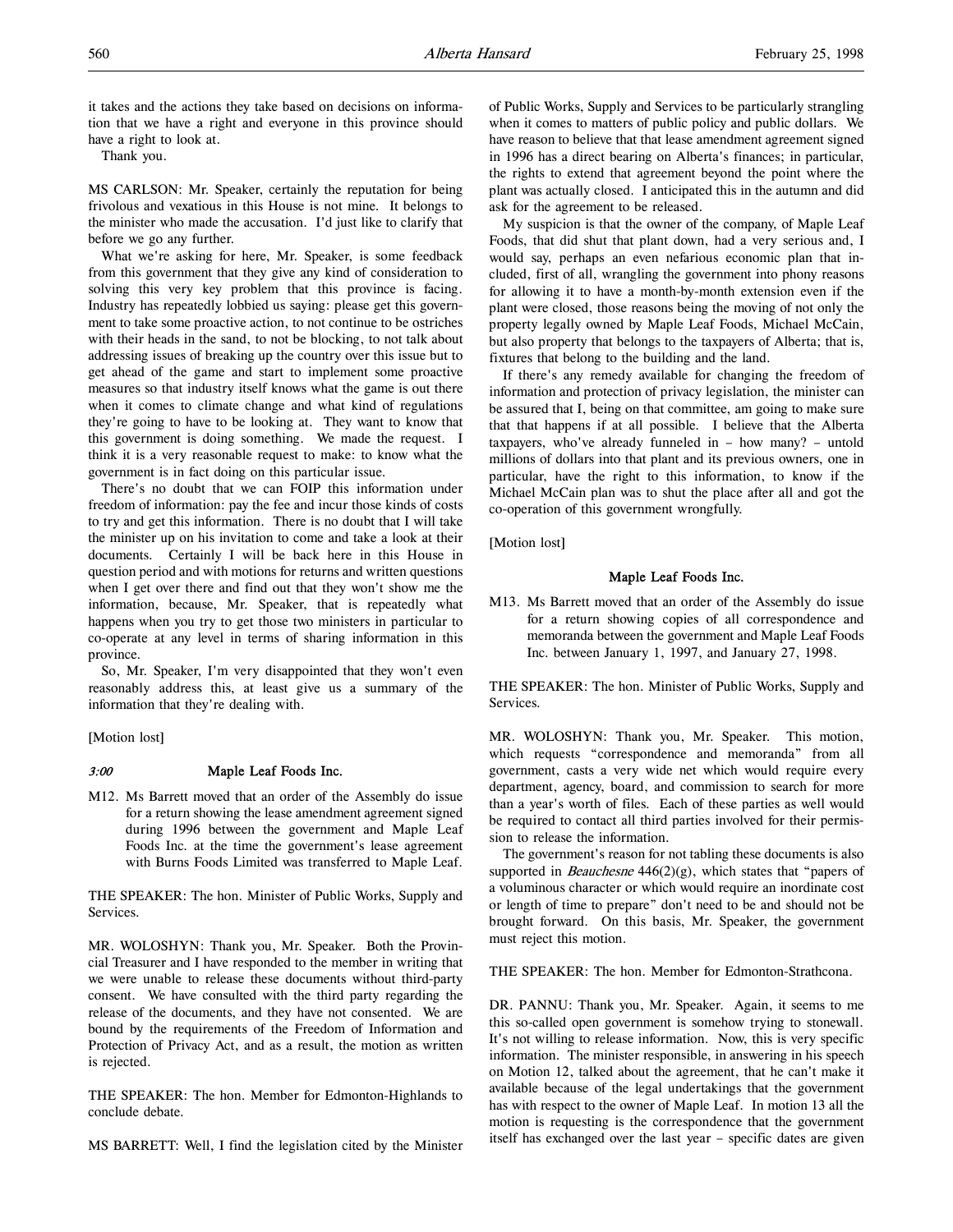– and we get the same reply again: no way; we cannot release this information.

I think in the interest of openness, Mr. Speaker, in the interest of maintaining transparency, of respecting government's own obligations to be transparent, it must concede that this information will be made available. If there is a problem with a particular document because some third party doesn't agree, maybe the Minister can tell us that with the exception of this memorandum or that memorandum, the rest of the correspondence and memoranda will be made available. But this wholesale denial of the request makes me very suspicious and, I think, will make lots of Albertans suspicious that this government has something to hide. I ask: what does the minister have to hide?

THE SPEAKER: The hon. Member for Edmonton-Mill Woods.

DR. MASSEY: Thanks, Mr. Speaker. I, too, would urge the minister to reconsider. This particular minister has tried, I think, to work very hard with opposition members over the Maple Leaf issue in terms of making the plant open and arranging tours and trying to help the opposition do their job.

Maple Leaf is an extremely emotional issue in this city. There are a lot of people that are extremely upset and very suspicious of what has transpired. The request from the Member for Edmonton-Highlands is certainly a most reasonable request. I think that the member has shown in the past that she's willing to work with ministers to make things happen and to expedite the work of the government. I'm sure, were she given the opportunity to work with the minister, the volume that the minister talks about could be made reasonable and the demands on the government's service could be brought into line in terms of what the minister considers appropriate.

So I really do urge the minister to continue in the spirit in which he seems to have approached this issue in the past and to reconsider.

THE SPEAKER: The hon. Member for Edmonton-Highlands to close the debate.

MS BARRETT: Mr. Speaker, I find it a most specious suggestion or argument that the volume of papers involved would be too onerous. I mean, are we talking about one or two boxes? That's a lot of paper. I find it very difficult to believe that that amount of correspondence would be going on between at most a handful of government departments and Maple Leaf Foods over the course of one year and 26 days. A very specious argument. In fact, I don't believe it.

If the minister is so convinced that the whole government would be undertaking such a burden, such a task that would be, you know, pulling on the taxpayers' dollars and just be so wrong, then maybe what he could have offered was correspondence between Maple Leaf Foods and the two germane departments: the Department of Public Works, Supply and Services, which leases the property, which hides the lease from public scrutiny, which appears to be on the side of covering up Michael McCain's plans, and maybe the Department of Economic Development. Just those two would have been good enough.

### 3:10

I honestly do not believe that there's been a lot of correspondence, say, between the department of advanced education and Michael McCain. What do you think? How about with the department of agricultural development? Do you think there was a lot of correspondence there? I'm not particularly worried about the volume of correspondence that might have gone through the Community Development minister's office. I'm concerned about the germane stuff. So if the government's argument is that there's just too much and we just don't have the resources to track it all down, I can tell you what: I'll volunteer. I'll go through the filing cabinets. You know, I actually learned how to read, and I know the difference between M and N. So I would know to go to M for Maple Leaf Foods. I would know, if I were going through Maple Leaf Foods' files, how to find Public Works, Supply and Services.

I believe that the spirit of the response that we just received from the minister confirms that this government is siding with Michael McCain and his corporate plans, including the plans to shut the plant down and strip it week by week while enjoying an extension to its lease agreement that no other company I can think of that rents out the equivalent of furnished suites would give to its tenants.

[Motion lost]

### Maple Leaf Foods Inc.

M14. Ms Barrett moved that an order of the Assembly do issue for a return showing copies of all documents prepared by the government pertaining to the closure of the Maple Leaf Foods Inc. Edmonton plant between April 1, 1997, and January 27, 1998.

MS BARRETT: The operative word here, Mr. Speaker, is the "closure." Well, maybe I'll be lucky on my third try.

THE SPEAKER: The Hon. Minister of Public Works, Supply and **Services**.

MR. WOLOSHYN: Mr. Speaker, thank you very much. I can't help but reflect on the rather emotional comments made in the reply on the previous motion. The allegations were certainly childish, frivolous, and inappropriate as to the intent of the government. I would hope that that hon. member would reflect on the efforts made by this government from 1986 onwards to do whatever was prudent and possible to maintain the some-odd thousand jobs that were on that particular site over the years. I would hope that she would reflect and look at reality at some point.

I think other members have said that it would not be a wise move for this government to continue putting dollars into that particular effort, and I believe it's by some accounting over \$200 million. The government, myself included, are certainly distressed over the fact that that plant did close. I cannot and will not stand and put allegations on other people who for whatever business decisions move plants of this nature or otherwise around the country. I will say that I was very disappointed when the new plant that was talked about did not end up being slated for here, whether it would be in Edmonton or area. Some of the members from both sides of the House, I'm sure, were involved with their various municipalities with respect to trying to land that.

Now, Mr. Speaker, we're at a point where I don't think it's any secret this plant has been wound down. Yes, I have tried to be open, accountable, and work with whatever members from either side of the House to keep them apprised of what is in fact happening there. I will not for one moment say that I am happy with what they have seen or what I have seen, but we have to live in and act in the real world.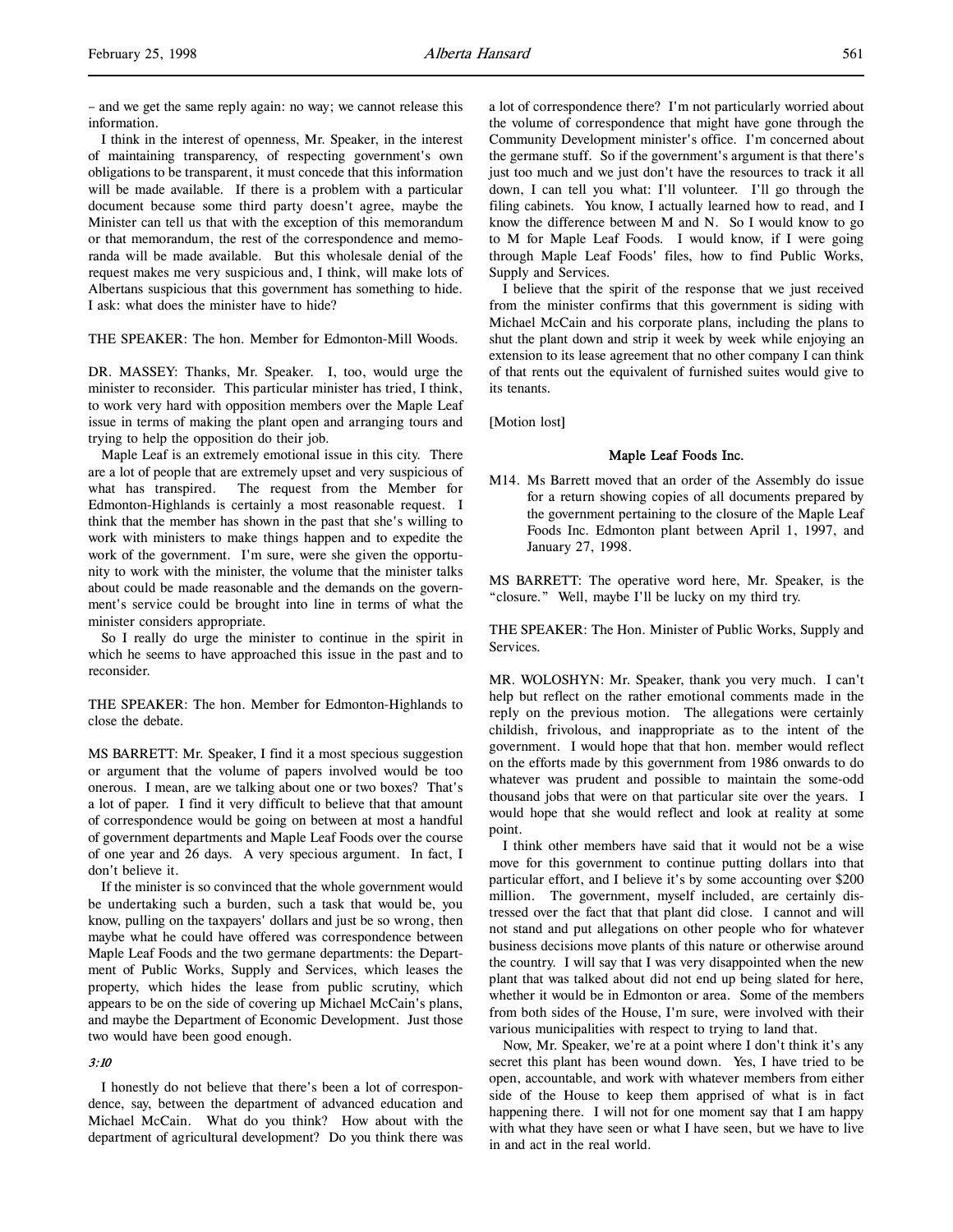Further on that comment, Mr. Speaker, one of the efforts that we're trying to make as a department and with all of my colleagues is that we're going to try to do whatever's possible to regain as much economic activity on that site for the city of Edmonton as is possible, with the co-operation of the city. So we're moving onward. There are some realities that we must face. The reality is that that is no longer a packing plant as it stands today.

With respect to this particular motion, Mr. Speaker, it's very similar to the previous motion. It's a big net. The bottom line here is not that I question whether the hon. member can read or not. The point is that under our current legislation, if there's third-party concurrence required, then we have to go to that third party, and we would have an exercise in futility here, quite clearly. I've made a sincere effort to get the third party involved in this to concur with the release of the lease. They've said quite clearly through their legal people, "No." I have taken, before I've stood before this House, the step of going to outside legal counsel to see if in fact we could go around this. The comment I got from the outside legal counsel on this is, "Don't do it; it would contravene the freedom of information act."

I think it would not be appropriate for myself as a minister to knowingly contravene an act of this Legislature, and we do have to, for the reasons stated previously and what I've just said now, reject Motion for a Return 14.

THE SPEAKER: The hon. Member for Edmonton-Strathcona.

DR. PANNU: Thank you, Mr. Speaker. The minister has clearly indicated that he was unhappy to see the plant close, that he has made an effort to bring some other parties in so that a new building could be started there, and I have no reason to question the veracity of what he has said. But that's beside the point. This Motion 14 requests not correspondence, not memoranda exchanged between several parties and whatnot. All it requests is the minister making available documents prepared by his own government pertaining to the closure of Maple Leaf Foods. I'm puzzled. I would have thought that perhaps the minister's arguments with respect to the previous two motions had some ring of plausibility, although they were certainly not persuasive at all. But with respect to this motion now, it's so concise, so simple. It asks only what the government knows, and it will not hurt if some other people got to find out what these documents have to say, particularly the elected members of the Assembly. Given that, I don't know why the minister is so hesitant.

So I would appeal to the minister to change his mind in the interests of openness, in the interests of transparency, in the interests of conducting business that affects the interests of the taxpayers of this province. A degree of openness serves the interests of all Albertans. I really don't see why the minister shouldn't be able to act on this as requested by my hon. colleague from Edmonton-Highlands.

THE SPEAKER: The hon. Member for Edmonton-Highlands to close the debate.

MS BARRETT: Thank you, Mr. Speaker. In response to the minister's reply I would suggest, first of all, that there's nothing frivolous about the three applications that I've discussed today on Maple Leaf Foods. This is a serious matter, and I do not believe that the minister has not taken it seriously. In fact, I believe he has, and he indicated probably by accident – he wouldn't ordinarily want me to know this – that he did actually consult outside legal counsel as to whether or not he could provide these documents without the sanction of Maple Leaf Foods.

That said, however, I believe that this motion, if it would be approved – maybe it will be approved. Maybe the government members will vote against the minister on this one. You know, miracles happen; right? This motion would reveal that there was a plan to prematurely close this meat processing plant, that there was a deal struck between the government of Alberta, the Department of Public Works, Supply and Services to be precise, maybe the department of the Treasury – who knows? – and Maple Leaf Foods to prevent another owner from getting into the building, from looking at the state of the assets inside to determine their working conditions and order so that another potential buyer could pick up where Maple Leaf left off, by its own arguments, by its own statements, at least two years prematurely, during which time – you'll never know – we might have been able to negotiate this new superplant which has been announced for Brandon, Manitoba. Me, I'm not holding my breath on that one either. I've seen enough of the way Michael McCain and Maple Leaf Foods act, and I've seen the way that they get governments to work with them.

# 3:20

I don't think it's responsible to turn down this motion for a return. I think it's time to have a little transparency on what has become, as the Member for Edmonton-Mill Woods said, an emotional issue in this city. Ultimately, I want to find out. I believe I have not only the right but the responsibility to find out why it was, which is what these motions for returns are really all about, that Maple Leaf Foods was given the right to have a month-by-month extension on their lease and to allow equipment to be removed – we don't even know if it's all of their equipment – and why other people including the union members, who themselves had considered the option of purchasing that plant – by the way, Maple Leaf Foods wouldn't have walked away poor from that deal – and other potential buyers were prevented from purchasing that plant and keeping it open. You know what? Even if this motion for a return is turned down, I've got lots more in my arsenal. One day I'm going to find out the truth, and so will the workers.

[Motion lost]

### head: Public Bills and Orders Other than head: Government Bills and Orders head: Second Reading

Bill 205 Alberta Bill of Responsibilities

[Debate adjourned February 24: Mr. Cao speaking] THE SPEAKER: The hon. Member for Calgary-Fort.

MR. CAO: Thank you, Mr. Speaker, for letting me continue from yesterday.

The ideas represented in Bill 205 are very sound. I do not want to repeat all the excellent points made by my hon. colleagues already about the bill. In my view Bill 205 is the mirror image reflection of the Alberta Bill of Rights. It goes further and outlines our responsibilities to others: individuals' own responsibilities and our collective responsibilities. I acknowledge and emphasize that the intention of this bill is very honourable. It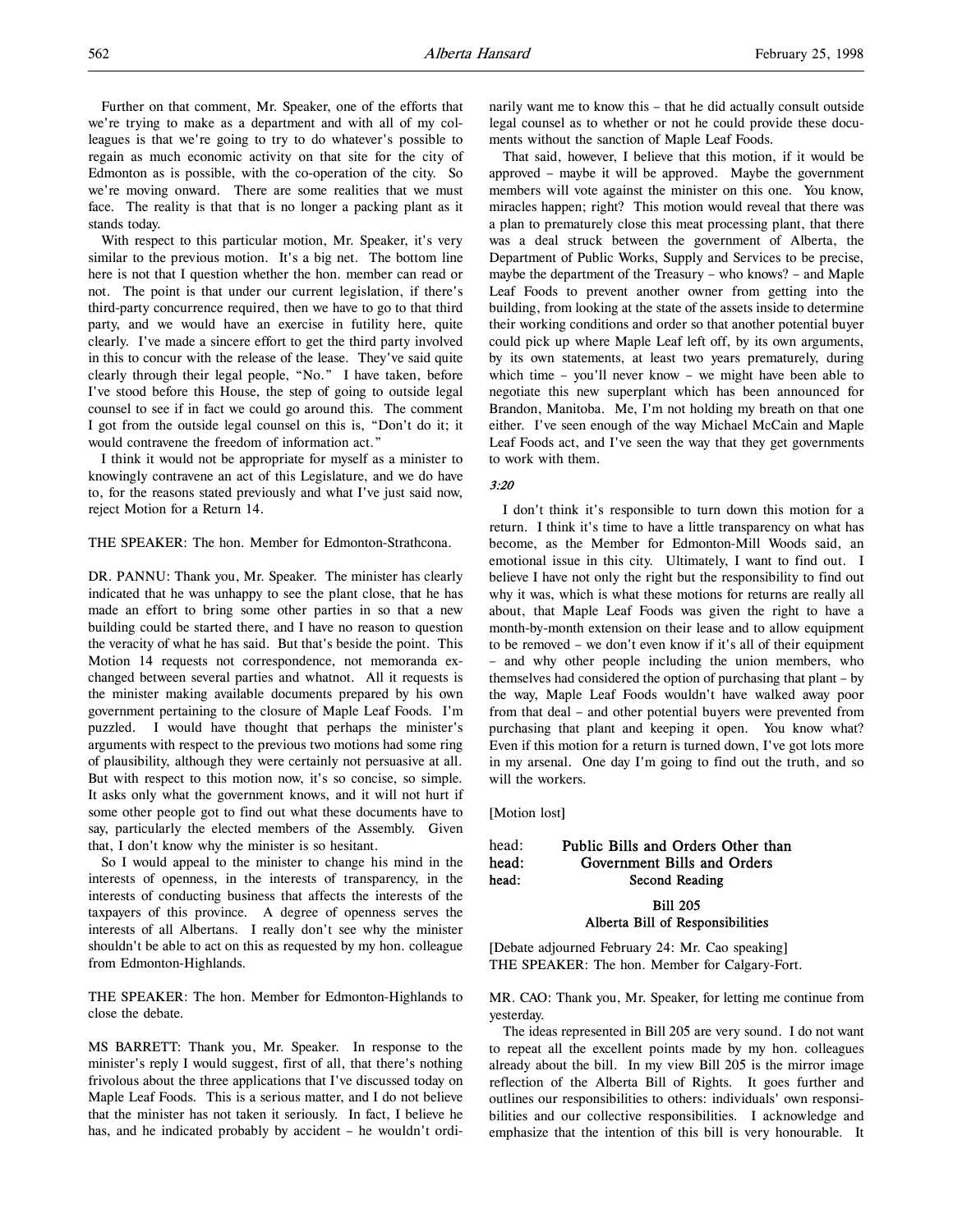outlines responsibility I believe every citizen should practise and stand by, but I do not believe that a democratically elected government should compel its citizens' behaviour.

Mr. Speaker, it is beyond government's role to force individuals' behaviour. Government creates laws we live by with the reasoned input and support and mandates of the electorate through the electoral process. In doing so, it outlines the parameters within which we expect citizens to act. Government cannot force us to maintain these parameters. It is our fellow citizens who trust and expect that we act reasonably. It is the values and expectations held by all members of our society which compel us to respect the rights of others.

There is a clear line between establishing a framework for the protection of individual rights and compelling citizens to respect those rights. Government retains a significant amount of power and influence on the lives of citizens already. We should not exercise more force and influence on the lives of its citizens. There is a potential danger for government to dictate social duties and responsibilities. There are regimes throughout the world that require their citizens to act in the name of the state or the people, and they place very specific responsibilities on their citizens. They influence every aspect of their lives and, in doing so, restrict freedom and violate individual rights.

I know the intention of Bill 205 cannot be compared to the action of such repressive regimes. The bill is intended to do the opposite: to augment our support and respect for the framework which supports our freedom.

I feel the discussion of our responsibilities would be better presented in a motion to increase educational progress on our social responsibilities. This is the dialogue which every Albertan should be involved in, and we should provide the forum for this discussion. We cannot legislate it. I believe the motivation for true responsibilities comes from inside, from one's heart and mind, not from external force or legislative control.

Mr. Speaker, I feel strongly that the debate on the Alberta Bill of Responsibilities has raised a very sound principle. I commend the hon. Member for Calgary-McCall for bringing it forward. However, I would like to see the principle of individual responsibility discussed at the grassroot level. I feel that through the tools available to us as legislators, this could be done more effectively as a motion to education and development of citizenship.

Thank you.

THE SPEAKER: The hon. Member for Calgary-McCall, then, to conclude the debate.

MR. SHARIFF: Thank you, Mr. Speaker. The journey of a thousand miles begins with the first step. Often the first step is taken with caution and consideration for all of the unknown. In my opinion, Bill 205 is that first step towards an acknowledged responsible society.

Some great minds have attempted to deal with the issue of codifying responsibility. An exercise that was begun in 1987 by the Interaction Council, which has the endorsement of several international leaders such as Helmut Schmidt, the former Chancellor of the Federal Republic of Germany; Malcolm Fraser, the former Prime Minister of Australia; Lord Callaghan of Cardiff, the former Prime Minister of the United Kingdom; Jimmy Carter, former President of the United States; Valéry Giscard d'Estaing, former President of France; and Shimon Peres, former Prime Minister of Israel, resulted in September 1997 in a draft proposal of a universal declaration of human responsibilities. This

declaration is based on the premise that freedom without acceptance of responsibility can destroy freedom itself.

Mr. Speaker, in 1990 the hon. Member for Red Deer-North, who is our present Treasurer, introduced a motion in this House which, if debated and approved, would have clarified that the rights enshrined under the Canadian Charter of Rights and Freedoms were not absolute but subject to proper exercise of the responsibilities of the citizens of a free and democratic society.

In September 1990 the chief executive officer of Forbes, Mr. Steve Forbes, addressed the Fraser Institute. In his remarks about the kind of reforms we need as we leave this century and enter a new millennium, he stated, and I quote: the real basis of the experiment of democracy is the belief that seemingly ordinary people can achieve extraordinary deeds when allowed and encouraged to take responsibility for themselves, for their families, and for their communities.

Mr. Speaker, I have tried in my own way to bring together some of these thoughts and concepts into Bill 205. Many of you have contributed to this debate, and I would like to thank you for your contribution. Some of you have criticized me and reduced this debate to laughter, name-calling, and petty party politics. I will let history judge you, whether you were responsible or irresponsible.

The second reading of a bill is generally a stage when we discuss the intent of the bill. If you agree with me that in this society we shall respect the rights of others, that we shall abide by the law, that we shall respect the religion of others, that we will allow others to exercise freedom of speech, that we will be responsible for maintaining and protecting our children and also provide a safe, secure, and nurturing environment in which to raise our families, and that our collective responsibility as a government will be to preserve and manage our environment and natural resources, be fiscally responsible, and maintain effective health care, education, and social welfare systems, then I ask for your support to proceed to the committee stage, where we can refine and perfect this bill. If you choose not to support me, I will continue to respect your right to free speech.

With that, Mr. Speaker, I call the question.

[Motion lost]

### 3:30 Bill 206 Human Tissue Donation Procedures Statutes Amendment Act, 1998

THE SPEAKER: The hon. Member for Calgary-Fish Creek.

MRS. FORSYTH: Thank you, Mr. Speaker. It is my pleasure to rise in the House today to begin debate on Bill 206, the Human Tissue Donation Procedures Statutes Amendment Act, 1998.

I would like to begin today by thanking a number of people who have assisted me in putting this bill together over the last two years. I would like to thank all the organ donation organizations in Alberta and across Canada, specifically the human organ procurement and exchange program, which is HOPE, here in Edmonton and Calgary; the Kidney Foundation; the Liver Foundation; the Red Cross; as well as Mr. Dale Spackman; Samur Elkassem, my summer STEP student; my colleague from Airdrie-Rocky View, who was kind enough to trade with me; and everyone else who has given this bill some direction.

Bill 206 has been born for many reasons, the most important being the saving of lives, be they Albertans, Canadians, Americans, or anyone else in need. There is a sad but true fact about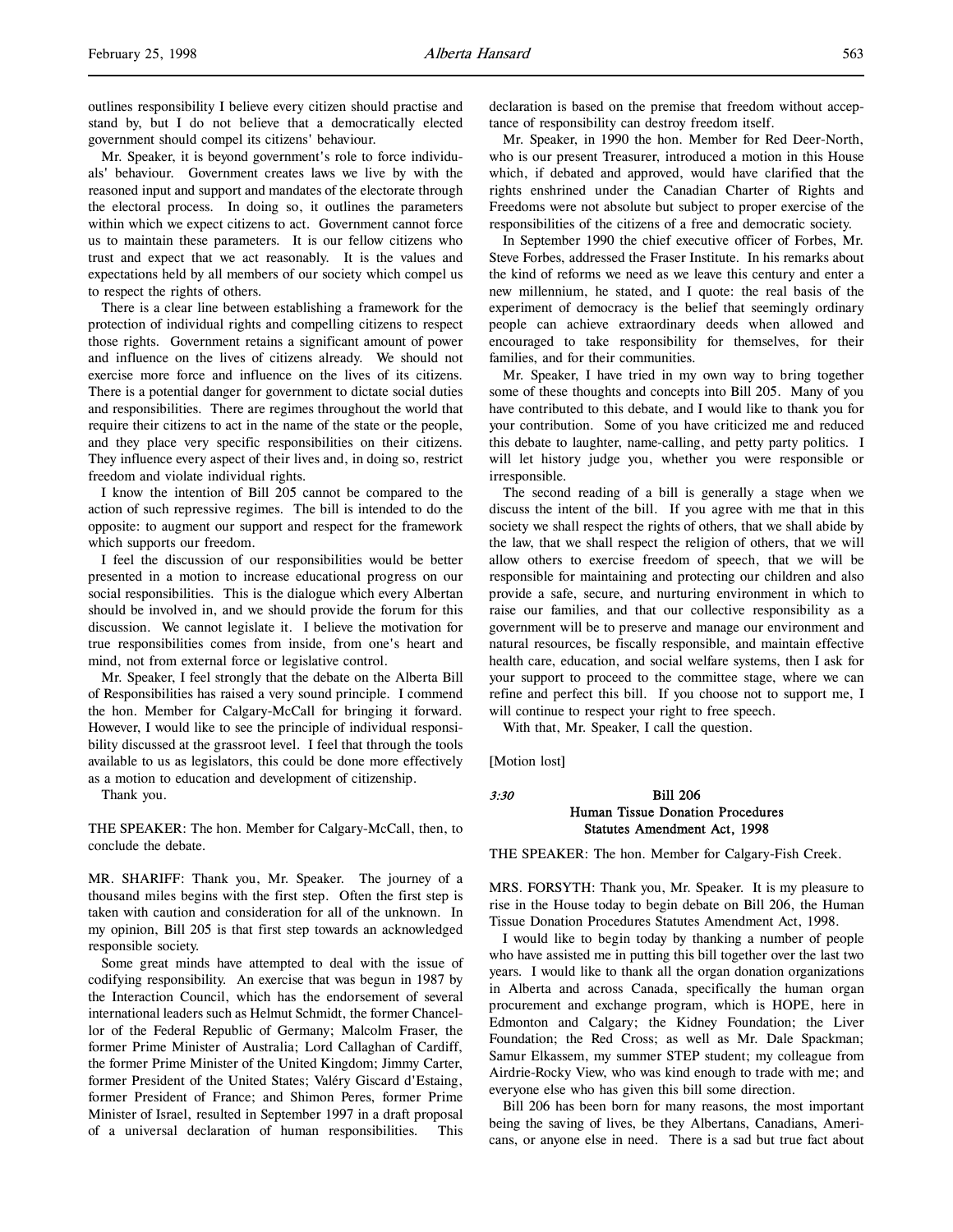organ donation, Mr. Speaker. The supply of organ donations never meets the demand. This country, this great country of Canada, has one of the lowest donation rates of all developed countries in the world. This is a terrifying thought. In fact, the situation is so bad in some areas of Asia that healthy people are being killed and their organs taken for sale on the black market. To my knowledge this is not happening in Canada.

Organ donation levels are a concern not only here in North America but across the globe. As a result, there has been a great deal of work done worldwide in relation to organ donation. Countries such as Spain have had an extremely comprehensive system, where donor co-ordination occurs at three levels: national, regional, and hospital. In fact, almost every hospital in the country has an organ donation team consisting of one to three specially trained staff who are dedicated part-time to organ procurement. These teams are all on the ready anytime a potential donor enters a hospital. Between 1989 and 1992 when this project was phased in, organ donation retrieval rates increased by 75 percent, and family refusal rates dropped by 24 percent. Mr. Speaker, this was an expensive project, costing the Spanish government nearly \$6.5 million American annually. Yet other European countries have instituted required request or assumed consent systems of donation.

Bill 206 does not go that far. The system we have does work, but it can certainly work better. The amendments proposed lay the groundwork for better donor assessment and better hospital coordination. The donation procedures need to be legislated. They look great in policy, but they are not followed, Mr. Speaker; people die. In Alberta right now there are 232 people on Alberta's organ transplant waiting list. As of September 15, 1997, the list of transplants needed included 23 hearts, one heart/lung, 11 double lungs, 17 single lungs, 22 livers, one heart/kidney, and 158 kidneys. Many of these people will die without a donation.

Mr. Speaker, we do not have time to waste, because these people are counting on this government to take action. We have started. The Department of Health has begun reinvestment into provincewide services which will in part be used towards organ donation and renal dialysis. As it has been said before, however, we cannot just throw money at a problem and expect it to go away. We need fundamental movement. There need to be effective organ donation procedures in place in every hospital. I do not mean every Alberta hospital needs to do organ transplants; rather, every hospital must be able to identify potential donors so that persons that leave have the option of donating. The University hospital in Edmonton and the Foothills hospital in Calgary are currently the only two hospitals equipped to do organ donation procedures. Without donors being identified and the appropriate organizations being notified, donations will never increase in this province. Status quo is not good enough in this case. If we are able to better the system, we need to do that, and Bill 206 does, in my opinion, better the system.

Organ donation is something everyone should take seriously. You may think that you will never fall sick and need a donation, or more likely, you may think a tragedy may never befall you or your family. Mr. Speaker, I hope this is true for everyone in Alberta, but accidents do happen, and the reality is that people unfortunately die. I believe we should be prepared if this were to happen. How many people have discussed the idea of organ donation with loved ones? I assume not many. In my purse I have eight – yes, eight – different donor cards all signed and witnessed since 1972. My husband completely understands my

desire to donate my organs if something should happen to me. He also knows that I would likely haunt him for the rest of his days if he did not donate my organs. The intent of Bill 206 is to see the number of organ donations increase here in Alberta and for other provinces to quickly follow our lead.

The steps that will be taken to ensure this happens are outlined in my bill. Firstly, Bill 206 adds the right of a common-law spouse to give consent for donation, a right they currently do not have, Mr. Speaker. Adding this definition brings two important aspects to the donation process. One, it allows the common-law partner to be part of the loved one's final wishes, and two, it will lead to an increased number of donations.

The right of a donor has also been strengthened. Section 4(3) of the Human Tissue Gift Act reads:

On the death of a person who has given a consent under this section, the consent is binding and is full authority for the use of the body or the removal and use of the specified part or parts for the purpose specified, except that no person shall act on a consent given under this section if he has reason to believe that it was subsequently withdrawn.

This means that the eight signed and witnessed donor cards I have are legally binding. They are proof that I want my organs donated.

However, in practice this is often not the case. Often the wishes of the family override the wishes of the deceased. In HOPE's program manual it states under section 20, which discusses consent: although the driver's licence or universal donor card, when signed, are considered valid and legal documents permitting donation, the next of kin are always approached; if they decline the option to donate, their wish must be respected. I fully agree that family must be approached and told of donation, but I stress "told of donation." If the card has been signed, a

family should not take away the final wish of a person. Mr. Speaker, more often than not when a family is approached for donation, they refuse. They do this because people are afraid of death, not because they are unconcerned about others. It's very difficult for a person to agree to donations when they have just learned of their loved one's passing. As I have said before, everyone should discuss the option of organ donation with family

members so they will ensure their wishes are acted upon.

Bill 206 also includes the definition of potential donor. Mr. Speaker, I believe defining a potential donor will greatly increase the number of people identified as donors. The definition itself is not a scientific definition, but it forms a baseline, one that dictates how the person is dealt with and how the specific hospital procedures will be followed once they are identified as a donor. The amended section 37.1(3) describes what policies and procedures hospitals may address. This is certainly not a definite list, but it gives us a jumping point. I envision hospital staff being trained to identify potential donors and facilitate the donation procedure through specific training.

Mr. Speaker, if we hope to increase organ donation, we must as a whole work together. We cannot just assume everyone knows what to do. We must pull together as a group, and if further education is needed, so be it. If better communication lines between hospital staff and organ donation organizations is needed, so be it. We should be doing what we can to better the lives of Albertans in need.

The first piece of legislation that was ever passed in relation to organ donation was in England in 1832. That piece of legislation was known as the Anatomy Act, and since that act, there have been many pieces of legislation introduced around the world relating to organ donation, but there is one common thing among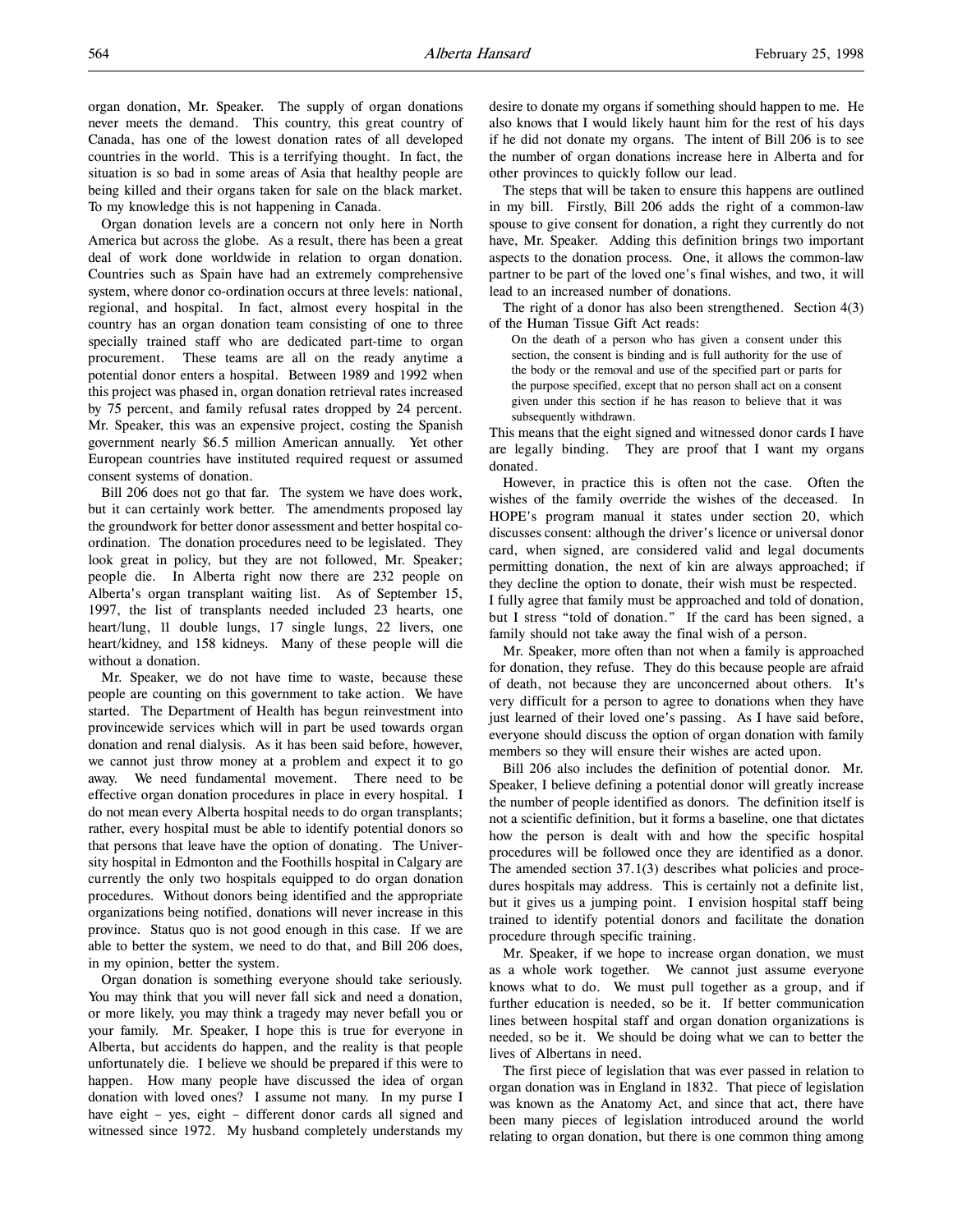### 3:40

Organ donation has two sides to it, Mr. Speaker, and I would like to speak about both of them for a minute. The underlying fact about postmortem donation is that someone must die in order for someone else to live. This is a difficult situation for everyone involved. There are two quotes that I would like to use today in reference to organ donation. They both come from The Mutual Group's brochure entitled By Mutual Consent. The brochure was published some time ago, but I believe it still holds true. The first quote is from Cal Murphy, who was the general manager and coach of the Winnipeg Blue Bombers at the time he received his heart transplant. He says:

I think about the family and the donor every day. And I think about how fortunate I am that they agreed to donate because when I went on the operating table there was no heart in sight. If they hadn't said yes, I wouldn't be here today.

The second quote is from Mel Davis, the father of Olympic gold medal winner Victor Davis, who was killed tragically in an accident. Victor's father, Mel, said:

When we consented to Vic becoming an organ donor, we knew it was going to change the quality of life for somebody. The people who received transplants because we made that decision will live their lives more fully – that's a good feeling.

Six different people became organ recipients as a result of Victor's passing. That is the maximum number of organs one donor can give.

Mr. Speaker, these are certainly not rare thoughts of both donor and recipient, and that is what must be remembered as we debate Bill 206 today. This bill is directed towards assisting those in need but doing so with the utmost consideration of the donor.

Mr. Speaker, although the donation process is a completely anonymous one, letters are often received by the families of organ donors from a person or persons who now have a better life because of their decision to donate. When the decision must be made whether to donate organs or not, I would urge all Albertans and Canadians to consider that the gift of life is the most important gift you'll ever have to make. So, please, don't take your organs to heaven; heaven knows we need them down here.

I again urge all members of the House to fully support Bill 206, to support the right for all Albertans and Canadians to have a better life. I would like to inform members of the Legislature that Alberta again is taking the lead in this initiative, and Bill 206 will be the first in Canada.

Thank you.

THE SPEAKER: The hon. Member for Spruce Grove-Sturgeon-St. Albert.

MRS. SOETAERT: Thank you very much, Mr. Speaker. I am very pleased to see this piece of legislation before us. I would venture to say that maybe it should be a government bill. I think it's the direction we should be going. I happen to know that our Health critic, the Member for Calgary-Buffalo, will probably be working with the hon. Member for Calgary-Fish Creek on some amendments that he sees are needed, and I know that has worked before.

I want to speak for a minute about organ donations. This is something near and dear to me. I have a sister. Patricia is her name, Patricia Sheehan at the time, and she worked with the HOPE program in Edmonton. She did a great job of educating our family about the importance of being a donor, and I would certainly hope that everyone who is healthy enough in this Assembly has signed their donor card or has certainly considered it and talked to their family about it. The job, of course, was highly confidential, but I know the hours Trish put in to do this. It was an exciting job and it was a happy job, but it was a tragic job as well. It was very sad at times.

I very much respect the people that work in those programs, because they'll go to one room and deal with a grieving family and have to ask them if they have enough courage at that point in their lives to make a decision to donate an organ. It's usually been a very sudden death that they're dealing with, because it is usually often someone from a car accident, a motorbike accident, where there's been brain injury – you might say, brain death – but the body is fine. So on the one hand, they deal with a grieving family and ask them if they have the courage to donate, you know, part of their loved one's organs. Then, on the other hand, you go to the next room and there is a family that's been waiting forever for a donor, and there's great joy with them. Though they have a long road to go on the way to recovery, they're excited that they've been given a chance to live.

### [Mr. Shariff in the chair]

Now, what I saw missing in this program at the time was the co-ordination across the province and also the people skills to deal with that. In some hospitals there were nurses and doctors who were very, very sensitive and had a way about them that was very good for dealing with grieving families, and some asked. In other hospitals no one bothered to ask. I think that's what this Bill will address. Now, if we're going to ask hospitals to ask – and I remember when my father-in-law died very suddenly from a bee sting, otherwise a healthy man. We were caught by surprise and never thought to donate his cornea, his kidneys, his heart. Only three days later did we sit around and say: why didn't we think of that? If the hospital had asked, I know we'd have done it. It was also something that 10 years ago people didn't think about. So if that will help co-ordinate this process across the province, then I very much support it.

I remember some nurses telling a story about a young girl who had suddenly died and how her parents wanted to send a teddy bear in with her to the operating room where her heart would be put in another little girl's body, and they did that for that family. Those are the kinds of sensitivities that have to be taught across the province.

Now, if we're going to ask hospital people and staff to do this, you have to be able to fund it. So I'd like to hear from the Minister of Health: are we going to have some dollars for training? If we have very sensitive people in hospitals who are very good at dealing with this and we're going to take them off the wards to do this, because it is an hour or two or three out of a person's workday, are they going to be able to properly fund that? I don't think it's a great deal of money, but I think that if you're going to ask the regional health authorities to implement it, then you've got to be able to fund it. Now, I know a private member can't bring forth a money bill, so I don't know how this will work in regards to that. I do appreciate the co-ordination of that across the province, and I think it's very important.

I'm not sure about a few sections of the act, and I hope it does get to committee so we can address some of those. I know the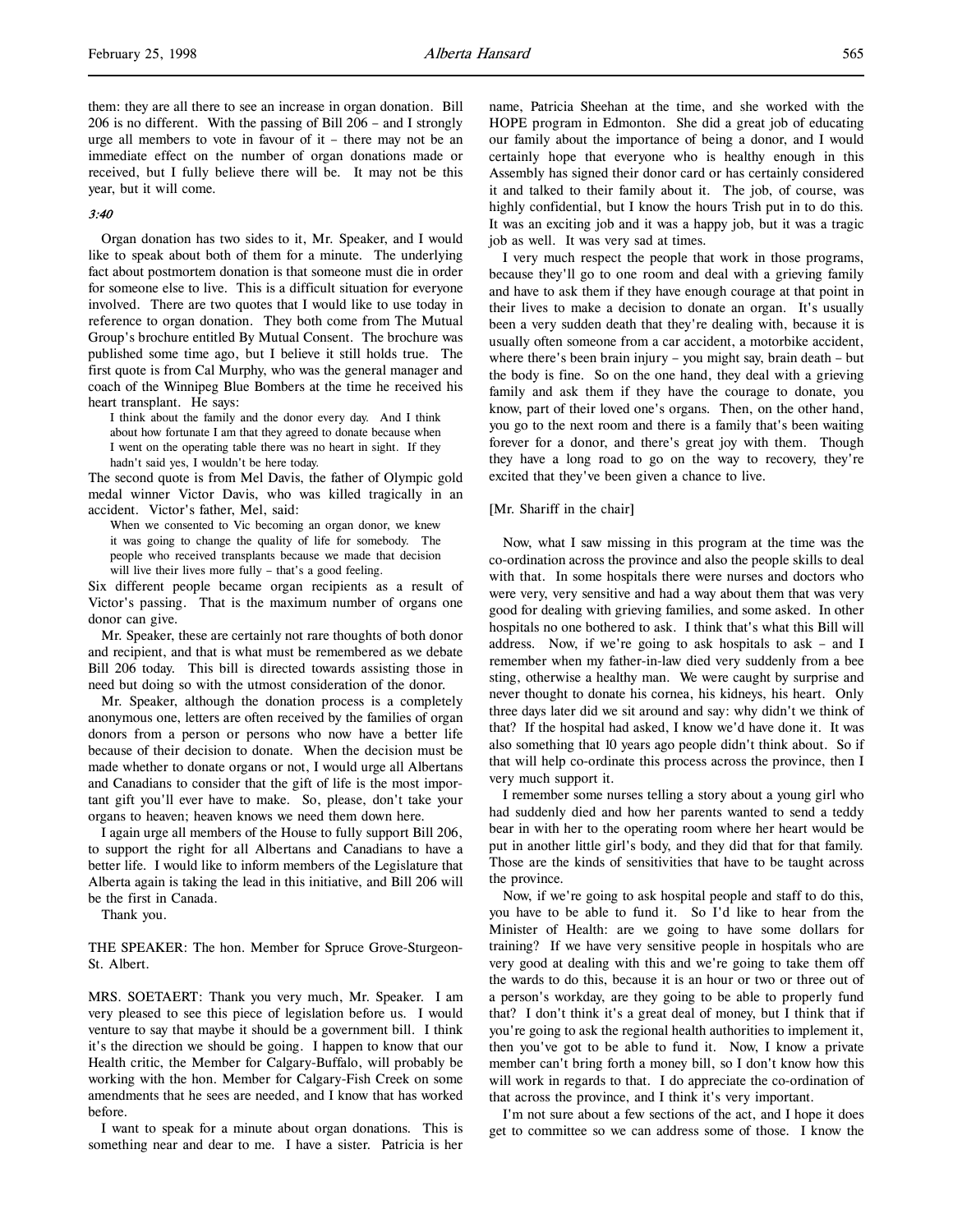hon. Member for Calgary-Buffalo will be addressing those. Just for the hon. member so that she has a heads-up on this: when you define a potential donor, I don't think it's ethical to put in there under section 37.1 "immediately before the time of death." I think that may have to be changed. I think, too, that when we're talking about required training for hospital staff, when you address this in committee, which I hope it gets to, there is some sort of program or explanation of how that is going to be implemented.

Section 3, under the amendments to the Regional Health Authorities Act: It includes procedures regarding human tissue donation as an area where the minister may give direction to the health authorities and amends what must be included in a region's health plan. That it has to be included in their health plan is good, unless maybe they already have money for courses being offered or upgrading for staff or education programs are in there.

#### 3:50

One of the things I saw with the HOPE program is that many of their employees did awareness speeches, talks to classrooms. I know we can't legislate that – of course we wouldn't – but certainly what may grow out of this bill is not only hospital staffs being more aware of it and the people who come in being told but the children in high school and in junior high.

I remember my sister gave many talks to all the schools. It seems to every class that I taught I'd invite her. I think that's good, because anything that gets this issue in the public eye and people talking about it and being prepared – I don't think anything really prepares you for death. But if you are personally prepared and you have spoken to your spouse or your family about it, then you can make the next step.

I do worry – and maybe I'm the only one on this side who worries – about the "irrevocable." I know the hon. member put that in to make sure that your wishes are followed through. I just don't know how somebody in a hospital, even though they have the card that said this person wants to donate – if the grieving family is there and saying, "You can't do this," I think it would create quite a dilemma for that staff person. If I've signed the card and I want to donate organs, I know that's my wish. On the other hand, I don't know how the hospital staff is going to deal with a grieving family who can't cope with it. I know they should have been told before. They should be prepared for it. They should know it's going to happen and that it's a wish. But sometimes in reality that's not how it works.

The Member for Calgary-Buffalo and I have discussed this, and I'm anxious to hear what he has to say about that as well. I just don't know how you can force a family to do something they don't want to. As much as we'd like to say, "Look; this is a done deal, and this has to happen right now," I think it might be very difficult for the hospital staff to do that.

On the principle of the bill, I most certainly support it. I hope the Minister of Health is supportive of it. If he is, it would be interesting to hear from him how he intends to aid the regional health authorities in delivering this program, because it will take some staff that are committed to training and delivering it. It's not like this can happen at certain hours of the day. This is a 24 hour issue. I would venture to say that we're going to have to train most people on staff, certainly in emergency and intensive care. It may take some dollars attached to it, so that part I'd like to hear from the minister.

Mr. Speaker, I thank you for the opportunity to speak to this. It surprises me how emotional I can actually be sometimes. I do support the intent of this bill, and I hope all members do as well. THE ACTING SPEAKER: The hon. Member for Wetaskiwin-Camrose.

MR. JOHNSON: Thank you, Mr. Speaker. First I'd like to thank the hon. Member for Calgary-Fish Creek for bringing forward Bill 206. This is a bill that I have no misgivings about fully supporting. This bill is needed not just here in Alberta but across Canada, because current organ donation levels are not meeting the need. As it has been said, Bill 206 addresses the process of organ donation which shall be implemented by the hospitals in Alberta.

I believe this is one of the best ways of increasing organ donations because it puts the people who know the system and have the medical knowledge in charge of the process. I don't want to give the impression that there is not a process currently in place, because there is, but that process is on more of a volunteer basis. Hospitals are encouraged to contact the human organ procurement and exchange program, known as HOPE, if they believe a donation is possible, but they are not required to do so. Mr. Speaker, there are no legislated mechanisms to track donations provincewide. Bill 206 meets both of these needs.

Section  $37.1(3)(e)(i)$  to (iv) of the amended Hospitals Act outlines the tracking statistics which hospitals should be required to keep. These statistics may include the number of deaths, the number of requests for donation, the number of consents granted, and the number and types of organs and tissue donated. Without the ability to track what has happened in the past, how can we predict and prepare for what may happen in the future? I believe this is one of the strongest aspects of Bill 206.

There is often a call for performance measures in public organizations. Although I do not wish organ donation statistics to be used as a baseline requirement which a hospital must meet annually, I believe these statistics can be used constructively in the overall process. Statistics will allow the hospital staff and administration, organ donation organizations, the Minister of Health, and the government to monitor how effective the process is and where it can be strengthened to address specific areas of concern.

The ability to track donors in Canada took a step forward this past summer, Mr. Speaker. British Columbia, through the British Columbia Transplant Society, initiated an organ donor registry known as ODR. This registry is an automated retrieval system which hospitals can access when evaluating a person as a potential donor. If a person has decided to become a donor, he has filled out the appropriate donor forms. The information they provide will be entered into the donor database. This database allows almost immediate access to a person's desire to be a donor. The B.C. Transplant Society's research has shown that 35 percent of all solid organ donations are lost because of the difficulties involved in obtaining consent from next of kin. It is hoped that the ODR system will increase donor and consent rates.

When the person has been identified as a potential donor, the staff can access the information regarding the person's wishing to become a donor on the ODR, reducing time spent searching for confirmation that the person is a willing donor. The B.C. Transplant Society's research shows that most British Columbians do not communicate to their families their desire to become a donor. The research has also shown that approximately 96 percent of family members are willing to consent to donation if they know their loved one has already made known their intentions to be a donor. This contrasts significantly with only a 56 percent consent rate when the family members were not informed of the desire to be a donor.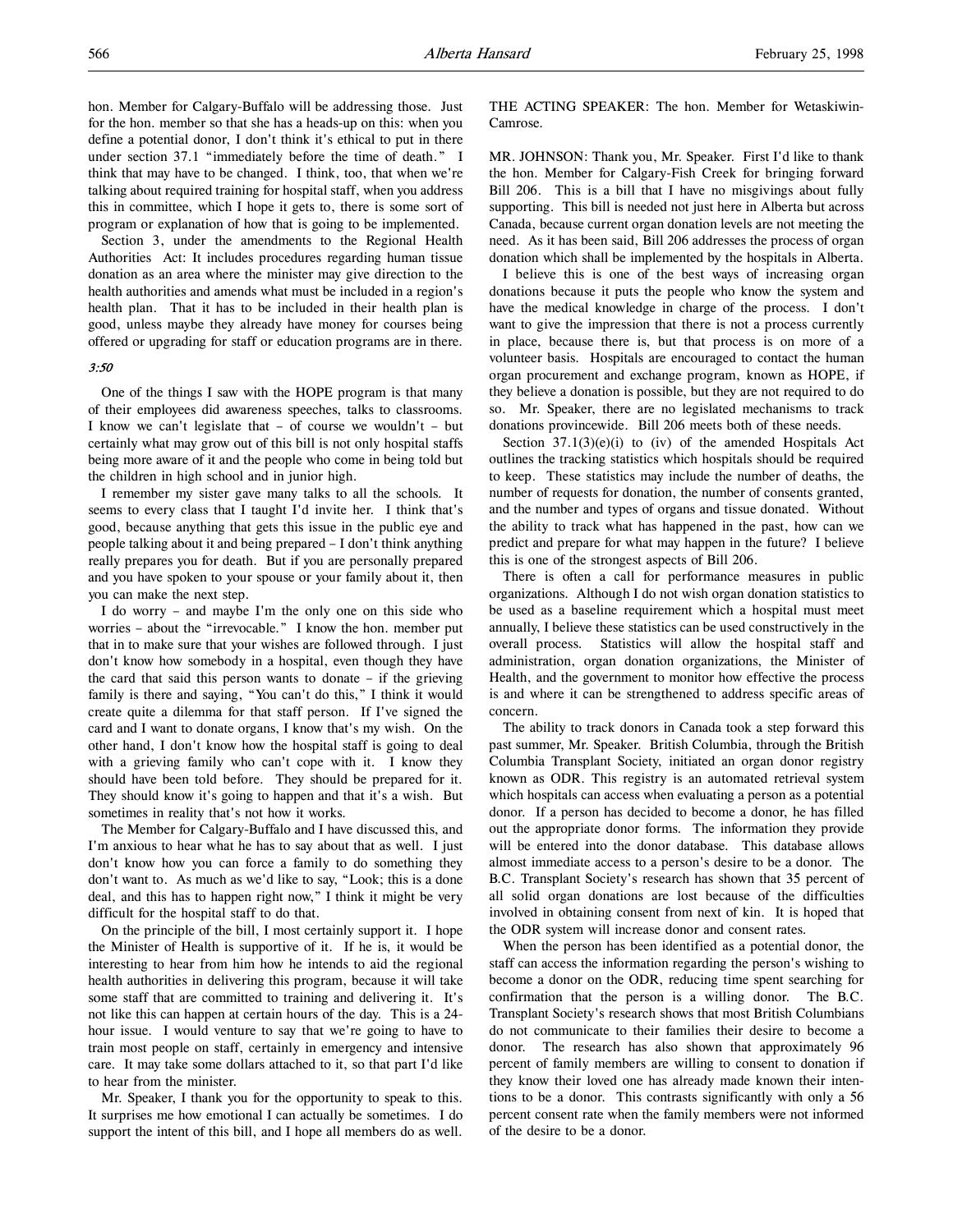[The Deputy Speaker in the chair]

Mr. Speaker, B.C.'s decision to proceed with the ODR – that is, Organ Donor Registry – builds upon a successful organ donor decal program of 1993. The decal, provided at registry centres, was placed on the individual's CareCard as an indication that they would consent to organ donation. By 1995 one-third of B.C.-ers polled by the B.C. Transplant Society had placed an organ donor decal on their card. This statistic speaks volumes about the need for a properly co-ordinated and directed advertising campaign urging Albertans and Canadians in general to sign their organ donor cards. It is my understanding that the Alberta government is closely monitoring how B.C.'s Organ Donor Registry progresses and will evaluate its effectiveness for possible implementation here in Alberta. I believe the government should support the call to Albertans urging them to sign their health card indicating their willingness to donate their organs. In fact, I have a motion, Motion 586, standing in my name on the Order Paper urging the Assembly to do just that.

### 4:00

The decision to donate an organ is not an easy decision for many. There are many things to consider; firstly, getting past the reality that in order to make a postmortem donation, one of course has to die. Mr. Speaker, talking about death with your loved ones is something that can be very hard, but it is a very important discussion to have if a person's final wishes are to be known.

The Personal Directives Act was recently proclaimed, giving Albertans the ability to extend their rights to self-determination over personal matters if they become incapacitated. Often people associate this act with the elderly, but I urge everyone to talk with their loved ones about their futures. It is not an easy conversation, I know, but it is a necessary conversation.

When people talk about organ donation, there are many questions, such as: how old can one be to donate? Does one's religion allow for donation? Will the body be disfigured? Will the family know who receives the donation? To answer some questions surrounding donations, I will try to shed a little bit of light on some specific areas.

The manual which the human organ procurement and exchange program, that is HOPE, has produced for organ donations states, quote, that no potential donor should be eliminated purely on the basis of age and that age is less important than the quality of the organ function. Well, according to HOPE there are some general guidelines. Most solid organs such as the liver, the pancreas, and the kidneys can be donated up to the age of 70 years, while hearts and lungs can be donated until the age of 55. Again, Mr. Speaker, I say these figures are only guidelines; they are not cast in stone. A person who donates an organ or organs will most certainly still be able to have an open-casket ceremony if that's the family's wish. The procedure for organ transplant is done as skilfully as if the patient were a living patient. Our medical practitioners have great respect for their patients, and we should never doubt that. Religion does play a major role in donations, but most religions allow for donation. I would strongly suggest to any person who is in doubt to discuss it with their religious leader and family. Most world religions urge their followers to help those in need. I cannot think of a better, more meaningful way to assist a fellow human being.

The donation process in Canada does not allow the organ recipient or family of the donor to contact each other directly. This confidential system is there for a reason, but as it has been mentioned, more often than not one or both will try to contact the other. This is usually done through the donation agency involved, such as HOPE. These letters and notes can mean a great deal to the donor's family as well as the recipient. The knowledge that someone has passed on such a precious gift can make the loss of a loved one a little easier to bear.

Mr. Speaker, I've had a personal experience with the organ donation process. A few months ago I experienced trauma and grief when a liver transplant was done too late to save the life of my nephew. But I also know that there are many happy stories. I have seen a good friend and constituent living a productive and active normal life for going on 15 years because of a successful kidney transplant. Another good friend, a retired Member of Parliament, is running a busy fruit farm because of the gift of a new heart about eight years ago. I have also in my constituency a 10-year-old active, healthy young lady who was only four years old when she, in an urgent hour, received a liver donation.

Mr. Speaker, these are miracles of our time and have only given me more conviction to see Bill 206 pass in the Legislature. We must all be strong in the face of adversity, and I know that people who are awaiting an organ donation are perhaps the strongest of all.

The call for organ donations is certainly not just here in Alberta, nor is it new. During President Reagan's years in the White House he issued a plea. He said – and I quote – on one of his weekly radio talks in the summer of 1983 to the American public: I'm issuing a plea to the nation to find Ashely a donor; once one is found, an air force jet is standing ready in case immediate commercial transportation is not available. Ashely Bailey, Mr. Speaker, was an infant in need of a liver donation to survive. She died later that year waiting for a donation.

I use this as an example. The President of the United States himself could not help a little girl in such need. Why, Mr. Speaker? Because it was up to the people. It is up to us to sign our donor cards and let our family be a part of the decision to donate. The shortage in organ donations is not going to disappear if we do nothing. We need to remind people and remind people often of the need for organ donations. Less than 5 percent of organs that are available for donations are not used. This is due to a number of issues. Time and accessibility to recipients are two of the reasons. If we can address these two issues, not only will fewer donations go unused but, more important, more donations will be available.

Mr. Speaker, I'd like to mention to the hon. Member for Calgary-Fish Creek that I appreciate the fact that included in the bill is a preamble stating that organ donation "will greatly enhance and restore the health and well-being of those Albertans in need." People with failing kidneys have the availability of renal dialysis and pancreas disorders can be treated with insulin, but these treatments take a toll on a person's body. They are not cures; they are time-savers. Often a transplant is the only cure. Although some failing organs can be treated medically while the patients awaits a donation, what about the people who have failing hearts, lungs, and livers that are unresponsive to treatment? These people will only survive if they receive a transplant in time.

Bill 206 is needed in this province, and I hope other provinces are watching this bill very closely, because, Mr. Speaker, it is going to make a difference in many people's lives.

In closing, I would like again to urge all Canadians to sign their organ donor cards. It could save someone's life. Thank you.

THE DEPUTY SPEAKER: The hon. Member for Edmonton-Centre.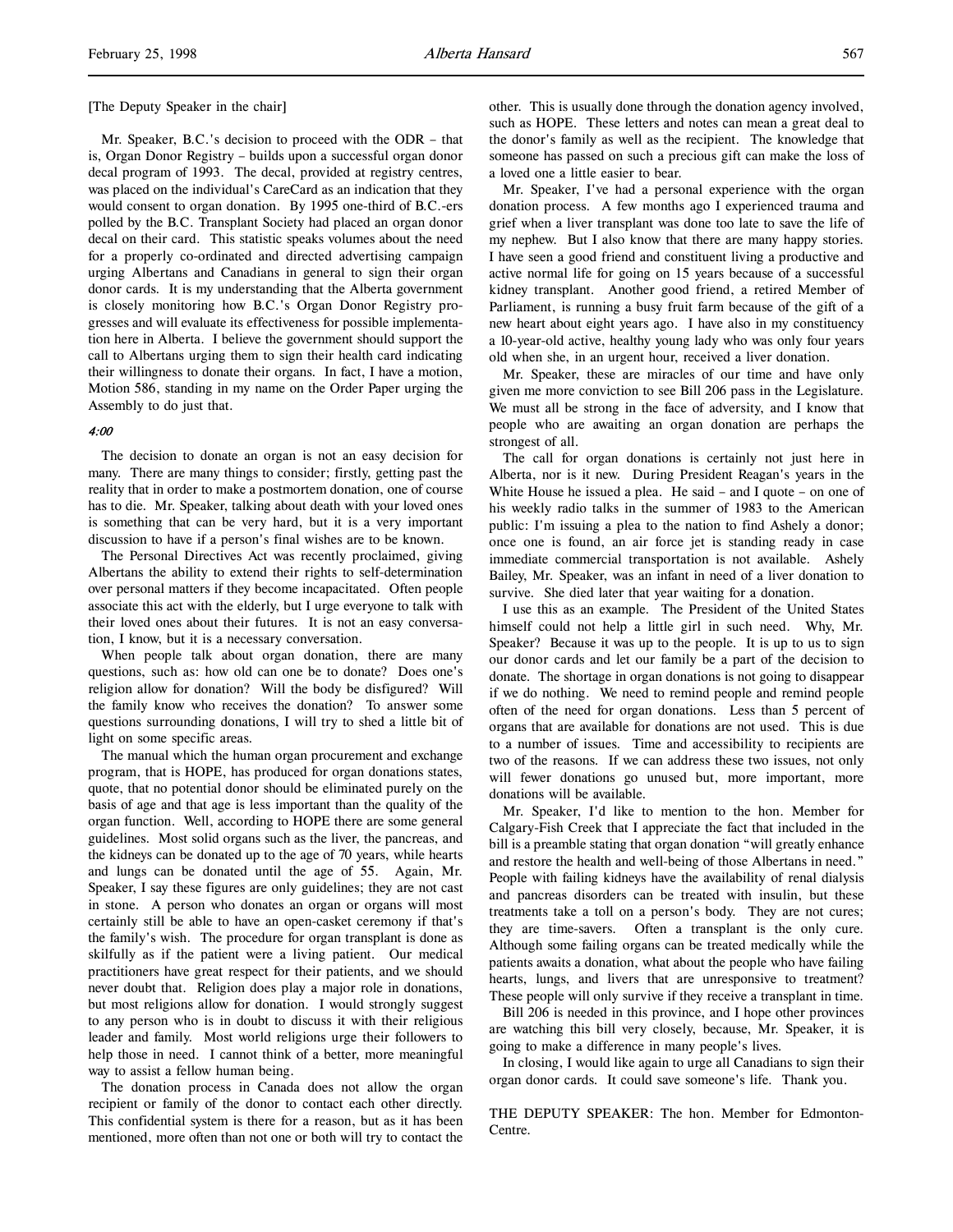MS BLAKEMAN: Thank you, Mr. Speaker. I would like to rise and speak in support of Bill 206, the Human Tissue Donation Procedures Statutes Amendment Act, 1998. I think there is a real need for this bill, and I think it's been a long time in coming. If we have the statistics at hand now that tell us how many people are on transplant lists waiting for donations and how few donations are available, the time has certainly come for legislation like this. It's probably overdue.

It's interesting that previous awareness campaigns have not been as successful as we would have hoped. I just did a quick survey amongst my colleagues, looking at the new drivers' licences. You used to be able to sign the back of your old paper driver's licence, and now it doesn't look like you can do that or indicate it in any way anymore. Frankly, I as a citizen am unsure of how I could be carrying something on my person in case of an accident that would indicate my willingness to donate. It doesn't seem to be done any longer on drivers' licences. Not meaning to be off topic on the specificity of the bill, I think it's indicative of the need for wider public education and also more aggressive notification to people of how they can participate in these programs. I note from the statistics I've heard today and some others I've read that in 1996 we had 435 donors and thousands on a waiting list. So it's certainly time to get something like this in place.

#### 4:10

I note that there are currently no national or provincial policies or standards in place related to human tissue donation. I know that some hospitals have their own policies in place, but I think that they have not been entirely successful and that a more integrated approach is needed at this time. Health Canada also had draft standards, but again the integration has been missing up until now.

Just speaking to the intent of this bill, I recognize that the object of the bill is to enable the minister to establish the policy and procedures to govern human tissue donation across the province. It also amends a number of acts to recognize the importance of human tissue donation and the responsibility of hospitals and regions to implement the minister's policy and procedures.

The next question that comes to my mind is: will there be funding to support putting this program into place? I recognize that private members' bills can't ask for funding, but I do hope that the Minister of Health can address that question. In my short time in this Assembly I've noticed a number of good ideas, and there always seems to be a struggle to have adequate financing to go with them and also a long enough period of time to implement the program and where it has the support that it needs. This is an important program. It's obviously deeply important to a number of people in this Assembly, and I hope there is the money in the budget and the support for it to ensure that a program can be adequately funded.

A few of my colleagues before me have mentioned the need to – I think there are two parts to it when you actually get to being on-site at a hospital and perhaps facing a decision like this. One is that we need a lot more education, and we need it to take place far away from the moment of emotion that comes at a hospital when you're facing a decision. I'd like to see education programs in the schools. We're a society that exists pretty far away from death now, and we need to be able to address this in a clear and dispassionate way, when there is not extreme emotion or stress involved, to educate people on the actual procedures and the process that one would follow to get signed up for organ donation and also to educate families and the other people around an interested donor that this person had indicated their desire to have organs donated.

I think that would help us, then, when we get to some of the situations like my colleague from Spruce Grove-Sturgeon-St. Albert mentioned, where you have someone who has indicated their willingness to donate and the family is on-site, very upset under the circumstances of course, and are saying: please don't let this procedure take place. I think we need to make sure that this bill allows for the donor's wishes to be carried through, to make it irrevocable. That takes the onus off the staff to somehow mediate this, and people can be referred to the legislation, if need be, on the spot. Education prior to actual events surrounding a tragedy would be more helpful to people.

One small point I just wanted to talk about briefly is that I'm glad we have not considered a sort of user-pay system here. We have a long tradition in Canada of donating when we're involved with human life and health, and I think it's really important that we continue that practice. We donate organs in Canada; we don't sell them. I think in countries where that's happened, it does lead to – someone else mentioned black-marketeering and stealing of organs from people. I think because we've always had a tradition of donating blood and organs, it shows the generosity of the Canadian spirit, and I hope we're able to keep that up.

So with those few words in support of the intent of the bill, I have not seen anything that I particularly thought needed to be changed or amended at all. I congratulate the Member for Calgary-Fish Creek for her effort in, obviously, identifying the need for this bill and working with the community to follow through on it.

With those few words, I thank you very much.

THE DEPUTY SPEAKER: The hon. Member for Calgary-Cross, followed by Edmonton-Castle Downs.

MRS. FRITZ: Thank you, Mr. Speaker. I, too, am pleased to join the debate on Bill 206 today, the Human Tissue Donation Procedures Statutes Amendment Act, as I believe that it's an important step toward increasing organ donation levels in Alberta.

But, Mr. Speaker, at the onset I'd like to say that I disagree with the administration who believe that this bill is premature because of the provincial health ministers recently supporting the creation and implementation of a national provincial strategy for improving organ tissue donation and distribution on a national scale. Having said that, I realize that one of the problems with the current organ tissue donation system is that no organization has the mandate to keep an up-to-date national list of potential organ tissue recipients nor to assume the role of facilitating at the national level the best match between a donor and recipient. Some information is collected by the Canadian Institute of Health Information, specifically the Canadian organ replacement registrar, but element 8 of the national/provincial strategy deals solely with improving efficiency and quality through enhancing client tracking and program monitoring capabilities. So I firmly believe that the establishment of standard reporting requirements will actually be strengthened by this legislation, and I'm hoping that administration will actually change their view in that regard, because this is a strong bill when you read through it.

The Member for Calgary-Fish Creek has worked very hard on this bill, as she does with all legislation that she brings forward. Mr. Speaker, I know there are tremendous medical advances today in relation to organ donation, and we should support such initiatives, as members of the House who spoke earlier have stated as well. We also know, as stated earlier too, that saving lives falls on those in the medical field, but this Legislature can assist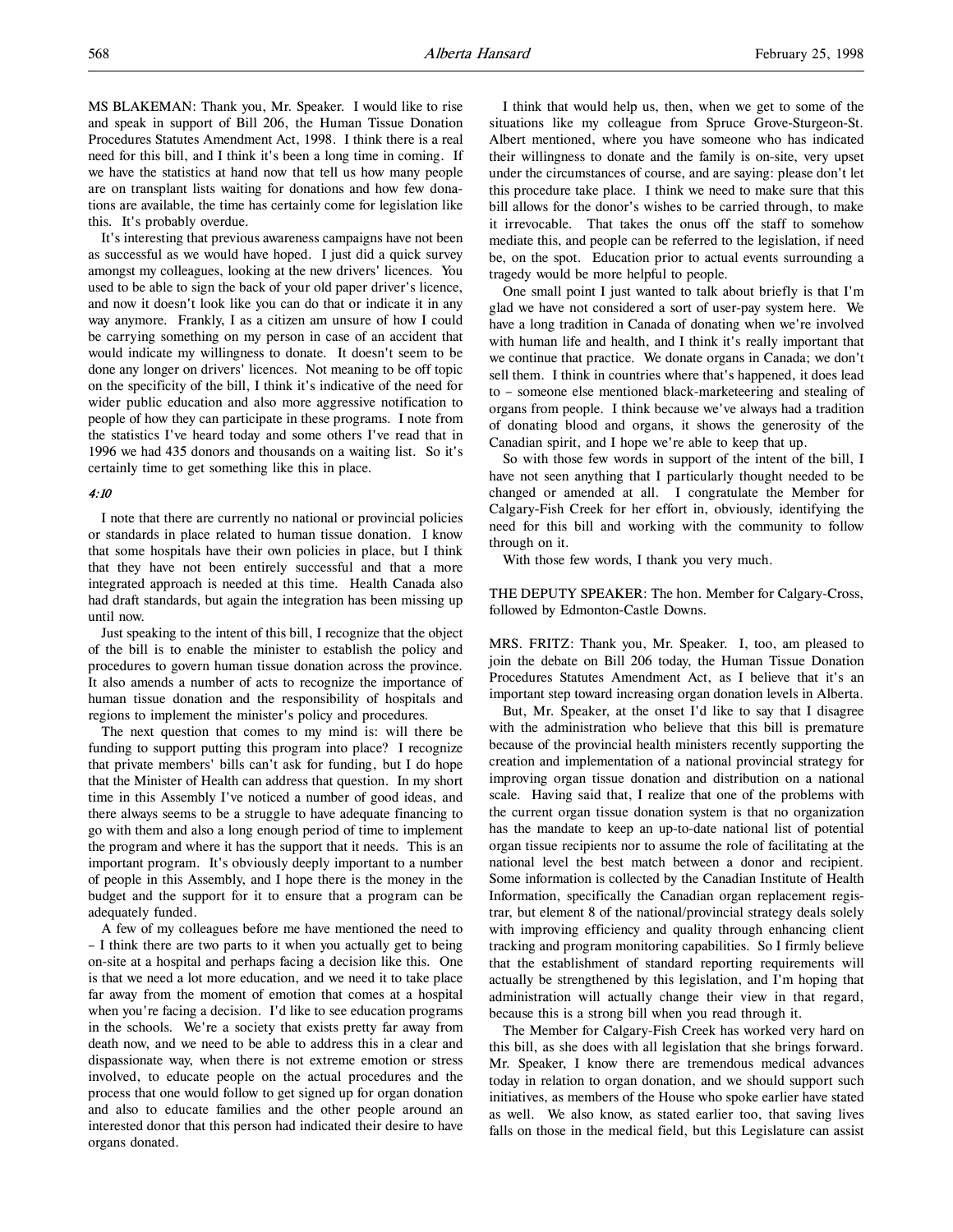them greatly by passing this bill. I know there will be amendments that come forward and, as was stated earlier, the Member for Calgary-Fish Creek will work with the Member for Calgary-Buffalo and others on the opposition side in order to strengthen the bill. I'm looking forward to seeing what those amendments are when the bill is discussed in committee.

Mr. Speaker, I go back to what the Member for Calgary-Fish Creek stated in her remarks, that there are now 232 patients waiting for an organ transplant in Alberta alone and I believe nearly 3,000 people across Canada. These people – women, men, and children – are using the health services every day in an effort to prolong their lives. There is a financial reality to this bill. I agree with previous speakers that costs to hospitals may be prohibitive unless we add the required funds to the budget, but the cost of saving a person's life should never be a consideration. I think it should simply be done.

The financial facts regarding donation cannot be overlooked. As of June 20, 1997, there were 158 people in Alberta awaiting a kidney transplant, and as was stated earlier, these people must use a dialysis machine as many as five times a week for numerous hours at a time. That, as you can well imagine, Mr. Speaker, is a very painful procedure. The kidney, as small as it is, only five ounces, has the job of filtering our entire blood system. It filters five to six litres of blood through its system nearly 25 times a day. Without this cleansing, these people would die, and without dialysis those people awaiting a kidney transplant would die. The average annual cost for maintaining a person on dialysis I understand is upwards of \$50,000, and assuming that all 158 patients awaiting a kidney transplant are using dialysis, the total annual cost to the health system is nearly \$8 million.

#### 4:20

A federal/provincial/territorial discussion paper on organ and tissue donation and distribution in Canada, which is a very interesting paper to read – and I'm hoping the member will file that with the Legislature – estimates that each individual patient on renal dialysis costs the health system approximately \$250,000 every five years. Mr. Speaker, using these numbers, the Alberta health system will spend almost \$40 million in five years on dialysis alone, \$40 million which allows a patient to survive, not to get better but simply to survive.

Now, the estimated cost of a kidney transplant is a onetime cost of \$20,000, plus approximately \$6,000 annually for antirejection drugs and rehabilitation. Mr. Speaker, if it were possible for all 158 patients to receive a successful donation this year, the total cost to the health system for five years would be just over \$8 million: \$8 million to have all 158 of the patients actually get better; \$8 million for these people to be free of daily visits to the hospital and to be attached to a blood filter for hours, hours that could be better spent with loved ones or doing whatever it is they want.

You know, Mr. Speaker, often we don't think of issues unless, as we've heard from personal stories here in the Legislature today, they affect you in a personal way. I know in our family I had a dearly loved one within the past year who was diagnosed with a kidney that was nonfunctioning and who had a nephrectomy. And it happened just like that, happened overnight. I won't go into the history of the grief and the anger and the frustration and the guilt and absolutely everything that you feel, but I can tell you this. Although Mother Nature gave us two organs, when you have one organ leave and you grieve for that organ as it goes, you certainly wonder what will happen if you lose the other organ that Mother Nature gave you. That's when people then actually think

in greater detail about what is available by way of cost through the hospital system in order to enhance the lives of people that we dearly love.

When the numbers are compared, it is easy to see why donation is the better choice. The total saving to the health system would be nearly \$32 million over five years, and this of course pales in comparison to the fact that 158 people would have their lives back. This would be an ideal situation, Mr. Speaker, but it takes more than just having a donor to make a transplant work. There are a great many tests and tissue matches that must be done and done successfully for an organ donation to take place, but we should allow these individuals every opportunity to become healthy again. Bill 206 bring+åthe organ donation process to the hospital, to the people who are equipped to deal with the situations. Bill 206 lists possible procedures and policies that should be enacted by a board of directors on recommendation by the Minister of Health. As you read the bill, within that section, the amended section 37.1(3), it states:

The policies and procedures prescribed pursuant to this section may address any of the following:

- (b) the role of hospital staff;
- (c) required training for hospital staff;
- (d) communications with the donor's family.

I'm hoping that these won't be viewed in a negative way by staff in hospitals. I've talked with the member that has put forward the bill. We already know that people are very sensitive in the organizations, in the agencies, and in the hospitals that deal with organ donations, but these are still very important measures, I believe, to be included within the scope of a bill relating to donations. The statistics that British Columbia's Transplant Society released stated that there's only a 53 percent consent rate by families when they do not know the wishes of the potential donor.

Discussing the idea of donation with a family who has just been told of the passing of their loved one would certainly not be an easy task. We heard that eloquently stated earlier by the Member for Spruce Grove-Sturgeon-St. Albert. If the family was not approached at the right time or in the right way, the family may be less inclined to agree to the donation. Mr. Speaker, the staff at the HOPE programs in Calgary and Edmonton are trained professionals when it comes to dealing with families and the absolute grief that's related to death. Earlier when the Member for Calgary-Fish Creek had addressed the Legislature, my colleague here to the left of me from Calgary-West said: can you imagine the tragic feelings and the fear you would have when you have the situation that you described, having to deal with that at the time of death when you're grieving? I totally agree. We must use, I believe, the knowledge and experience of HOPE and pass this along to medical staff in Alberta who may not have direct contact with HOPE staff or be located where HOPE staff are and not be able to gain access to families quickly enough for donations to be consented to.

Training medical staff to appropriately deal with such situations would greatly increase the chances of consent, and that's what this bill is all about, to increase those chances. The grieving process has certain stages, Mr. Speaker, and if a family is approached at the wrong time, the outcome is usually negative, because when that family has had their loved one go through the period of transition, it sometimes is a very, very difficult time for others to actually approach them in this way. But if it is done in an open and honest way, families are often comforted by the idea that their loved one may help save the life of someone else. Medical staff around the province are continuously upgrading their skills and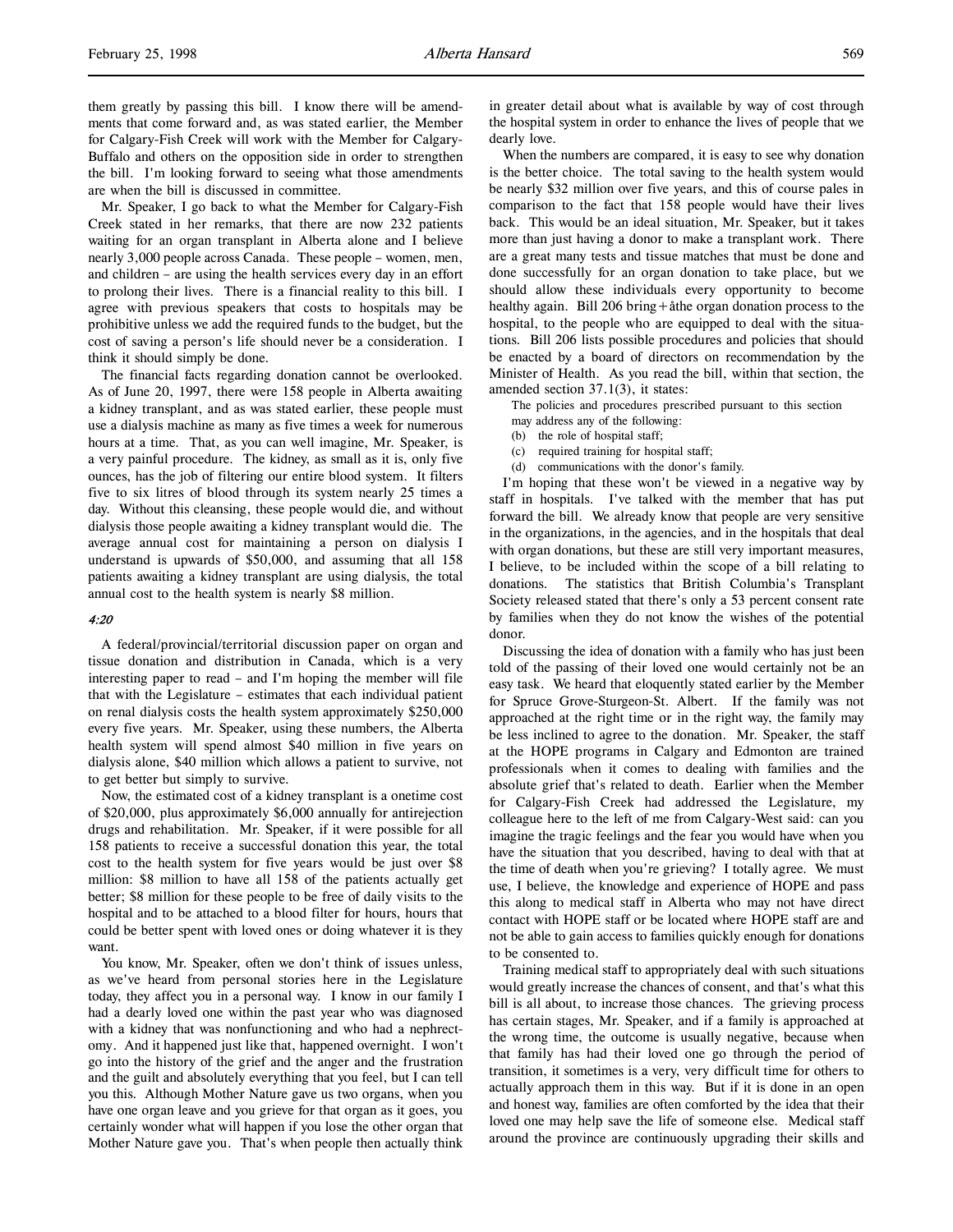Alberta is certainly not new to the idea of being a leader in relation to organ donation. Bill 206 will perhaps allow our province to attain the same goal we reached in 1993. In that year, Mr. Speaker, Alberta was recognized across Canada as having the highest donor rate per million population, the highest transplant rate per million population as well, and the highest successful rate for transplants. That's not that long ago. That was an accomplishment from the province in the past. Even though it's not that long ago, it has been five years since we were last recognized as leaders, and I believe that this bill will help us to be leaders again. We've taken the first steps with this bill in ensuring that every person on a transplant list here in Alberta is afforded every opportunity to finish their days healthy and happy, not attached to a dialysis machine or in constant wonder of when it will be their turn to receive a transplant.

Mr. Speaker, the Mutual Group of Canada in 1992 introduced the brochure By Mutual Consent. I'm asking that you file that as well, hon. member, in your next debate. It's from this brochure that we have some of the comments from donors' families and recipients. They're very insightful, a lot of soul-searching in those comments, and they would help us to understand even more greatly the need, the absolute need, for this bill.

I'd like to also highlight some results of a poll taken by the Angus Reid group in relation to organ donation after some 650,000 of the brochures were released to the Canadian public. These are somewhat dated statistics, but I believe they would closely reflect today's thinking and attitude. The results showed that between 1992, when the public education for donation was initiated, and 1994, when the poll was taken, the number of people who had signed a donor card increased by 5 percent. In 1992, 53 percent of respondents had signed their card; in 1993, 56 percent; and by 1994, 58 percent. It is obvious that in addition to supporting Bill 206 in its entirety, we must also look at the need for educating not only the staff of hospitals but the public as well, and hopefully the public will become very interested in this bill.

### 4:30

Other interesting statistics from that poll show that 18 percent of people who did not sign their donor card did so out of fear. Mr. Speaker, fear is an understandable issue when dealing with donation because there is a lot at stake. The main concerns focused upon the mistrust about the extraction process, fear of AIDS or other infections, and fear of organs being taken before death. These are all understandable, but I would urge anyone who has questions or concerns about donation to do further study or contact the staff at HOPE. Fear of the unknown is something we must all deal with in our own way, but that fear, be it well founded or not, must be addressed. That is why I again stress the need for a public education initiative in co-ordination with Bill 206. A simple fact of life is that people can't donate if they aren't given the option.

In closing, Mr. Speaker, organ donation makes sense. It can help save someone's life. It is more economically sound than some treatment methods, and it gives a person in need a chance to survive. I applaud the Member for Calgary-Fish Creek for bringing this initiative forward. It's important and needed. I'd urge all members of the Legislature to vote in favour of Bill 206 in second reading.

Thank you, Mr. Speaker.

THE DEPUTY SPEAKER: Would the Assembly give unanimous consent for the brief introduction of guests?

HON. MEMBERS: Agreed.

THE DEPUTY SPEAKER: Opposed? The hon. Member for Fort McMurray.

head: Introduction of Guests (reversion)

MR. BOUTILIER: Thank you very much, Mr. Speaker. It's my pleasure today to introduce some young guests on behalf of a proud grandfather who happens to be the hon. Member for Wainwright. In the gallery today we have Brittany Ann, Michelle, Lauren and their parents, Tracey and Phil Boorman, who are visiting from Peachland, B.C., also Becky Ann and Shyla, who are here with their parents, Doug and Corrina Fischer. They're all very well behaved, unlike their grandfather. I would ask that the Fischer and Boorman clan rise and receive the traditional warm welcome of this Assembly.

# head: Public Bills and Orders Other than head: Government Bills and Orders head: Second Reading

Bill 206 Human Tissue Donation Procedures Statutes Amendment Act, 1998 (continued)

THE DEPUTY SPEAKER: The hon. Member for Edmonton-Castle Downs.

MS PAUL: Thank you, Mr. Speaker. It's actually with a great deal of pleasure and pride that I rise and speak to Bill 206, which has been brought forward, as has already been indicated, by the hon. Member for Calgary-Fish Creek. The title of the bill, the Human Tissue Donation Procedures Statutes Amendment Act, 1998, is longer in title than some of the bills that we've been encountering since we've been in session. So very well done. Nice and wordy.

When we talk about human tissue donation – and the hon. member across the way from Calgary-Cross discussed in detail the donation of kidney transplants. In fact, kidney disease is very prevalent on my side of the family, so I have to lay claim to the fact that both of my kidneys are asked for and have been donated. They're not up for grabs, if you're interested in extra kidneys hanging around or extra organs.

The object of the bill came to mind when I perused it. There are three very good reasons to support the bill. Number one would be to enhance the awareness of human tissue donation. I think that any awareness program, any initiative that is brought forward hopefully by government  $-$  I know this is a private member's bill, and it's unfortunate it isn't a government bill. If there is awareness, then we won't be in such a crisis situation, people looking for organs actually after death or just before death. You have to make a conscious effort to donate your organs, unfortunately, when you are healthy or when there is a chronic illness in anybody's family. It's sort of a roundtable discussion. Death is part of life. We all know that. We're not naive enough not to make that assessment.

The second reason why I got excited about the bill – and I'm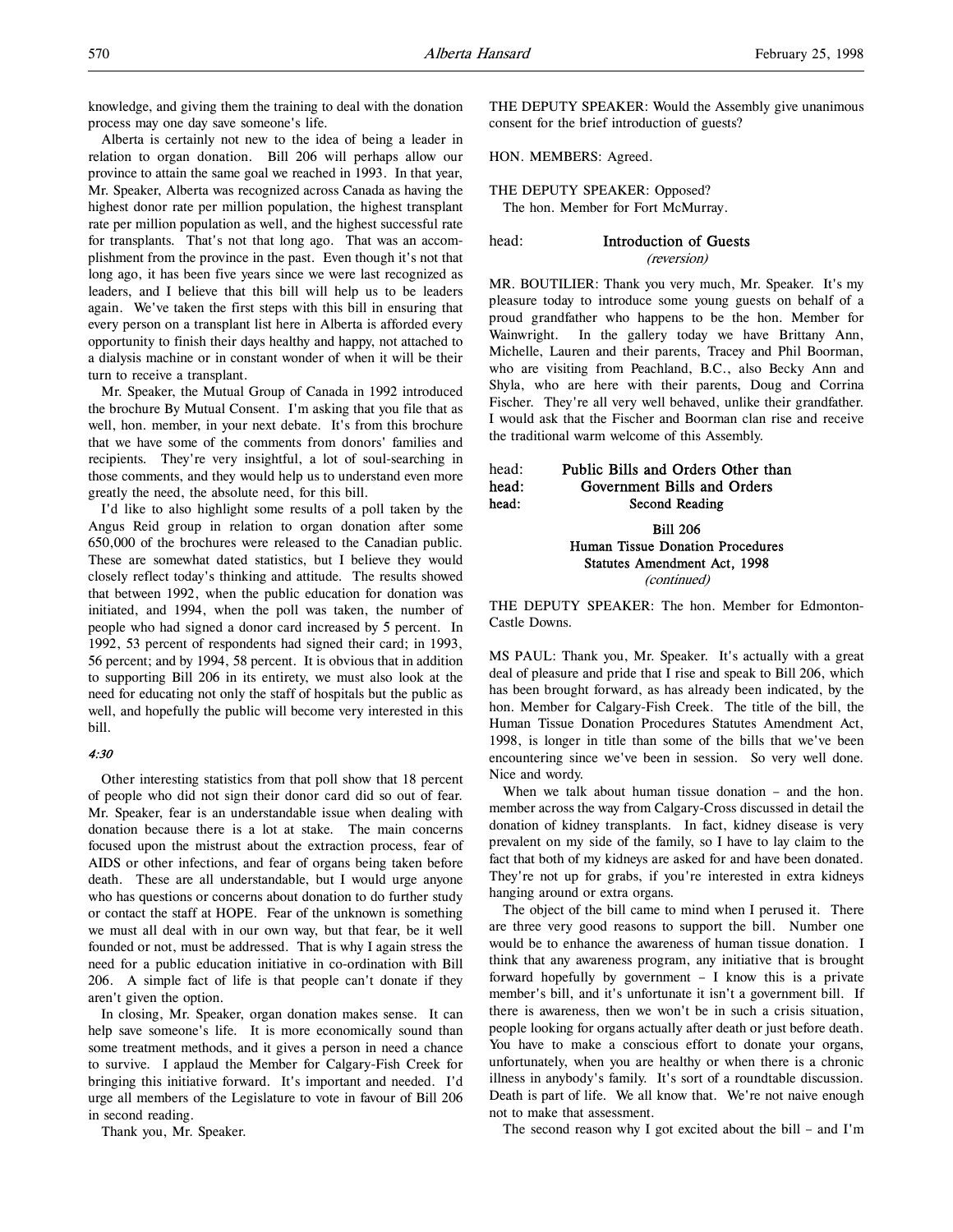definitely supporting it – is it increases the number of donators because of the fact that it is an awareness program. If it is brought forward, it will also decrease the length of waiting time for a donation, and I think that's critical when you have somebody who has a chronic illness.

The Member for Calgary-Cross talked about kidney dialysis, the machine. It is very hard on a person, and when that is prevalent in a family or if somebody is healthy and unfortunately there is an accident, then the kidney can be donated beforehand, and there are no frantic family members trying to find out what's happening to particular organs. So with that, that's sort of a personal perspective, obviously, on the kidney situation.

I like the fact that the bill will enable the minister to establish policy and procedures to govern human tissue donations, and that obviously will be done right across the province, and I think that is something that is necessary. As I alluded to earlier, part of life is unfortunately death, and when it comes down to donation of organs, even though it is a very personal decision to make, it is one that should be faced with good decision-making and concrete evidence that donated organs are needed.

Mr. Speaker, because there are currently no national or provincial policies or standards related to human tissue donation at this point – I am aware that some hospitals have their own policies in place, but they haven't proved to be terribly effective and are often not adhered to, even though in the health care system everybody is conscious of the fact that donation of organs is part of the mechanics of hospitals and part of the death and the getting together of families. But in a time of grief it's not something that is discussed as willingly, and conscious efforts are made on behalf of either relatives or family members or others. Also, I'm conscious of the fact that Canada Health has drafted standards regarding donations, but it's still unclear as to whether it's effective, so we have to sort of wait and see what happens on that.

Human tissue donation is governed by the Human Tissue Gift Act. Mr. Speaker, this act outlines who is eligible to donate tissue, but it is in constant demand, and there has been no revision of this act since 1980. So I think it's appropriate that the hon. Member for Calgary-Fish Creek has brought this forward. It's made us aware of the necessity of having a bill brought forward, and hopefully it will be taken under advisement and there'll be more discussion in the Legislative Assembly on the need for human tissue. I'm very supportive of the initiative and the content of this bill. There are some concerns when we get into the analyzing of the sections if it gets to further readings, and different concerns will be brought forward by other members, either on this side of the House or hopefully across the way.

Mr. Speaker, I've been very pleased to hear some of the comments made by hon. members in discussion of Bill 206. It's very encouraging to feel that there is such compassion in the House. It at times becomes very emotional with anything this personal and with something that we don't want to think will happen, that there will be a death and organs will have to be donated. On the other hand, you have to look at it from the other perspective, that unfortunately somebody's death may enhance the well-being of somebody else. That's the humanitarian side of us all. I respect what I've heard, and I've enjoyed the debate.

So having made those few comments, Mr. Speaker, I will let other members of the Assembly add their comments as well. Thank you.

#### 4:40

THE DEPUTY SPEAKER: The hon. Member for Calgary-Egmont, followed by Edmonton-Highlands.

MR. HERARD: Thank you, Mr. Speaker. It's really an honour to get up and speak with respect to Bill 206. I want to start by congratulating the hon. Member for Calgary-Fish Creek for bringing forward Bill 206. It's a bill that's needed here in Alberta, and it's very timely as well. The hon. Member for Calgary-Fish Creek is yet again at the forefront of positive action for Albertans, and I congratulate her.

In speaking with the hon. member about this bill, I understand that she's done considerable research over many months on this idea. She's also solicited the views of many groups, such as the Kidney Foundation, the Liver Foundation, and HOPE, to mention a few. This research has not been limited solely to North America. I was interested to hear that she's done global research to find out what works and what doesn't work pretty much around the world. I understand that most of the European Union is looking at this very issue. This statute amendment act is a compilation of what the hon. member believes will work in increasing the number of organ donations here in Alberta. Mr. Speaker, I must agree with the hon. member. I, too, believe that this bill will accomplish a great deal here in Alberta.

### [The Speaker in the chair]

Mr. Speaker, as we discuss organ donations today, I'd like to mention to the members of the Legislature that although this bill is mainly directed toward postmortem organ donation, there is still the ability to make inter vivos donations, or donations from living persons to others. A great number of kidney donations are done in this manner and usually from one family member to another.

As I mentioned, I believe this bill is quite timely and quite appropriate. There has been a great deal of work done over the past few years on organ donation rates. Most recently, in July 1995, the issue of a national organ sharing system was raised by Alberta at the conference of deputy ministers of health. At that time the deputies asked the advisory committee on health services to analyze the problems associated with organ donation and distribution in Canada. In response, Alberta chaired a working group to assess the situation and make recommendations on how to improve donations.

Mr. Speaker, this government has shown leadership in addressing the need for more organ donations and has been doing so in a countrywide co-ordinated effort since 1995. I believe that Bill 206 will do a great deal in achieving greater organ donation potential. It's now 1998. The working group chaired by Alberta created a 13-point national/provincial strategy on organ and tissue donation and was released in September 1996. From this 13-point strategy an implementation plan was produced and subsequently accepted by deputy ministers in August of 1997. The final version of the implementation plan was then accepted by the federal, provincial, and territorial ministers of health just this past September.

Mr. Speaker, the organ donation strategy has an overall objective of improving organ and tissue donation rates, improving the safe and equitable distribution of organs and tissues, and improving system efficiencies.

The 13 recommendations of the strategy I believe are important to put on the record. The first is to improve Canadian's assurance of the quality and safety of organs and tissue used in transplantation. Number two, increase donation rates by improving hospital performance in the identification and procurement of organs and tissues for transplantation and in achieving optimal transplantation outcomes. Three, improve equitable access to scarce organs and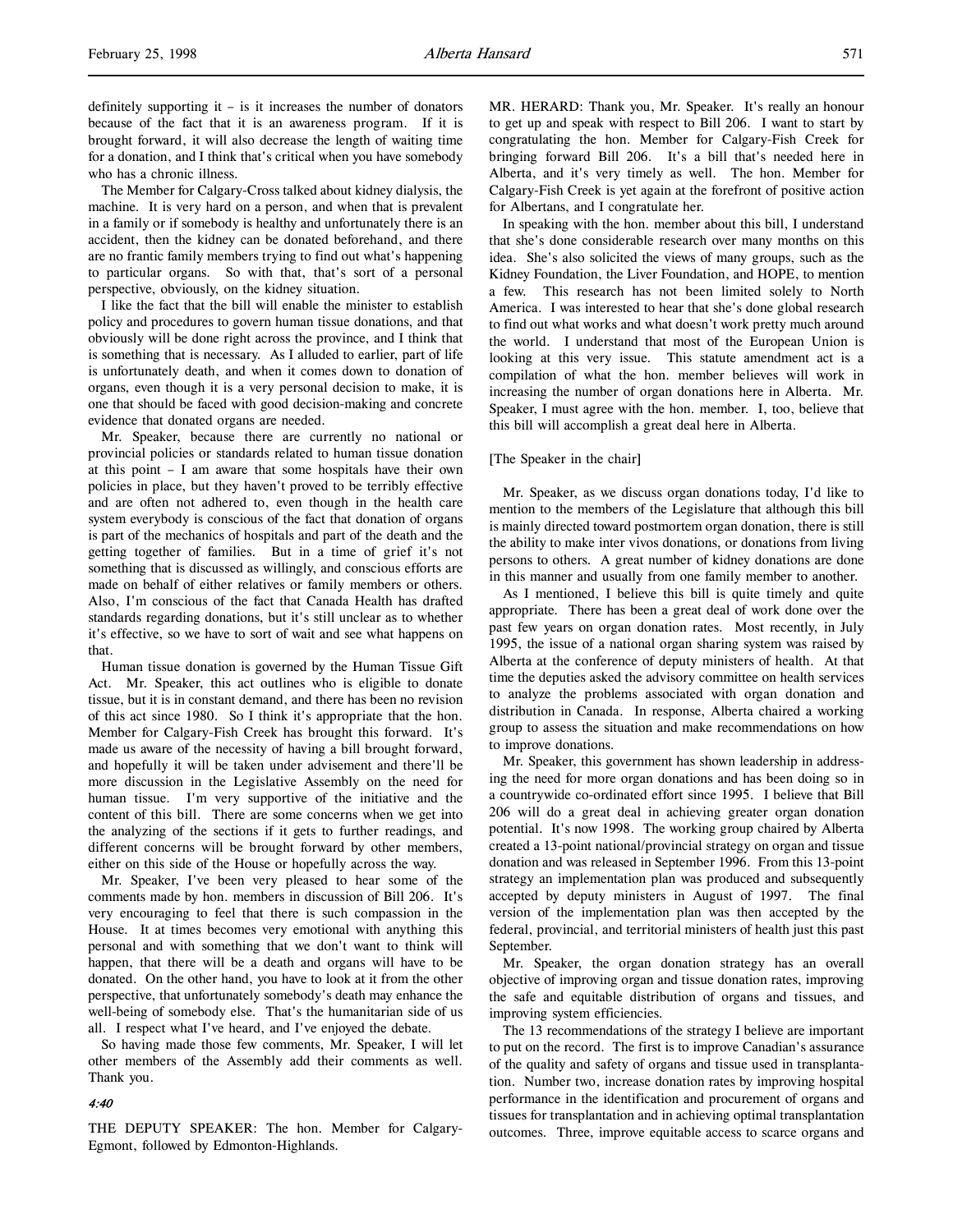tissues by ensuring a fair allocation system is in place and utilized. Four, improve donation rates by improving the performance of provincial/regional procurement agencies. Five, improve efficiencies and quality of care by providing provincial ministries of health with guidelines for the optimal structure and size of the provincial transplantation system. Six, improve donor rates by ensuring ready identification of potential donors. Seven, improve donation rates and system efficiencies by ensuring that optimal structures and processes are in place. Eight, improve efficiency, quality, and the equitable allocation through enhanced client tracking and program monitoring capabilities. Nine, improve donation rates by removing disincentives for physician and hospital involvement in the procurement process. Ten, determine the extent to which equitable access is currently achievable for Canadians. Eleven, improve equitable access by formalizing interprovincial and international sharing of organs and tissues. Twelve, improve donation rates by increasing the public's awareness and knowledge about the importance of and the processes associated with organ and tissue donations. Finally, thirteen, improve donation rates and quality outcomes by increasing professional awareness, knowledge, and practice regarding the organ/tissue procurement and distribution process.

Now, that's a long list, but I think it was important to put those objectives on the record because I believe that the hon. member's bill takes into account a great deal of this. Within each of the 13 strategies there are a number of specific initiatives, 35 in fact. And, no, I won't read those into the record. Bill 206 does a great deal in an effort to meet the 13 recommendations by addressing a number of the 35 initiatives.

Mr. Speaker, when talking with the Member for Calgary-Fish Creek, I asked her if this bill was premature in light of the federal/provincial territorial report and recommendations. Her response to me was that it took us three years to get the report accepted; how many more years do you think it's going to take to implement it? I agree with her. I think that if this initiative saves one life, then it certainly will have been worth her efforts.

Mr. Speaker, I tend to agree with the member that, within the 35 initiatives, Bill 206 falls in line with what was suggested be done provincially. Bill 206 is certainly not jumping the gun, but it does move the process ahead a great deal. Other provinces will see that Alberta is again a leader in passing groundbreaking legislation. Canadian health leaders have agreed to the principles outlined in a strategy to increase organ donations, and Bill 206 is the first in many steps that we'll take across this country to ensure that this strategy is fully implemented.

Alberta cannot go it alone. We have heard of the advances that British Columbia has made in implementing its Organ Donation Registry and that educating the public about organ donation will greatly increase the number of signed donor cards. Mr. Speaker, the 13-point strategy is a co-ordinated effort, and this country must unite to keep Canadians healthy.

To again stress the urgency for this legislation, Mr. Speaker, I would tell the House that it is estimated that one to two people are added to the donation list every day in Canada, and in the U.S. about eight to 11 people are added to the list. Pretty slow indeed.

Bill 206 will not be the last initiative we should take in the efforts to increase organ donations, but as the adage goes and as my colleague from Calgary-McCall has said, perhaps in a different context, the journey of a thousand miles begins with the first step. I fully support Bill 206 and would hope that all members of the Legislature do as well. I'm pleased to say that

I'll be voting in favour of Bill 206, and congratulations again to the hon. Member for Calgary-Fish Creek.

Thank you.

#### 4:50

THE SPEAKER: The hon. leader of the ND opposition.

MS BARRETT: Thank you, Mr. Speaker. I like days like today when you see all-party agreement on issues like this.

Having been in this Legislature before and having taken a leave of absence between 1993 and 1997, I can say with some authority that Alberta has been the leader in a couple of initiatives that really took off throughout Canada. Maybe it was motions. Maybe it was private members' bills. I don't recall exactly. First of all, the initiative of letting us sign the back of our driver's licence if we wish to donate organs or exempt certain organs in the event of sudden or unexpected death was a very useful one. I believe, if I'm not mistaken, that policy is no longer in place, but only because, I suspect, we've gone to a one-card system for drivers' licences. If I'm not mistaken, I got a letter at home maybe six months ago  $- I$  don't know  $-$  saying now that we've gone off this system, you've got a form here that you can fill out and send in. I hope Albertans did.

I'll tell you a funny story though. Because I was treated for, like, near-death cancer in the early '70s, I was always told: gee, you can't donate your organs; you can't even donate blood. But a doctor told me a couple of months ago that those rules have changed. Some organs, if you've been cancer free and radiation free for X amount of time, are donatable. So one of these days, maybe on the Easter break, I'll follow that up.

Another initiative that was started in Alberta was the living will initiative. Alberta set the example I think for the rest of the country in terms of exploring options that, yes, push the technicalities of some laws sometimes but are certainly open to interpretation in a benevolent fashion.

I read this bill in exactly the same way, and I'd like to add my vote of congratulations to the member sponsoring this bill. When I first saw it on notice, I thought: I wonder what this is about. It looked kind of weird. But the day it was delivered, I looked at it and I thought: I think I've got this one figured out; this looks pretty cool. And it is, for all the reasons cited by members who have already spoken in support of this. I'm particularly happy that the Member for Calgary-Egmont enumerated the 13 points to enhance the tissue and organ donation enhancement plan that was mapped out by the deputy ministers of health from the provinces, the federal government, and the territories. I believe that those objectives, those goals, are well embodied in the legislation that's in front of us today.

I noticed everybody's been speaking from a personal experience, and I can't help but doing that, too, having ushered my mom through the health care system for, oh, three and a half years during emergencies and surgeries and strokes and you name it. I spent enough time in emergency wards to know that this is an issue. It really does come up, and you see families saying: no, I don't think so; I don't think mom or dad said this. And there's no confirmation of that because mom or dad or uncle or whoever is unconscious as their life comes to an end.

This legislation takes the messiness out of dealing with these situations. I believe it is, as I say, an extension of a living will. If the administration of this Department of Health or any other Department of Health in the country is worried that this bill is premature, I would argue that once you've got your principles in place – and remember that the minister would have a fair amount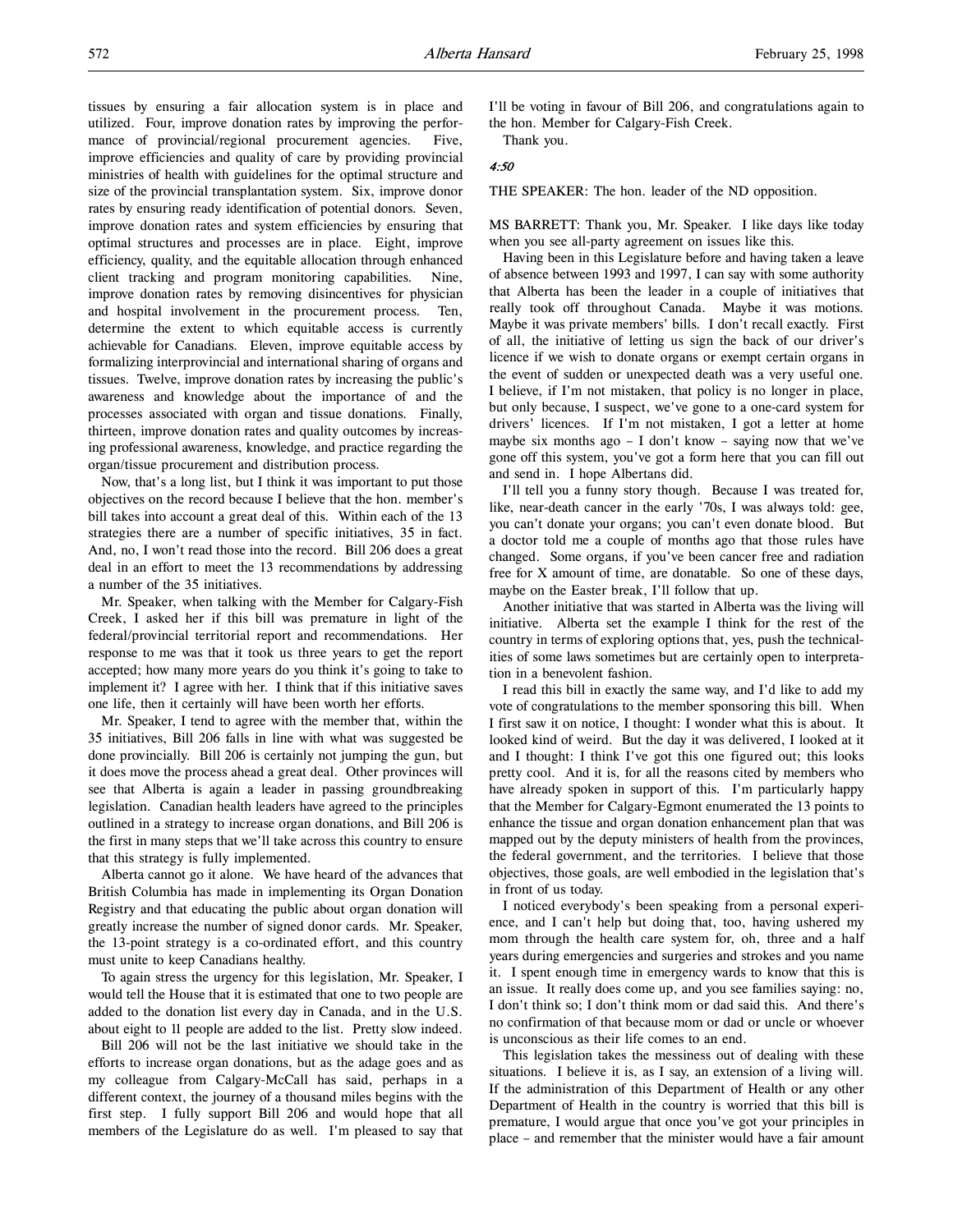of authority under this legislation. Get your principles in place and let the details follow. If you hang around waiting for your principles, they may never happen.

I suppose with the government caucus, as with all caucuses, there's a group decision on priorizing the private members' bills based upon the luck of the draw as well. I can only assume that there was a fair amount of support for this in the government caucus, which is why it ended up being Bill 206 instead of Bill 286 or something like that. I look forward to speedy passage of this at second reading, and as quickly as we can get into committee, let's do it.

#### THE SPEAKER: The hon. Member for Calgary-McCall.

MR. SHARIFF: Thank you, Mr. Speaker. Firstly I would like to add my thanks to my friend the hon. Member for Calgary-Fish Creek for bringing Bill 206 forward. I'm quite sure there are many people who have received organ donations and many more who are on waiting lists who are thankful that you have brought this bill to the Legislature. This bill may eventually lead to a better life for those 232 people who are currently on a waiting list and countless others who over time will add their names to that list, a waiting list for life, you might say, because without an organ transplant a great number of these people may die.

I would also like to thank all the medical staff in Alberta who perform these miracles of life. These professionals have become so precise in their surgeries that something as complex as a kidney transplant is now one of the safest operations to perform. The first kidney transplant was performed in Boston in 1951 and the second in Montreal in 1958. Mr. Speaker, 40 years since the first kidney transplant was performed here in Canada, thousands of lives have been saved with similar transplants, while thousands more have been saved by transplants of other organs such as heart, lung, liver, or pancreas. Transplants are truly a medical miracle.

In this House some 18 years ago Mr. Andrew Little, who also represented the riding of Calgary-McCall, put forward Motion 202. This motion urged the government to establish a task force to study the need for human tissue for therapeutic purposes, medical education, and scientific research and to recommend ways of meeting any such need. During the debate the hon. member read a poem that was found at the bedside of a close friend, Mrs. Patricia Finn, when she passed away. As the hon. member pointed out, the poem was not original, but it represented Mrs. Finn's thoughts at the time of her death.

Mr. Speaker, I would like to share this poem with the Assembly because I believe it reflects why Bill 206 is needed.

The day will come when my body will lie on a white sheet neatly tucked under four corners of a mattress located in a hospital busily occupied with the living and the dying.

At a certain moment a doctor will determine that my brain has ceased to function and that, for all intents and purposes, my life has stopped.

When that happens, do not attempt to instil artificial life into my body by the use of a machine and don't call this my deathbed.

Let it be called the Bed of Life, and let my body be taken from it to help others lead fuller (and better) lives.

Give my sight to the man who has never seen a sunrise, a baby's face, or love in the eyes of a woman.

Give my heart to a person whose own heart has caused nothing but endless pain.

Give my blood to the teenager who was pulled from the wreckage of his car, so that he might live to see his grandchildren play.

Give my kidneys to one who depends on a machine to exist. Take my bones, every muscle, every fibre and nerve in my body and find a way to make a crippled child walk.

Explore every corner of my brain.

Take my cells, if necessary, and let them grow so that someday, a speechless boy will shout at the crack of a bat and a deaf girl will hear the sound of rain against her window.

Burn what is left of me and scatter the ashes to the winds to help the flowers grow.

If you must bury something, let it be my faults, my weaknesses and all prejudices against my fellow man.

If, by chance, you wish to remember me, do it with a kind deed or word to someone who needs you. If you do all I have asked, I will live forever.

#### 5:00

Mr. Speaker, organ transplants present a sad paradox. In most instances, for someone to receive an organ donation, someone else must die. This is a difficult situation to cope with, so that is why I believe that when training staff to deal with donation strategies, we should also ensure that they are able to provide follow-up support to the family or be given the names of the organizations who can assist people in the grieving process. The grieving process must be allowed to take place, and I believe that process can and should include input and support from those people who participate in the surgeries and transplant process.

Mr. Speaker, there are not very many career choices in today's business world where you can actually leave your work and emotions at the office. Health care professionals must have the support mechanisms in place if they need them. Police officers who are involved in shootings have discussions with psychologists to understand the situation and to discuss any problems that result. Doctors and medical staff who are involved in the donation process do not only see the final result, the healthy person who will soon be well again; they also deal with the fact that a human life has been lost. If we encourage donations, we should also support these doctors, nurses, and support staff who may need better access to people who can assist them through their time of grief, their time of need.

Mr. Speaker, organ donation is not a one-shot deal. If the donation is successful, there's a great deal of work to be done. That is why, in addition to educating the public of the need for donation, we should also educate the medical staff as to how to cope with these stresses related to donation and transplant.

Mr. Speaker, the organ donation paradox is one that will never change in my lifetime. As there are technological advances in human gene therapy and cloning, we must be ever vigilant to ensure that medical practices take a high moral ground. We must fully understand what we are doing, and we must be cognitive of possible consequences.

I believe that Bill 206 has addressed a need and has done so in a way we can all agree upon. I will be voting in favour of Bill 206. I believe it will do a great deal to improve the lives of Albertans in need of donations. But, Mr. Speaker, I again reiterate that we must educate completely, not in a piecemeal manner. There is too much at stake to do so, and I urge everyone in this House to support this bill.

Thank you.

THE SPEAKER: The hon. Member for Edmonton-Mill Woods.

DR. MASSEY: Thank you, Mr. Speaker. I, too, am pleased to add my voice to support for Bill 206. I think we would do well to remember that the title of the bill is the Human Tissue Dona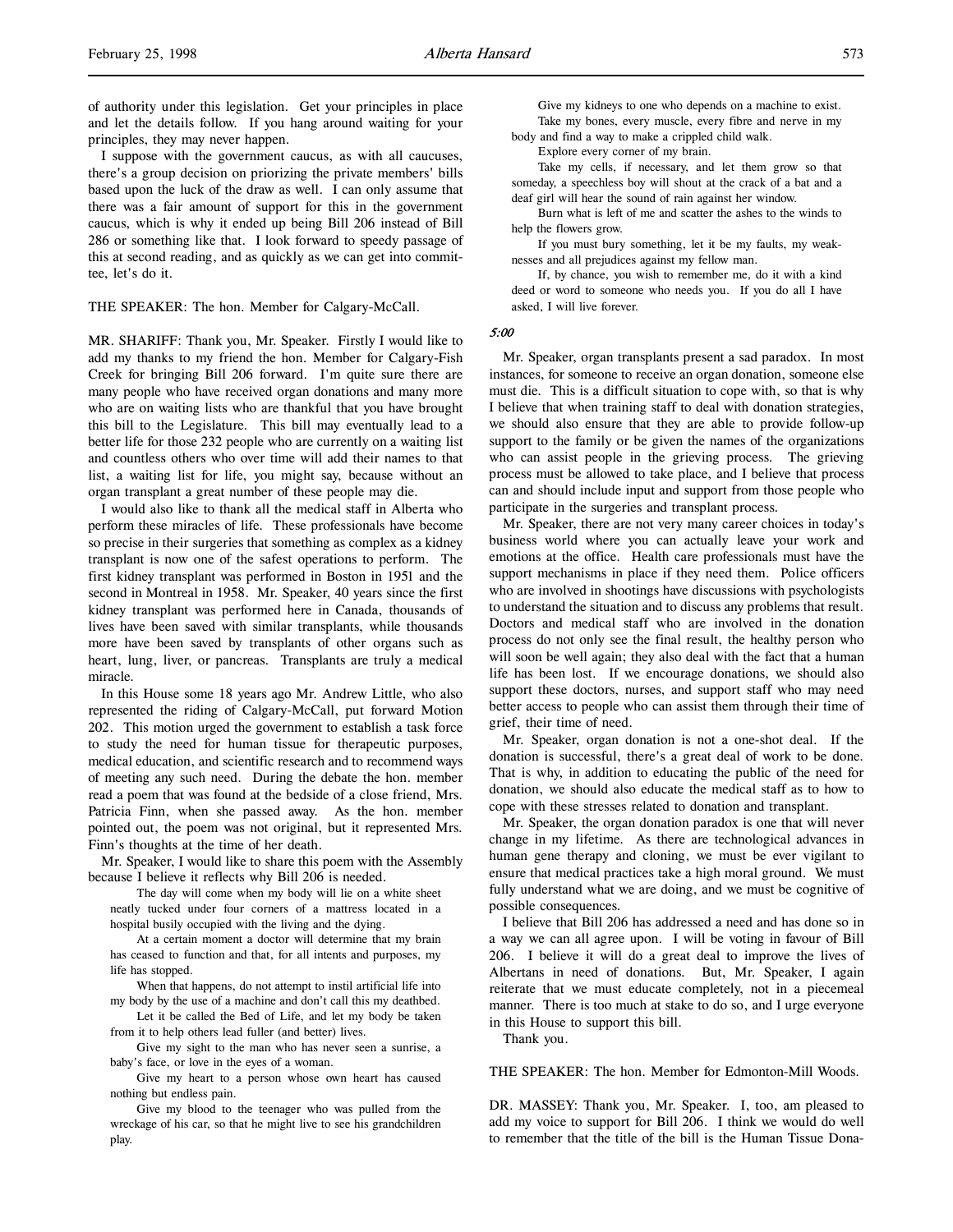tion Procedures Statutes Amendment Act, 1998, and while there has been much focus on organ donation, it is broader than just the specific organs, the material covered under the proposed act.

As I read it and when the bill was first proposed, I started to reflect on why it's such a problem. Why is this a topic that's often not resolved until it has to be a deathbed decision? I think there are probably a number of explanations for it, but a lot of those explanations rest in our culture and the kinds of things that we have come to believe about the world and about our role in that world. We have to deal with this bill, come to grips with subjects that are often considered taboo in our culture.

Speaking of death is not a topic that is sanctioned in many contexts in our culture. It's something that is often avoided and then spoken of in circumspect tones and manner. So we have difficulty, I think, as a community talking about the end of life. We do it in a religious context often, and most often that's the context in which most of us hear and talk and share ideas about death. Again it's a cultural norm, almost, that you don't talk about death until it's absolutely necessary.

I think there are some other norms that operate. There's a squeamishness about blood and about organs. We have as a society worked diligently to isolate ourselves and to sanitize our world, to make sure that we don't come in contact with blood and organs and all those kinds of things that now have come to connote something quite unpleasant. You even have to listen to some of the television stations who are chastised should they show on the news scenes from the operating rooms in local hospitals by viewers who object to that kind of information and those kinds of pictures being brought into their living rooms at news time. So there's a squeamishness – and it begins with very young children – about blood, about bleeding, and about body parts.

We have a culture that is focused on living life to the fullest. The Pepsi generation. Everything around us talks about living and enjoying life, whether it's the sports, whether it's the Olympics. No matter what it is, our culture is replete with messages that life is to be enjoyed; life is to be prolonged; life is to be led to the fullest. Even as we age, there is a focus on enjoying life, on retirement, on making sure that you're living in accommodation, whether it be in a home around a golf course, with all kinds of activities for you to partake in. There's this whole cultural notion that life is for the living and has to be extended and, again, lived to its fullest.

We've also, I think, become very, very persuaded that somehow or other technology will provide the solutions for us, that there will be some invention that is going to make things easier for us. You only have to think back to the attention we paid to Dr. Jarvik of the University of Utah Medical Center and that work on using the first artificial heart and how that was so closely followed in the media and by people around the world and the great hope that artificial organs and artificial hearts would provide some solution to the problems. His longest living patient lived 620 days. We've come to accept that technologically we cannot rely on an artificial heart, so human donors are still going to be the solution, at least for the time being, for that. We now look at artificial hearts and pumps to be used as bridges as we wait for donors.

I guess with all of this we have difficulty coming to grips with our own mortality, that it means that we have to think about the end, when we will no longer be here. That is not a comfortable thought. Again, in our culture it's not something that's encouraged. Psychologists will tell us that we move through some stages, and at some stage you get old enough that that no longer becomes a concern, but I haven't managed to talk to too many

people to confirm that view. So we have all this cultural baggage that leads us to some reluctance to deal with issues like this, so I commend the member for bringing forward the bill. I was a little curious when I heard one of the members comment about the administration opposing this bill, and maybe one of the subsequent speakers can share that information with us.

Again, thank you to the member, and I'll be pleased to support the bill.

### 5:10

THE SPEAKER: The Hon. Member for Edmonton-Glengarry.

MR. BONNER: Thank you, Mr. Speaker. I rise today to speak in support of Bill 206, the Human Tissue Donation Procedures Statutes Amendment Act, 1998. I would also like to add my congratulations to the Member for Calgary-Fish Creek, who has done such a tremendous amount of work in the preparation of this bill, which I feel also is long overdue and very necessary in the province of Alberta. The object of this bill is to raise awareness of human tissue donation, to increase the number of organ donors and organ transplants, and to certainly shorten the waiting list for those requiring organ transplants.

So many of the speakers today have spoken of personal experiences, and I would like to share two, initially, here. Both of these are happy stories. One was a kidney transplant between a mother and her daughter. The situation here, as somebody had alluded to earlier, was that the mother, in giving up the kidney, was facing many more problems than the daughter who was receiving it. As well, the mother had to undergo extensive testing to make certain that this particular kidney had only one artery, because if kidneys have more than one artery, then you cannot use them for transplants. Another little issue, as well, on kidney transplant that has not come out today is that the average kidney transplant only lasts for approximately 20 years, and then the recipient requires another one. But in this case both mother and daughter are doing fine. It is one of those happy stories.

Another one is my wife's cousin who had leukemia. This leukemia was quite extensive, and in order to have any chance at living a longer life and perhaps beating this, she required a bone marrow transplant. Now, in order for her to get a bone marrow transplant, they had to match, and the chance of this bone marrow transplant matching was one out of 10,000 donors. That isn't out of people in the population; it's out of the people who actually put forward samples. So the chances were very, very small and slim. Her bone marrow transplant was three years ago, and she is doing fine.

Another situation that I had encountered over the years was a 14-year-old student of mine. Just a tremendous athlete, a tremendous young man, and he used to spend many hours with his mother when she was undergoing dialysis. Quite often he'd wear a sweatshirt, and it had a little slogan on the back from the Kidney Foundation that went: donate organs; don't bury them. Unfortunately, this story here was one of those that did not have a happy ending. His mother ran out of time waiting for a transplant.

Other things that this bill addresses that I like to see. The sensitivity that has been built into the bill to deal with families who face these very tough times when a loved one, close to them, is in a very difficult situation.

The last personal experience I'd like to deal with here is of a friend of mine whose daughter went to Europe on a school trip. She got hit by a car and was kept alive on life support for awhile.